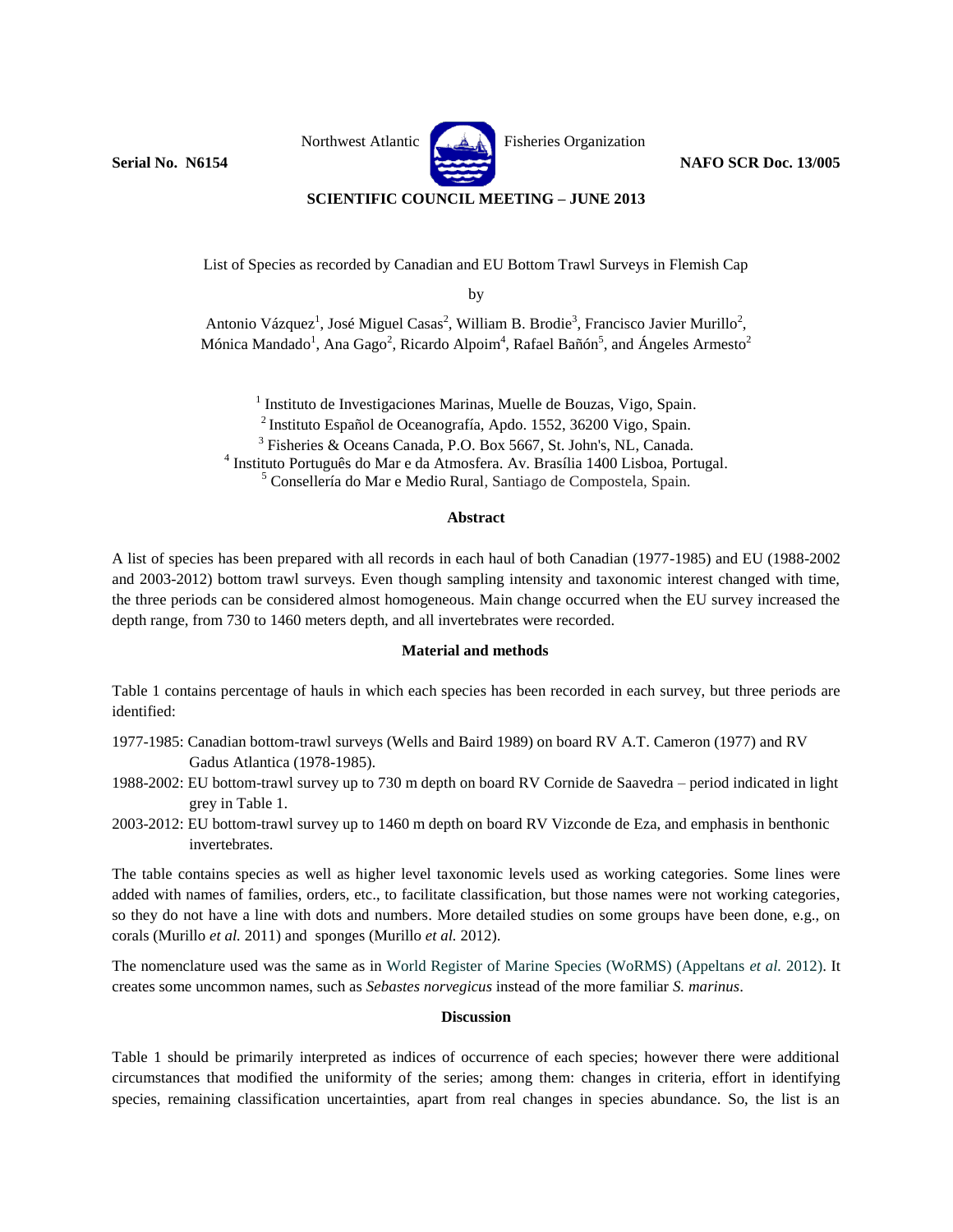instrument to review the catch recording process, e.g., how identification species increased since 1988 in the EU survey, where only 60 of them were identified (Vázquez 1989). But still it can be used to test similarities with close areas such as those off Nova Scotia (Halliday *et al.* 2012).

Examples of the above mentioned circumstances are:

Changes in criteria – lack of *Malacoraja senta* in 1989-90, while *Raja sp.* appeared in those years.

– *Sebastes mentella* in 1977-1985 also comprises *S. fasciatus*.

– *Sebastes marinus* is now call *S. norvegicus*.

– *Lepidion eques* is now *L. lepidion* (Bañón *et al.* 2012).

Effort in identifying species – Myctophidae: there was an increasing interest for the species of this Family.

- redfish in 1991, when *S. mentella* and *S. fasciatus* were first separated.
- lack of *Illex illecebrosus* and *Pandalus borealis* in 1977-85.
- occurrence of *Acanthephyra pelagica* and *Pasiphaea tarda* from 1993 onwards.
- isolated records of medusas (Scyphozoa) in 1990.
- 2003 and 2007 were steps for benthonic invertebrates' identification.
- *Semmirrosia* sp. until 2007 and Sepiolidade from 2008 onwards

Remaining classification uncertainties – *Notolepis rissoi* in 1994-95?

- *Urophycis chuss* in 1988-91?
- missing of *Nezumia bairdi* and *Lumpenus lumpretaeformis* in 1988.
- occurrence of *Gersemia* sp. in 2009-2011?

Real changes in species abundance – *Mallotus villosus*

The table covers a 36 years period, and these examples illustrate difficulties in maintaining uniform recording criteria along the period. The table also illustrates the consistency with most characteristic species in Flemish Cap.

#### **References**

- Appeltans, W., Bouchet, P., Boxshall, G.A., De Broyer, C., de Voogd, N.J., Gordon, D.P., Hoeksema, B.W., Horton, T., Kennedy, M., Mees, J., Poore, G.C.B., Read, G., Stöhr, S., Walter, T.C., Costello, M.J. (eds) – 2012. World Register of Marine Species. Accessed at http://www.marinespecies.org on 2013-04-12.
- Bañón, R., J .C. Arronte, S.Vázquez-Dorado, J.L. del Río, and A. de Carlos 2012. DNA barcoding of the genus *Lepidion* (Gadiformes: Moridae) with recognition of *Lepidion eques* as a junior synonym of *Lepidion lepidion*. *Molecular Ecology Resources*. doi: 10.1111/1755-0998.12045
- Halliday, R.G., L. Van Guelpen and D.E. Themelis 2012. Demersal fish fauna of the continental sole off Nova Scotia, Canada, based on exploratory bottom trawl surveys in 1994-95. *J. Northw. Atl. Fish. Sci.*, 44:41-60.
- Murillo, F.J., P. Durán Muñoz, A. Altuna and A. Serrano 2011. Distribution of deep-water corals of the Flemish Cap, Flemish Pass, and the Grand Banks of Newfoundland (Northwest Atlantic Ocean): interaction with fishing activities. *ICES J. Mar. Sci.*, 68(2): 319-332.
- Murillo, F.J., P. Durán Muñoz, J. Cristobo, P. Ríos, C. González, E. Kenchington, and A. Serrano 2012. Deep-sea Sponge Grounds of the Flemish Cap, Flemish Pass and the Grand Banks of Newfoundland (Northwest Atlantic Ocean): distribution and species composition. *Marine Biology Research*, 8: 842-854.

Vázquez, A. – 1989. Results from Bottom-trawl Survey of Flemish Cap in July 1988. *NAFO SCR Doc.*, 89/60.

Wells, R. and J.W. Baird – 1989. Fish populations on the Flemish Cap. *NAFO SCR Doc.*, 89/80.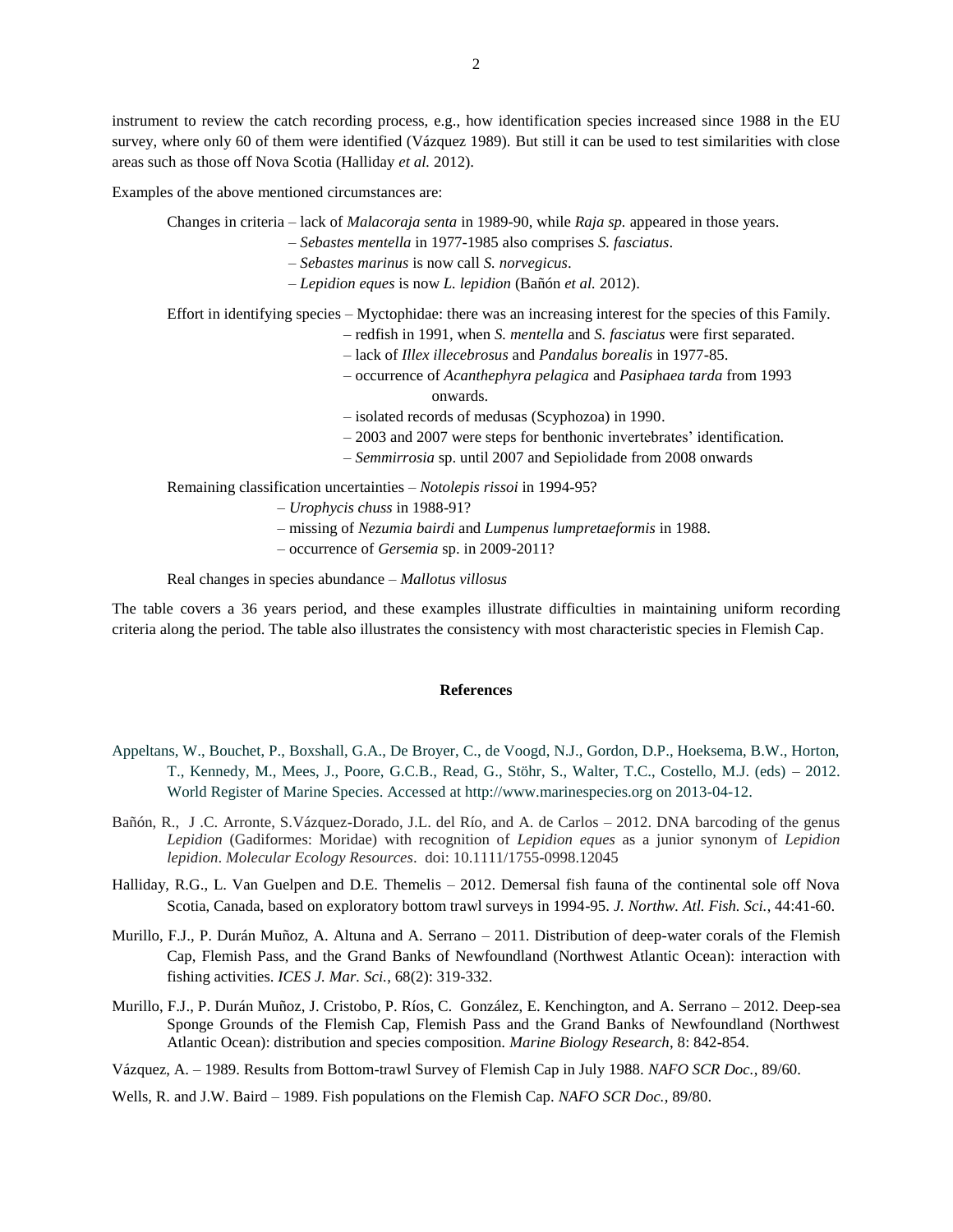**Table 1** – Percentage of hauls with catches for each species or group. Percentages were rounded to the nearest integer. Three bottom-trawl survey periods were included: the 1977-1985 Canadian survey on board RV A.T. Cameron (1977) and RV Gadus Atlantica (1978-1985), the 1988-2002 EU survey up to 730 m depth on board RV Cornide de Saavedra –in light grey, and the 2003-2012 EU survey up to 1460 m depth on board RV Vizconde de Eza.

**Phylum**

| Class                                    |                                                                                                             |       |           |                |                      |              |                   |               |                        |     |  |                 |             |                |                         |                                                                                                                 |              |                |             |              |                |                                                                                                                                                                                                                                               |                |                           |       |                              |                |                             |                |             |     |              |             |
|------------------------------------------|-------------------------------------------------------------------------------------------------------------|-------|-----------|----------------|----------------------|--------------|-------------------|---------------|------------------------|-----|--|-----------------|-------------|----------------|-------------------------|-----------------------------------------------------------------------------------------------------------------|--------------|----------------|-------------|--------------|----------------|-----------------------------------------------------------------------------------------------------------------------------------------------------------------------------------------------------------------------------------------------|----------------|---------------------------|-------|------------------------------|----------------|-----------------------------|----------------|-------------|-----|--------------|-------------|
| Order                                    |                                                                                                             |       |           |                |                      |              |                   |               |                        |     |  |                 |             |                |                         |                                                                                                                 |              |                |             |              |                |                                                                                                                                                                                                                                               |                |                           |       |                              |                |                             |                |             |     |              |             |
| Family                                   |                                                                                                             |       |           |                |                      |              |                   |               |                        |     |  |                 |             |                |                         |                                                                                                                 |              |                |             |              |                |                                                                                                                                                                                                                                               |                |                           |       |                              |                |                             |                |             |     |              |             |
| Species                                  | vear: 77 78 79 80 81 82 83 84 85 88 89 90 91 92 93 94 95 96 97 98 99 00 01 02 03 04 05 06 07 08 09 10 11 12 |       |           |                |                      |              |                   |               |                        |     |  |                 |             |                |                         |                                                                                                                 |              |                |             |              |                |                                                                                                                                                                                                                                               |                |                           |       |                              |                |                             |                |             |     |              |             |
| Chordata                                 |                                                                                                             |       |           |                |                      |              |                   |               |                        |     |  |                 |             |                |                         |                                                                                                                 |              |                |             |              |                |                                                                                                                                                                                                                                               |                |                           |       |                              |                |                             |                |             |     |              |             |
| Agnatha (Superclass)                     |                                                                                                             |       |           |                |                      |              |                   |               |                        |     |  |                 |             |                |                         |                                                                                                                 |              |                |             |              |                |                                                                                                                                                                                                                                               |                |                           |       |                              |                |                             |                |             |     |              |             |
| Petromyzontiformes                       |                                                                                                             |       |           |                |                      |              |                   |               |                        |     |  |                 |             |                |                         |                                                                                                                 |              |                |             |              |                |                                                                                                                                                                                                                                               |                |                           |       |                              |                |                             |                |             |     |              |             |
| Petromyzontidae                          |                                                                                                             |       |           |                |                      |              |                   |               |                        |     |  |                 |             |                |                         |                                                                                                                 |              |                |             |              |                |                                                                                                                                                                                                                                               |                |                           |       |                              |                |                             |                |             |     |              |             |
| Petromyzon marinus                       |                                                                                                             |       |           | . 1            |                      |              |                   |               |                        |     |  |                 |             |                |                         |                                                                                                                 |              |                |             |              |                | . 1 2 1 1 1 .                                                                                                                                                                                                                                 |                |                           |       |                              |                |                             |                |             |     |              |             |
| Pisces (Superclass)                      |                                                                                                             |       |           |                |                      |              |                   |               |                        |     |  |                 |             |                |                         |                                                                                                                 |              |                |             |              |                |                                                                                                                                                                                                                                               |                |                           |       |                              |                |                             |                |             |     |              |             |
| Carcharhiniformes                        |                                                                                                             |       |           |                |                      |              |                   |               |                        |     |  |                 |             |                |                         |                                                                                                                 |              |                |             |              |                |                                                                                                                                                                                                                                               |                |                           |       |                              |                |                             |                |             |     |              |             |
| Scyliorhinidae                           |                                                                                                             |       |           |                |                      |              |                   |               |                        |     |  |                 |             |                |                         |                                                                                                                 |              |                |             |              |                |                                                                                                                                                                                                                                               |                |                           |       |                              |                |                             |                |             |     |              |             |
| Apristurus sp.                           |                                                                                                             |       |           |                |                      |              |                   |               |                        |     |  |                 |             |                |                         |                                                                                                                 |              |                |             |              |                | the contract of the contract of the contract of the contract of the contract of the contract of the contract of                                                                                                                               |                |                           |       | . 7 11 8 10 9 9 11 14 5      |                |                             |                |             |     |              |             |
| Squaliformes                             |                                                                                                             |       |           |                |                      |              |                   |               |                        |     |  |                 |             |                |                         |                                                                                                                 |              |                |             |              |                |                                                                                                                                                                                                                                               |                |                           |       |                              |                |                             |                |             |     |              |             |
| Squalidae                                |                                                                                                             |       |           |                |                      |              |                   |               |                        |     |  |                 |             |                |                         |                                                                                                                 |              |                |             |              |                |                                                                                                                                                                                                                                               |                |                           |       |                              |                |                             |                |             |     |              |             |
| Squalus acanthias                        |                                                                                                             |       |           |                |                      |              |                   |               |                        |     |  |                 |             | $\overline{1}$ |                         | $\sim$                                                                                                          | $\mathbf{1}$ | $\overline{2}$ | 2           | $\mathbf{1}$ | $\overline{4}$ |                                                                                                                                                                                                                                               |                |                           |       |                              |                |                             |                |             |     |              |             |
| Somniosidae                              |                                                                                                             |       |           |                |                      |              |                   |               |                        |     |  |                 |             |                |                         |                                                                                                                 |              |                |             |              |                |                                                                                                                                                                                                                                               |                |                           |       |                              |                |                             |                |             |     |              |             |
| Somniosus microcephalus<br>Etmopteridae  |                                                                                                             |       |           |                | $\ddot{\phantom{0}}$ | <sup>1</sup> | -2                |               |                        |     |  |                 |             |                |                         |                                                                                                                 |              |                |             |              |                | the contract of the contract of the contract of the contract of the contract of the contract of the contract of                                                                                                                               |                |                           |       | $\sim$ $\sim$                |                | $\mathbf{r}$ , $\mathbf{r}$ |                |             |     |              |             |
| Etmopterus princeps                      |                                                                                                             |       |           |                |                      |              |                   |               |                        |     |  |                 |             |                |                         |                                                                                                                 |              |                |             |              |                | 1 1 1 . 1 1                                                                                                                                                                                                                                   |                |                           |       |                              |                |                             |                |             |     |              |             |
| Centroscyllium fabricii                  |                                                                                                             |       |           | 3 <sub>5</sub> | $\sim$               |              | 3<br><sup>1</sup> |               |                        |     |  |                 |             |                |                         |                                                                                                                 |              |                |             |              |                | $6 \t . \t 2 \t 1 \t . \t 1 \t . \t 1 \t 2 \t . \t 1$                                                                                                                                                                                         | $\overline{2}$ |                           |       | . 20 27 30 25 26 25 29 29 22 |                |                             |                |             |     |              |             |
| Rajiformes                               |                                                                                                             |       |           |                |                      |              |                   |               |                        |     |  |                 |             |                |                         |                                                                                                                 |              |                |             |              |                |                                                                                                                                                                                                                                               |                |                           |       |                              |                |                             |                |             |     |              |             |
| Rajidae                                  |                                                                                                             |       |           |                |                      |              |                   |               |                        |     |  |                 |             |                |                         |                                                                                                                 |              |                |             |              |                |                                                                                                                                                                                                                                               |                |                           |       |                              |                |                             |                |             |     |              |             |
| Raja sp.                                 |                                                                                                             |       |           |                |                      |              |                   |               |                        |     |  |                 |             |                |                         |                                                                                                                 |              |                |             |              |                | 10 5 5 2 1 1 1 1 2 1 4 . 1 . 2                                                                                                                                                                                                                |                |                           |       |                              |                |                             |                |             |     |              |             |
| Amblyraja radiata                        |                                                                                                             |       |           |                |                      |              |                   |               |                        |     |  |                 |             |                |                         |                                                                                                                 |              |                |             |              |                | 51 49 53 43 54 37 41 68 63 68 59 60 41 46 52 49 51 66 46 84 68 49 50 38 51 36 37                                                                                                                                                              |                |                           |       |                              |                |                             |                |             |     |              |             |
| Amblyraja jenseni                        |                                                                                                             |       |           |                |                      |              |                   |               | . 1                    |     |  |                 |             |                |                         |                                                                                                                 |              |                |             |              |                |                                                                                                                                                                                                                                               |                |                           |       |                              |                |                             |                |             |     |              |             |
| Amblyraja hyperborea                     |                                                                                                             |       |           |                |                      |              |                   |               |                        |     |  |                 |             |                |                         |                                                                                                                 |              |                |             |              |                |                                                                                                                                                                                                                                               |                |                           | .1018 |                              |                |                             |                |             |     |              |             |
| Malacoraja senta                         |                                                                                                             | 42 26 |           |                |                      |              |                   |               | 6 20 13 16 14 18 20 15 |     |  | $7\overline{ }$ | $5^{\circ}$ | $\overline{5}$ | $\overline{\mathbf{3}}$ | $4 \t3 \t3 \t3 \t4$                                                                                             |              |                |             |              |                | 8 4 2 20 15                                                                                                                                                                                                                                   |                |                           |       | $\overline{\mathbf{3}}$      |                |                             |                |             |     |              |             |
| Malacoraja spinacidermis                 |                                                                                                             |       |           |                |                      |              |                   |               |                        |     |  |                 |             |                |                         |                                                                                                                 |              |                |             |              |                |                                                                                                                                                                                                                                               |                |                           |       |                              |                |                             |                |             |     |              |             |
| Rajella fyllae                           |                                                                                                             |       |           | 3              | $\overline{1}$       |              | 5                 | $\mathcal{B}$ | $\vert$                |     |  |                 |             |                |                         | . 1 2                                                                                                           |              |                |             |              |                |                                                                                                                                                                                                                                               |                | $4 \quad 5$               |       | 2                            | 2              |                             | $\overline{4}$ | 2           |     |              |             |
| Rajella bathyphila                       |                                                                                                             |       |           |                |                      |              |                   |               |                        |     |  |                 |             |                |                         |                                                                                                                 |              |                |             |              |                | the contract of the contract of the contract of the contract of the contract of the contract of the contract of                                                                                                                               |                | $\sim 10^{-1}$ km $^{-1}$ |       | $\sim$                       |                |                             | 3, 10          |             |     |              |             |
| Dipturus linteus                         |                                                                                                             |       |           |                |                      |              |                   |               |                        |     |  |                 |             |                |                         |                                                                                                                 |              |                |             |              |                | 1 3 3 1 2 1 1 1 1                                                                                                                                                                                                                             |                | $\ddot{\phantom{a}}$      | 5     | $\mathbf{1}$                 | 9              | $\mathbf{1}$                |                |             | 3   | $\mathbf{1}$ |             |
| Arhynchobatidae                          |                                                                                                             |       |           |                |                      |              |                   |               |                        |     |  |                 |             |                |                         |                                                                                                                 |              |                |             |              |                |                                                                                                                                                                                                                                               |                |                           |       |                              |                |                             |                |             |     |              |             |
| Bathyraja spinicauda                     |                                                                                                             |       |           |                |                      |              |                   |               |                        |     |  |                 |             |                |                         |                                                                                                                 |              |                |             |              |                | 19 19 9 15 9 12 12 14 15 22 13 20 18 13 22 16 12 15 11 9 18 16 18 11 14 14 15 13 10 13 6 7 7 10                                                                                                                                               |                |                           |       |                              |                |                             |                |             |     |              |             |
| Chimaeriformes                           |                                                                                                             |       |           |                |                      |              |                   |               |                        |     |  |                 |             |                |                         |                                                                                                                 |              |                |             |              |                |                                                                                                                                                                                                                                               |                |                           |       |                              |                |                             |                |             |     |              |             |
| Chimaeridae                              |                                                                                                             |       |           |                |                      |              |                   |               |                        |     |  |                 |             |                |                         |                                                                                                                 |              |                |             |              |                |                                                                                                                                                                                                                                               |                |                           |       |                              |                |                             |                |             |     |              |             |
| Hydrolagus affinis                       |                                                                                                             |       |           |                |                      |              |                   |               |                        |     |  |                 |             |                |                         |                                                                                                                 |              |                |             |              |                | $\mathbf{r} = \mathbf{r} - \mathbf{r}$ , and the set of the set of the set of the set of the set of the set of the set of the set of the set of the set of the set of the set of the set of the set of the set of the set of the set of the s |                |                           |       | $\sim$ $\sim$ $\sim$         |                |                             |                |             | - 3 |              |             |
| Hydrolagus mirabilis                     |                                                                                                             |       |           |                |                      |              |                   |               |                        |     |  |                 |             |                |                         |                                                                                                                 |              |                |             |              |                | .                                                                                                                                                                                                                                             |                | $\sim$                    |       | $1 \quad 3$                  | $\mathcal{L}$  | $\mathcal{P}$               | $2^{1}$        |             |     |              |             |
| Anguilliformes                           |                                                                                                             |       |           |                |                      |              |                   |               |                        |     |  |                 |             |                |                         |                                                                                                                 |              |                |             |              |                |                                                                                                                                                                                                                                               |                |                           |       |                              |                |                             |                |             |     |              |             |
| Nettastomatidae                          |                                                                                                             |       |           |                |                      |              |                   |               |                        |     |  |                 |             |                |                         |                                                                                                                 |              |                |             |              |                |                                                                                                                                                                                                                                               |                |                           |       |                              |                |                             |                |             |     |              |             |
| Venefica proboscidea                     |                                                                                                             |       |           |                |                      |              |                   |               |                        |     |  |                 |             |                |                         | the contract of the contract of the contract of the contract of the contract of the contract of the contract of |              |                |             |              |                |                                                                                                                                                                                                                                               |                |                           |       |                              |                |                             |                |             |     |              | 1 1         |
| Synaphobranchidae                        |                                                                                                             |       |           |                |                      |              |                   |               |                        |     |  |                 |             |                |                         |                                                                                                                 |              |                | $7^{\circ}$ |              |                | 7                                                                                                                                                                                                                                             |                |                           |       |                              |                |                             |                |             |     |              |             |
| Synaphobranchus kaupii                   |                                                                                                             |       | $1\quad1$ |                |                      |              | $\overline{1}$    |               | 3 14 11 9 20 11 8      |     |  |                 |             |                |                         | 3 3 1 3                                                                                                         |              |                |             |              | $2 \cdot$      | $\frac{1}{2}$ . $\frac{1}{2}$ . $\frac{1}{2}$ . $\frac{1}{2}$ . $\frac{1}{2}$ . $\frac{1}{2}$ . $\frac{1}{2}$ . $\frac{1}{2}$ . $\frac{1}{2}$                                                                                                 |                |                           |       | 5 29 40 40                   |                |                             |                | 41 40 38 39 |     | 46 35        |             |
| Simenchelys parasitica<br>Serrivomeridae |                                                                                                             |       |           |                |                      |              |                   | 2             |                        |     |  |                 |             |                |                         |                                                                                                                 |              |                |             |              |                |                                                                                                                                                                                                                                               |                | $\sim$                    | $+$   | 2                            | $\overline{2}$ | $\overline{\mathbf{3}}$     | $\overline{2}$ | -2          | - 5 |              | $1 \quad 3$ |
| Serrivomer beanii                        |                                                                                                             | -3    | -5        | $\overline{1}$ | $\overline{1}$       |              | -6                | 3             |                        | 711 |  |                 |             |                |                         |                                                                                                                 |              |                |             |              |                | 7 11 13 22 10 15 18 14 22 24 14 15 13 13 24 35 39 36 36 35 42 43 34                                                                                                                                                                           |                |                           |       |                              |                |                             |                |             |     |              |             |
| Nemichthydae                             |                                                                                                             |       |           |                |                      |              |                   |               |                        |     |  |                 |             |                |                         |                                                                                                                 |              |                |             |              |                |                                                                                                                                                                                                                                               |                |                           |       |                              |                |                             |                |             |     |              |             |
| Nemichthys scolopaceus                   |                                                                                                             |       |           |                |                      |              | . 1 1 1 .         |               | $\mathcal{B}$          |     |  |                 |             | 8              |                         |                                                                                                                 |              | 9              |             | 10           |                | 311                                                                                                                                                                                                                                           | 8              | 9                         |       | 9 14 15 17 11 15 20 14 15    |                |                             |                |             |     |              |             |
|                                          |                                                                                                             |       |           |                |                      |              |                   |               |                        |     |  |                 |             |                |                         |                                                                                                                 |              |                |             |              |                |                                                                                                                                                                                                                                               |                |                           |       |                              |                |                             |                |             |     |              |             |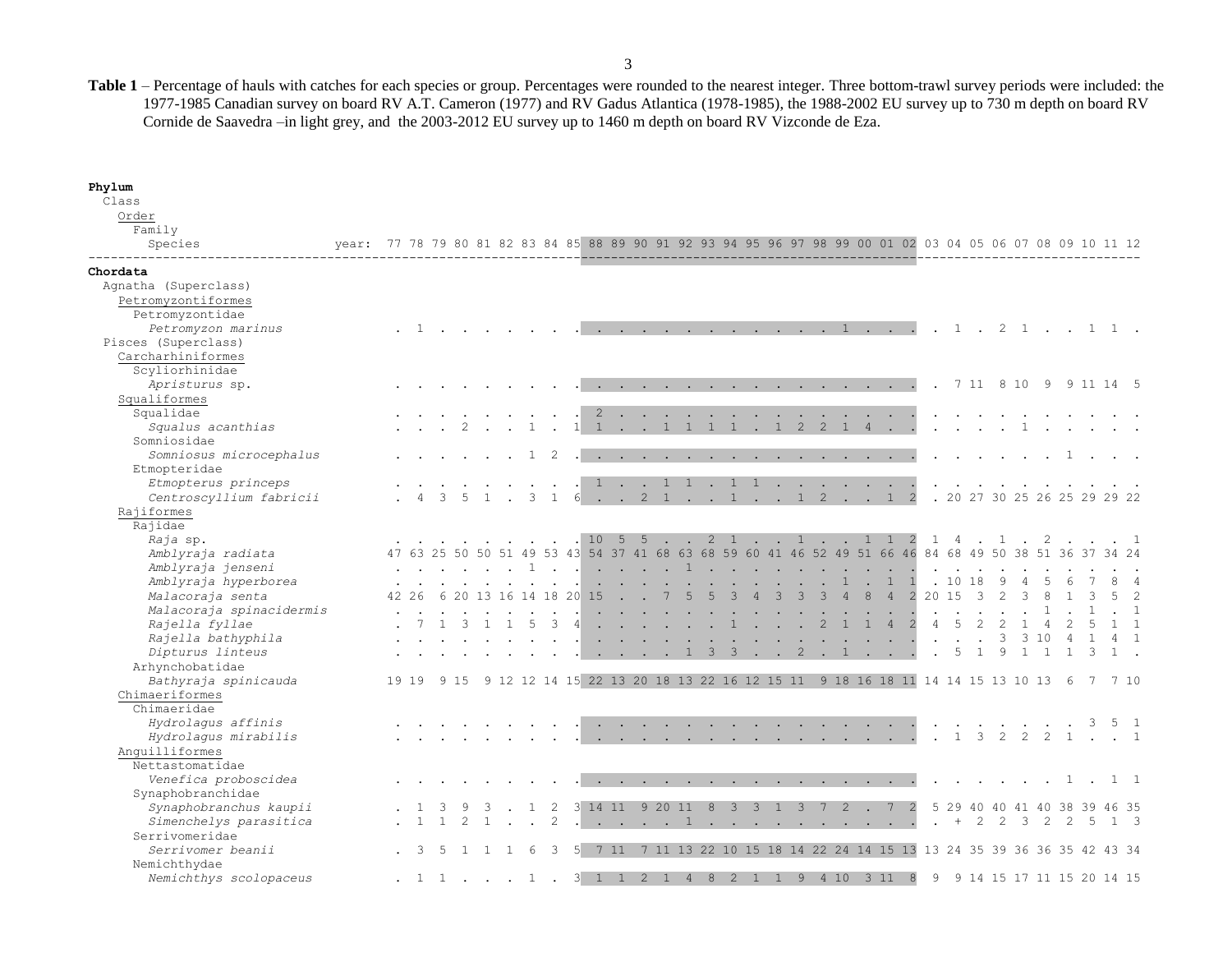| Saccopharyngiformes<br>Saccopharyngidae |                                                                                                                                  |                                                                          |               |               |                                         |              |                      |                                                                         |                                                |                          |                                 |                                                                                                                                                                                                                                   |                      |                                                                                                                                                                                                                                                                                                                                                                                                                                                            |             |                                            |               |                                                                               |                          |                                                                                                                                                                                                                                      |                            |                      |                             |                           |                         |                                                                                                                 |                |                                                                                                            |                |                              |                           |
|-----------------------------------------|----------------------------------------------------------------------------------------------------------------------------------|--------------------------------------------------------------------------|---------------|---------------|-----------------------------------------|--------------|----------------------|-------------------------------------------------------------------------|------------------------------------------------|--------------------------|---------------------------------|-----------------------------------------------------------------------------------------------------------------------------------------------------------------------------------------------------------------------------------|----------------------|------------------------------------------------------------------------------------------------------------------------------------------------------------------------------------------------------------------------------------------------------------------------------------------------------------------------------------------------------------------------------------------------------------------------------------------------------------|-------------|--------------------------------------------|---------------|-------------------------------------------------------------------------------|--------------------------|--------------------------------------------------------------------------------------------------------------------------------------------------------------------------------------------------------------------------------------|----------------------------|----------------------|-----------------------------|---------------------------|-------------------------|-----------------------------------------------------------------------------------------------------------------|----------------|------------------------------------------------------------------------------------------------------------|----------------|------------------------------|---------------------------|
| Saccopharynx sp.                        |                                                                                                                                  |                                                                          |               |               |                                         |              |                      |                                                                         |                                                |                          |                                 |                                                                                                                                                                                                                                   |                      | the contract of the contract of the contract of the contract of the contract of the contract of the contract of                                                                                                                                                                                                                                                                                                                                            |             |                                            |               |                                                                               |                          |                                                                                                                                                                                                                                      |                            |                      |                             |                           |                         |                                                                                                                 |                | $\cdot$ 3 $\cdot$ $\cdot$ 1 $\cdot$ $\cdot$ $\cdot$                                                        |                |                              |                           |
| Saccopharynx ampullaceus                |                                                                                                                                  |                                                                          | $\sim$ $\sim$ |               |                                         |              |                      |                                                                         |                                                |                          |                                 |                                                                                                                                                                                                                                   |                      | and a series of the contract of the contract of the contract of the contract of the contract of the contract of                                                                                                                                                                                                                                                                                                                                            |             |                                            |               |                                                                               |                          |                                                                                                                                                                                                                                      | $\sim$                     | $\ddot{\phantom{a}}$ |                             | $\sim$                    | $\ddot{\phantom{a}}$    | $\mathbf{1}$                                                                                                    |                |                                                                                                            |                |                              |                           |
| Eurypharyngidae                         |                                                                                                                                  |                                                                          |               |               |                                         |              |                      |                                                                         |                                                |                          |                                 |                                                                                                                                                                                                                                   |                      |                                                                                                                                                                                                                                                                                                                                                                                                                                                            |             |                                            |               |                                                                               |                          |                                                                                                                                                                                                                                      |                            |                      |                             |                           |                         |                                                                                                                 |                |                                                                                                            |                |                              |                           |
| Eurypharynx pelecanoides                | . . 1                                                                                                                            |                                                                          |               |               |                                         |              |                      |                                                                         |                                                |                          |                                 |                                                                                                                                                                                                                                   |                      | and the contract of the contract of the contract of the contract of the contract of the contract of the contract of the contract of the contract of the contract of the contract of the contract of the contract of the contra                                                                                                                                                                                                                             |             |                                            |               |                                                                               |                          |                                                                                                                                                                                                                                      |                            |                      | $+$                         | 6                         | $\overline{\mathbf{3}}$ | 3                                                                                                               | 8              | 3                                                                                                          | $\overline{7}$ | 7 7                          |                           |
| Notacanthiformes                        |                                                                                                                                  |                                                                          |               |               |                                         |              |                      |                                                                         |                                                |                          |                                 |                                                                                                                                                                                                                                   |                      |                                                                                                                                                                                                                                                                                                                                                                                                                                                            |             |                                            |               |                                                                               |                          |                                                                                                                                                                                                                                      |                            |                      |                             |                           |                         |                                                                                                                 |                |                                                                                                            |                |                              |                           |
| Notacanthidae                           |                                                                                                                                  |                                                                          |               |               |                                         |              |                      |                                                                         |                                                |                          |                                 |                                                                                                                                                                                                                                   |                      |                                                                                                                                                                                                                                                                                                                                                                                                                                                            |             |                                            |               |                                                                               |                          |                                                                                                                                                                                                                                      |                            |                      |                             |                           |                         |                                                                                                                 |                |                                                                                                            |                |                              |                           |
| Notacanthus chemnitzii                  | . 12 15 15 16                                                                                                                    |                                                                          |               |               |                                         |              |                      |                                                                         |                                                |                          |                                 |                                                                                                                                                                                                                                   |                      | 4 18 16 16 15 14 6 17 10 13 12 14 10 12 11 7 6 13                                                                                                                                                                                                                                                                                                                                                                                                          |             |                                            |               |                                                                               |                          |                                                                                                                                                                                                                                      | 8                          |                      |                             |                           |                         |                                                                                                                 |                |                                                                                                            |                | 4 22 28 28 30 25 30 28 31 26 |                           |
| Lipogenys gillii                        |                                                                                                                                  |                                                                          |               |               |                                         | $\mathbf{1}$ | $\sim$               | <b>Contract Contract Contract</b>                                       |                                                |                          |                                 | $\sim$                                                                                                                                                                                                                            | $\sim$ $\sim$        |                                                                                                                                                                                                                                                                                                                                                                                                                                                            | $\sim$      |                                            | $\sim$ $\sim$ |                                                                               |                          | and the company of the company                                                                                                                                                                                                       |                            |                      | $\cdot$ $\cdot$ 1           |                           |                         | $\mathcal{L}^{\text{max}}$ and $\mathcal{L}^{\text{max}}$                                                       | $\sim$ $\sim$  |                                                                                                            |                | 1.                           |                           |
| Polyacanthonotus rissoanus              |                                                                                                                                  |                                                                          |               |               |                                         |              |                      |                                                                         |                                                |                          |                                 |                                                                                                                                                                                                                                   |                      | $\mathbf{1} \qquad \mathbf{1} \qquad \mathbf{1} \qquad \mathbf{1} \qquad \mathbf{1} \qquad \mathbf{1} \qquad \mathbf{1} \qquad \mathbf{1} \qquad \mathbf{1} \qquad \mathbf{1} \qquad \mathbf{1} \qquad \mathbf{1} \qquad \mathbf{1} \qquad \mathbf{1} \qquad \mathbf{1} \qquad \mathbf{1} \qquad \mathbf{1} \qquad \mathbf{1} \qquad \mathbf{1} \qquad \mathbf{1} \qquad \mathbf{1} \qquad \mathbf{1} \qquad \mathbf{1} \qquad \mathbf{1} \qquad \mathbf{$ |             |                                            |               |                                                                               |                          |                                                                                                                                                                                                                                      |                            | $\sim$               |                             | 3 <sup>9</sup>            | 4                       | 9                                                                                                               |                |                                                                                                            |                | 7 12 10 17 14                |                           |
| Osmeriformes                            |                                                                                                                                  |                                                                          |               |               |                                         |              |                      |                                                                         |                                                |                          |                                 |                                                                                                                                                                                                                                   |                      |                                                                                                                                                                                                                                                                                                                                                                                                                                                            |             |                                            |               |                                                                               |                          |                                                                                                                                                                                                                                      |                            |                      |                             |                           |                         |                                                                                                                 |                |                                                                                                            |                |                              |                           |
| Osmeridae                               |                                                                                                                                  |                                                                          |               |               |                                         |              |                      |                                                                         |                                                |                          |                                 |                                                                                                                                                                                                                                   |                      |                                                                                                                                                                                                                                                                                                                                                                                                                                                            |             |                                            |               |                                                                               |                          |                                                                                                                                                                                                                                      |                            |                      |                             |                           |                         |                                                                                                                 |                |                                                                                                            |                |                              |                           |
|                                         |                                                                                                                                  |                                                                          |               |               |                                         |              |                      |                                                                         |                                                |                          |                                 |                                                                                                                                                                                                                                   |                      |                                                                                                                                                                                                                                                                                                                                                                                                                                                            |             |                                            |               |                                                                               |                          |                                                                                                                                                                                                                                      |                            |                      |                             |                           |                         |                                                                                                                 |                |                                                                                                            |                |                              |                           |
| Mallotus villosus                       |                                                                                                                                  |                                                                          |               |               |                                         |              |                      |                                                                         |                                                |                          |                                 | $\cdot$ $\cdot$ 1 26 54 2 7                                                                                                                                                                                                       |                      |                                                                                                                                                                                                                                                                                                                                                                                                                                                            | $\sim$      | $2 \quad 2$                                |               |                                                                               |                          | 1 2 29 17 35 18 2                                                                                                                                                                                                                    |                            |                      |                             |                           |                         |                                                                                                                 |                |                                                                                                            |                |                              |                           |
| Argentinidae                            |                                                                                                                                  |                                                                          |               |               | $\sim$                                  | $\mathbf{1}$ |                      |                                                                         |                                                |                          |                                 |                                                                                                                                                                                                                                   |                      | the contract of the contract of the contract of the contract of the contract of the contract of the contract of                                                                                                                                                                                                                                                                                                                                            |             |                                            |               |                                                                               |                          | $\ddot{\phantom{a}}$                                                                                                                                                                                                                 | $\sim$                     |                      |                             |                           |                         |                                                                                                                 |                |                                                                                                            |                |                              |                           |
| Argentina silus                         |                                                                                                                                  |                                                                          |               |               |                                         |              | 2                    |                                                                         |                                                |                          |                                 |                                                                                                                                                                                                                                   |                      | 1. 3                                                                                                                                                                                                                                                                                                                                                                                                                                                       |             |                                            |               | $3 \cdot 1$                                                                   |                          | 6                                                                                                                                                                                                                                    | 2                          |                      |                             | 3                         |                         |                                                                                                                 |                |                                                                                                            |                | 9                            |                           |
| Microstomatidae                         |                                                                                                                                  |                                                                          |               |               |                                         |              |                      |                                                                         |                                                |                          |                                 |                                                                                                                                                                                                                                   |                      |                                                                                                                                                                                                                                                                                                                                                                                                                                                            |             |                                            |               |                                                                               |                          |                                                                                                                                                                                                                                      |                            |                      |                             |                           |                         |                                                                                                                 |                |                                                                                                            |                |                              |                           |
| Nansenia sp.                            |                                                                                                                                  |                                                                          |               |               |                                         |              |                      | $\cdot$ $\cdot$ $\cdot$ $\cdot$ $\cdot$ $\cdot$ $\cdot$                 |                                                |                          |                                 |                                                                                                                                                                                                                                   |                      | $\cdots$ 1                                                                                                                                                                                                                                                                                                                                                                                                                                                 |             |                                            |               |                                                                               |                          |                                                                                                                                                                                                                                      |                            |                      | $\mathbf{r}$ , $\mathbf{r}$ |                           | $\sim$                  |                                                                                                                 |                |                                                                                                            |                |                              |                           |
| Nansenia groenlandica                   |                                                                                                                                  |                                                                          |               |               |                                         |              |                      |                                                                         |                                                |                          |                                 |                                                                                                                                                                                                                                   |                      | . 3                                                                                                                                                                                                                                                                                                                                                                                                                                                        |             |                                            |               |                                                                               |                          |                                                                                                                                                                                                                                      |                            | $\sim$               |                             | $\sim$ $\sim$             |                         | $\mathbf{r}$ , $\mathbf{r}$ , $\mathbf{r}$                                                                      |                | 1                                                                                                          | 2              | $1$ .                        |                           |
| Bathylagidae                            |                                                                                                                                  |                                                                          |               |               |                                         |              |                      |                                                                         |                                                |                          |                                 |                                                                                                                                                                                                                                   |                      |                                                                                                                                                                                                                                                                                                                                                                                                                                                            |             |                                            |               |                                                                               |                          |                                                                                                                                                                                                                                      |                            |                      |                             |                           |                         |                                                                                                                 |                |                                                                                                            |                |                              |                           |
| Bathylagus sp.                          |                                                                                                                                  |                                                                          |               |               |                                         |              |                      |                                                                         |                                                |                          |                                 |                                                                                                                                                                                                                                   |                      |                                                                                                                                                                                                                                                                                                                                                                                                                                                            |             |                                            | $\mathbf{1}$  |                                                                               |                          |                                                                                                                                                                                                                                      |                            |                      | -1                          |                           | 2                       | 1 12                                                                                                            |                |                                                                                                            |                | 8 13 22 14                   |                           |
| Bathylagus euryops                      |                                                                                                                                  |                                                                          |               |               |                                         |              | $\overline{2}$       | $\sim$                                                                  | $\overline{2}$                                 |                          |                                 | $\overline{2}$                                                                                                                                                                                                                    | $\overline{4}$       | $\mathcal{L}$                                                                                                                                                                                                                                                                                                                                                                                                                                              | 3           | 3                                          | $\mathcal{E}$ |                                                                               | <b>College</b>           | $\mathcal{E}$                                                                                                                                                                                                                        | 6                          |                      |                             | 6 21 35 30 31             |                         |                                                                                                                 |                | 24 34 34                                                                                                   |                | 39 27                        |                           |
| Platytroctidae                          |                                                                                                                                  |                                                                          |               |               |                                         |              |                      |                                                                         |                                                |                          |                                 |                                                                                                                                                                                                                                   |                      |                                                                                                                                                                                                                                                                                                                                                                                                                                                            |             |                                            |               |                                                                               | <b>Contract Contract</b> |                                                                                                                                                                                                                                      |                            |                      | $+$                         |                           |                         |                                                                                                                 | $\overline{4}$ |                                                                                                            |                |                              |                           |
| Holtbyrnia anomala                      |                                                                                                                                  |                                                                          |               |               |                                         |              |                      |                                                                         |                                                |                          |                                 |                                                                                                                                                                                                                                   |                      |                                                                                                                                                                                                                                                                                                                                                                                                                                                            |             |                                            |               |                                                                               | $\ddot{\phantom{a}}$     | $\sim$                                                                                                                                                                                                                               |                            |                      |                             |                           |                         |                                                                                                                 |                |                                                                                                            |                | 6                            | $\overline{1}$            |
| Holtbyrnia macrops                      |                                                                                                                                  |                                                                          |               |               |                                         |              |                      |                                                                         |                                                |                          |                                 | $\ddot{\phantom{a}}$                                                                                                                                                                                                              |                      | $\sim$                                                                                                                                                                                                                                                                                                                                                                                                                                                     | $\sim$      | <b>Contract Contract</b>                   |               |                                                                               |                          | the contract of the contract of                                                                                                                                                                                                      |                            |                      |                             |                           | $\mathbf{1}$            | 1                                                                                                               | $\mathbf{1}$   |                                                                                                            |                |                              | 1                         |
| Maulisia mauli                          |                                                                                                                                  |                                                                          |               |               |                                         |              |                      |                                                                         |                                                |                          |                                 |                                                                                                                                                                                                                                   |                      |                                                                                                                                                                                                                                                                                                                                                                                                                                                            |             |                                            |               |                                                                               |                          | $\mathbf{r}$ , $\mathbf{r}$ , $\mathbf{r}$ , $\mathbf{r}$                                                                                                                                                                            |                            |                      |                             |                           |                         |                                                                                                                 |                |                                                                                                            |                |                              |                           |
| Maulisia microlepis                     |                                                                                                                                  |                                                                          |               |               |                                         |              |                      |                                                                         |                                                |                          | $\sim$                          | $\ddot{\phantom{a}}$                                                                                                                                                                                                              |                      | $\ddot{\phantom{a}}$                                                                                                                                                                                                                                                                                                                                                                                                                                       | $\sim$      | $\cdot$ 3                                  |               |                                                                               | <b>Contract Contract</b> |                                                                                                                                                                                                                                      | $\blacksquare$ .           |                      | $\overline{2}$              | 6                         | $\mathbf{1}$            |                                                                                                                 |                |                                                                                                            |                | $\mathbf{1}$                 | $\overline{2}$            |
| Normichthys operosus                    |                                                                                                                                  |                                                                          |               |               |                                         |              |                      |                                                                         |                                                |                          |                                 |                                                                                                                                                                                                                                   |                      |                                                                                                                                                                                                                                                                                                                                                                                                                                                            |             | <b>Contract Contract Contract</b>          |               |                                                                               |                          | $\sim$                                                                                                                                                                                                                               |                            | $\mathbf{1}$         | $\overline{2}$              | $\mathbf{1}$              | 2                       |                                                                                                                 |                |                                                                                                            |                | 9                            | 6                         |
|                                         |                                                                                                                                  |                                                                          |               |               |                                         |              |                      |                                                                         |                                                |                          |                                 |                                                                                                                                                                                                                                   |                      |                                                                                                                                                                                                                                                                                                                                                                                                                                                            |             |                                            |               |                                                                               |                          |                                                                                                                                                                                                                                      | n al                       | 2                    | $\mathbf{r}$                | $\overline{2}$            | $\sim$                  |                                                                                                                 | $\mathbf{1}$   |                                                                                                            |                |                              |                           |
| Alepocephalidae                         |                                                                                                                                  |                                                                          |               |               |                                         |              | $\sim$               | $\sim$                                                                  |                                                | $\sim$                   | $\sim$                          | $\bullet$                                                                                                                                                                                                                         | $\ddot{\phantom{a}}$ | $\ddot{\phantom{a}}$                                                                                                                                                                                                                                                                                                                                                                                                                                       |             |                                            |               |                                                                               |                          |                                                                                                                                                                                                                                      |                            |                      | $\mathbf{1}$                |                           |                         |                                                                                                                 |                |                                                                                                            |                |                              |                           |
| Alepocephalus sp.                       |                                                                                                                                  |                                                                          |               |               |                                         |              |                      |                                                                         |                                                |                          |                                 |                                                                                                                                                                                                                                   |                      |                                                                                                                                                                                                                                                                                                                                                                                                                                                            |             |                                            |               | $\mathbf{r} = \mathbf{r} + \mathbf{r} + \mathbf{r} + \mathbf{r} + \mathbf{r}$ |                          |                                                                                                                                                                                                                                      |                            |                      |                             |                           |                         |                                                                                                                 |                |                                                                                                            |                |                              |                           |
| Alepocephalus bairdii                   |                                                                                                                                  |                                                                          |               |               |                                         |              |                      | $\sim$                                                                  |                                                | <b>Contract Contract</b> | $\mathbf{1}$                    | $\ddot{\phantom{a}}$                                                                                                                                                                                                              | $\ddot{\phantom{a}}$ |                                                                                                                                                                                                                                                                                                                                                                                                                                                            |             |                                            |               |                                                                               |                          | $1 \quad 1 \quad . \quad . \quad . \quad . \quad 2 \quad 1$                                                                                                                                                                          |                            |                      |                             | 2 1 1                     | 8                       | $6\phantom{1}6$                                                                                                 | $\overline{1}$ |                                                                                                            |                | $\mathbf{1}$                 | 2                         |
| Alepocephalus agassizii                 |                                                                                                                                  |                                                                          |               |               |                                         |              |                      |                                                                         |                                                |                          |                                 |                                                                                                                                                                                                                                   |                      |                                                                                                                                                                                                                                                                                                                                                                                                                                                            |             |                                            |               |                                                                               |                          | $\mathbf{r}$ and $\mathbf{r}$ are the set of the set of the set of the set of the set of the set of the set of the set of the set of the set of the set of the set of the set of the set of the set of the set of the set of the set |                            |                      |                             | 3 14                      |                         |                                                                                                                 |                |                                                                                                            |                |                              | $\overline{2}$            |
| Rouleina attrita                        |                                                                                                                                  |                                                                          |               |               |                                         |              | $\sim$               | $\sim$                                                                  | $\sim$                                         |                          | $\sim$                          |                                                                                                                                                                                                                                   | $\mathbf{r}$         | $\sim$                                                                                                                                                                                                                                                                                                                                                                                                                                                     |             | and the company of the company             |               | ◆                                                                             | $\sim$                   | $\sim$                                                                                                                                                                                                                               | $\mathcal{L}_{\mathbf{z}}$ | $\ddot{\phantom{a}}$ | $\,$ 1 $\,$                 |                           | 2                       |                                                                                                                 |                |                                                                                                            |                | $2^{\circ}$                  | $\overline{1}$            |
| Xenodermichthys copei                   |                                                                                                                                  |                                                                          |               |               |                                         |              |                      |                                                                         | the contract of the contract of                |                          |                                 |                                                                                                                                                                                                                                   | $\sim$               |                                                                                                                                                                                                                                                                                                                                                                                                                                                            | $\bigoplus$ | $\sim$ 3                                   |               | 2                                                                             | $\overline{1}$           | $\mathbf{1}$                                                                                                                                                                                                                         |                            | 2                    | $\overline{2}$              | $\mathcal{B}$             | $7\phantom{.0}$         | $\overline{4}$                                                                                                  | 5              |                                                                                                            |                | 3                            | $\overline{2}$            |
| Bajacalifornia megalops                 |                                                                                                                                  |                                                                          |               |               |                                         |              | $\sim$               |                                                                         |                                                |                          |                                 | $\mathbf{1}$ . The set of the set of the set of the set of the set of the set of the set of the set of the set of the set of the set of the set of the set of the set of the set of the set of the set of the set of the set of t |                      | $\overline{c}$                                                                                                                                                                                                                                                                                                                                                                                                                                             |             | $\mathbf{r}$ , $\mathbf{r}$ , $\mathbf{r}$ |               |                                                                               |                          | $1 \cdot \cdot \cdot$                                                                                                                                                                                                                |                            | $\sim$               |                             | $1\quad1$                 |                         | $\sim$ $\sim$                                                                                                   | $\mathbf{1}$   | $\mathbf{3}$                                                                                               | 2              | $\overline{4}$               | $\mathcal{L}$             |
| Mirognathus normani                     |                                                                                                                                  |                                                                          |               |               |                                         |              |                      |                                                                         |                                                |                          |                                 |                                                                                                                                                                                                                                   |                      | the contract of the contract of the contract of the contract of the contract of the contract of the contract of                                                                                                                                                                                                                                                                                                                                            |             |                                            |               |                                                                               |                          |                                                                                                                                                                                                                                      |                            |                      |                             |                           |                         |                                                                                                                 |                |                                                                                                            |                |                              | $1 \cdot$                 |
| Stomiiformes                            |                                                                                                                                  |                                                                          |               |               |                                         |              |                      |                                                                         |                                                |                          |                                 |                                                                                                                                                                                                                                   |                      |                                                                                                                                                                                                                                                                                                                                                                                                                                                            |             |                                            |               |                                                                               |                          |                                                                                                                                                                                                                                      |                            |                      |                             |                           |                         |                                                                                                                 |                |                                                                                                            |                |                              |                           |
| Gonostomatidae                          |                                                                                                                                  |                                                                          |               |               |                                         |              |                      |                                                                         |                                                |                          |                                 |                                                                                                                                                                                                                                   |                      | the contract of the contract of the contract of the contract of the contract of the contract of the contract of                                                                                                                                                                                                                                                                                                                                            |             |                                            |               |                                                                               |                          | $\mathbf{1}$                                                                                                                                                                                                                         |                            | $\sim$               |                             |                           |                         | $\mathbf{r}$ , $\mathbf{r}$ , $\mathbf{r}$ , $\mathbf{r}$                                                       |                | 1                                                                                                          |                |                              | $\cdot$ 1                 |
| Cyclothone microdon                     |                                                                                                                                  |                                                                          |               |               |                                         |              | $\sim$               |                                                                         | <b>Contract Contract Contract</b>              |                          |                                 |                                                                                                                                                                                                                                   |                      | the contract of the contract of the contract of the contract of the contract of the contract of the contract of                                                                                                                                                                                                                                                                                                                                            |             |                                            |               |                                                                               |                          | $3$ .                                                                                                                                                                                                                                |                            | $\sim$               | $\overline{2}$              |                           |                         |                                                                                                                 |                | 2 15 35 19 36 36                                                                                           |                | 33 28                        |                           |
| Gonostoma elongatum                     |                                                                                                                                  |                                                                          |               |               |                                         |              |                      |                                                                         | $\mathbf{r}$ and $\mathbf{r}$ and $\mathbf{r}$ |                          |                                 |                                                                                                                                                                                                                                   |                      |                                                                                                                                                                                                                                                                                                                                                                                                                                                            |             |                                            |               |                                                                               |                          | $\begin{array}{ccccccccc}\n\cdot & \cdot & \cdot & 1 & 1\n\end{array}$                                                                                                                                                               |                            | $\mathbf{1}$         | $+$                         | 3                         | 2                       |                                                                                                                 |                |                                                                                                            |                | $1 \quad 2$                  |                           |
| Sigmops bathyphilum                     |                                                                                                                                  |                                                                          |               |               |                                         |              |                      | $\cdots$ $\cdots$ 1                                                     |                                                |                          |                                 |                                                                                                                                                                                                                                   |                      | . 1                                                                                                                                                                                                                                                                                                                                                                                                                                                        |             |                                            |               | $\mathbf{1}$                                                                  | $\sim$ 10 $\sim$         | $\sim$                                                                                                                                                                                                                               |                            |                      |                             | $1\quad 5$                | 1                       | 2                                                                                                               | $\mathbf{1}$   | 2                                                                                                          | $\mathbf{3}$   |                              | 3 <sub>2</sub>            |
| Sternoptychidae                         |                                                                                                                                  |                                                                          |               |               |                                         |              |                      |                                                                         |                                                |                          |                                 |                                                                                                                                                                                                                                   |                      |                                                                                                                                                                                                                                                                                                                                                                                                                                                            |             |                                            |               |                                                                               |                          |                                                                                                                                                                                                                                      |                            |                      |                             |                           |                         |                                                                                                                 |                |                                                                                                            |                |                              |                           |
| Maurolicus muelleri                     |                                                                                                                                  |                                                                          |               |               |                                         |              |                      |                                                                         |                                                |                          |                                 |                                                                                                                                                                                                                                   |                      |                                                                                                                                                                                                                                                                                                                                                                                                                                                            |             |                                            |               |                                                                               |                          |                                                                                                                                                                                                                                      |                            |                      | 2                           | $\mathbf{1}$              |                         | . 16                                                                                                            |                |                                                                                                            |                | . 18 20 6                    |                           |
| Argyropelecus sp.                       |                                                                                                                                  |                                                                          |               |               |                                         |              |                      |                                                                         |                                                |                          |                                 |                                                                                                                                                                                                                                   |                      | the contract of the contract of the contract of the contract of the contract of the contract of the contract of                                                                                                                                                                                                                                                                                                                                            |             |                                            |               |                                                                               |                          | <b>Contract Contract Contract</b>                                                                                                                                                                                                    |                            | $\mathbf{1}$         |                             | $\mathbf{L} = \mathbf{L}$ | $\sim$                  |                                                                                                                 |                |                                                                                                            |                |                              |                           |
| Argyropelecus gigas                     |                                                                                                                                  |                                                                          |               |               |                                         |              |                      |                                                                         |                                                |                          |                                 |                                                                                                                                                                                                                                   |                      |                                                                                                                                                                                                                                                                                                                                                                                                                                                            |             |                                            |               |                                                                               | $\ddot{\phantom{a}}$     | $\sim$ $\sim$                                                                                                                                                                                                                        |                            | $\ddot{\phantom{a}}$ |                             | $\ddot{\phantom{a}}$      |                         |                                                                                                                 |                |                                                                                                            |                |                              |                           |
| Argyropelecus aculeatus                 |                                                                                                                                  |                                                                          |               |               |                                         |              |                      |                                                                         |                                                |                          | the contract of the contract of |                                                                                                                                                                                                                                   |                      | the contract of the contract of the contract of the contract of the contract of                                                                                                                                                                                                                                                                                                                                                                            |             |                                            |               |                                                                               |                          | $\mathcal{L}^{\text{max}}$ , where $\mathcal{L}^{\text{max}}$                                                                                                                                                                        |                            |                      |                             |                           |                         | $\mathbf{r}$ , $\mathbf{r}$ , $\mathbf{r}$ , $\mathbf{r}$                                                       |                |                                                                                                            |                |                              |                           |
| Argyropelecus hemigymnus                |                                                                                                                                  |                                                                          |               |               |                                         |              | $\ddot{\phantom{0}}$ |                                                                         |                                                |                          |                                 |                                                                                                                                                                                                                                   |                      | $\mathbf{r}$ , and $\mathbf{r}$ , and $\mathbf{r}$ , and $\mathbf{r}$ , and $\mathbf{r}$ , and $\mathbf{r}$                                                                                                                                                                                                                                                                                                                                                |             |                                            |               |                                                                               |                          |                                                                                                                                                                                                                                      |                            | $\mathbf{1}$         |                             | $\mathbf{1}$              |                         |                                                                                                                 |                |                                                                                                            |                |                              | $1 \cdot \cdot$           |
| Sternoptyx diaphana                     |                                                                                                                                  |                                                                          |               |               |                                         |              |                      |                                                                         |                                                |                          |                                 |                                                                                                                                                                                                                                   |                      | $1 \quad 1 \quad 1 \quad . \quad . \quad 1 \quad .$                                                                                                                                                                                                                                                                                                                                                                                                        |             |                                            |               | $4^{\circ}$                                                                   |                          | $1 \cdot$                                                                                                                                                                                                                            |                            | $\sim$ $\sim$        |                             | $\mathbf{1}$              | $\sim$                  | $\mathbf{1}$                                                                                                    |                |                                                                                                            |                |                              |                           |
|                                         |                                                                                                                                  |                                                                          |               |               | $\cdot$ $\cdot$ $\cdot$ $\cdot$ $\cdot$ |              |                      | $\overline{a}$ and $\overline{a}$ and $\overline{a}$ and $\overline{a}$ |                                                |                          |                                 |                                                                                                                                                                                                                                   |                      |                                                                                                                                                                                                                                                                                                                                                                                                                                                            |             |                                            |               |                                                                               |                          |                                                                                                                                                                                                                                      |                            |                      |                             |                           |                         |                                                                                                                 |                |                                                                                                            |                |                              |                           |
| Sternoptyx pseudobscura                 | $\mathbf{r} = \mathbf{r} - \mathbf{r}$ , and $\mathbf{r} = \mathbf{r} - \mathbf{r}$ , and $\mathbf{r} = \mathbf{r} - \mathbf{r}$ |                                                                          |               |               |                                         |              |                      |                                                                         |                                                |                          |                                 |                                                                                                                                                                                                                                   |                      | . 1 1                                                                                                                                                                                                                                                                                                                                                                                                                                                      |             |                                            |               |                                                                               |                          | $\sim$                                                                                                                                                                                                                               |                            | $\ddot{\phantom{a}}$ | $+$                         | $\sim$                    | $\sim$ $\sim$           |                                                                                                                 |                | $\mathcal{L}^{\text{max}}$ and $\mathcal{L}^{\text{max}}$                                                  |                |                              |                           |
| Stomiidae                               |                                                                                                                                  |                                                                          |               |               |                                         |              |                      |                                                                         |                                                |                          |                                 |                                                                                                                                                                                                                                   |                      | the contract of the contract of the contract of the contract of the contract of the contract of the contract of                                                                                                                                                                                                                                                                                                                                            |             |                                            |               |                                                                               |                          | $\sim$ $\sim$                                                                                                                                                                                                                        |                            |                      |                             |                           |                         |                                                                                                                 |                | . 1.                                                                                                       |                | $\sim$ $\sim$                |                           |
| Borostomias sp.                         |                                                                                                                                  |                                                                          |               |               |                                         |              |                      |                                                                         |                                                |                          |                                 |                                                                                                                                                                                                                                   |                      |                                                                                                                                                                                                                                                                                                                                                                                                                                                            |             |                                            |               |                                                                               |                          |                                                                                                                                                                                                                                      |                            |                      |                             |                           |                         |                                                                                                                 |                | $\sim$ . The contract of the contract of the contract of the contract of the contract of $\sim$ 1.1 $\sim$ |                |                              | $1\quad 5$                |
| Borostomias mononema                    |                                                                                                                                  |                                                                          | $\sim$        |               | <b>Contract Contract Street</b>         | $\sim$       |                      |                                                                         |                                                |                          |                                 |                                                                                                                                                                                                                                   |                      |                                                                                                                                                                                                                                                                                                                                                                                                                                                            |             |                                            |               |                                                                               |                          |                                                                                                                                                                                                                                      |                            |                      |                             |                           |                         |                                                                                                                 |                |                                                                                                            |                |                              | $3 \quad 2$               |
| Borostomias antarcticus                 |                                                                                                                                  |                                                                          |               |               |                                         |              |                      |                                                                         |                                                |                          |                                 |                                                                                                                                                                                                                                   |                      | . 1 1 . 1 . 2 3 3                                                                                                                                                                                                                                                                                                                                                                                                                                          |             |                                            |               |                                                                               |                          |                                                                                                                                                                                                                                      |                            |                      |                             |                           |                         | 1 10 13 20 20 12 19                                                                                             |                |                                                                                                            |                | 25 13                        |                           |
| Melanostomias bartonbeani               |                                                                                                                                  |                                                                          | $\sim$        | $\sim$        |                                         |              |                      |                                                                         |                                                |                          |                                 |                                                                                                                                                                                                                                   |                      |                                                                                                                                                                                                                                                                                                                                                                                                                                                            |             |                                            |               |                                                                               |                          |                                                                                                                                                                                                                                      |                            |                      |                             |                           |                         |                                                                                                                 | $\overline{1}$ |                                                                                                            |                |                              |                           |
| Flagellostomias boureei                 |                                                                                                                                  |                                                                          | $\sim$        | $\sim$ $\sim$ |                                         |              |                      |                                                                         |                                                |                          |                                 |                                                                                                                                                                                                                                   |                      |                                                                                                                                                                                                                                                                                                                                                                                                                                                            |             |                                            |               |                                                                               |                          |                                                                                                                                                                                                                                      |                            |                      |                             | $\sim +$ $\sim$ $\sim$    |                         |                                                                                                                 |                |                                                                                                            |                |                              | $1 \cdot$                 |
| Pachystomias microdon                   |                                                                                                                                  | . 1                                                                      |               |               |                                         |              |                      |                                                                         |                                                |                          |                                 |                                                                                                                                                                                                                                   |                      |                                                                                                                                                                                                                                                                                                                                                                                                                                                            |             |                                            |               |                                                                               |                          |                                                                                                                                                                                                                                      |                            |                      |                             |                           |                         | the contract of the contract of the contract of the contract of the contract of the contract of the contract of |                |                                                                                                            |                | $1 \cdot \cdot$              |                           |
| Malacosteus sp.                         |                                                                                                                                  | $\mathbf{r}$ , $\mathbf{r}$ , $\mathbf{r}$ , $\mathbf{r}$ , $\mathbf{r}$ |               |               |                                         |              |                      |                                                                         |                                                |                          |                                 |                                                                                                                                                                                                                                   |                      | the contract of the contract of the contract of the contract of the contract of the contract of the contract of the contract of the contract of the contract of the contract of the contract of the contract of the contract o                                                                                                                                                                                                                             |             |                                            |               |                                                                               |                          |                                                                                                                                                                                                                                      |                            |                      |                             |                           |                         | and the contract of the contract of the contract of the contract of the contract of                             |                | $\overline{1}$                                                                                             |                |                              | $\mathbf{L} = \mathbf{L}$ |
| Malacosteus niger                       | . 4 1 2 2 3 2 2 1 3 3 3 4 1 4 4 2 3 10 16 16 13 18 18 17 28 23                                                                   |                                                                          |               |               |                                         |              |                      |                                                                         |                                                |                          |                                 |                                                                                                                                                                                                                                   |                      |                                                                                                                                                                                                                                                                                                                                                                                                                                                            |             |                                            |               |                                                                               |                          |                                                                                                                                                                                                                                      |                            |                      |                             |                           |                         |                                                                                                                 |                |                                                                                                            |                |                              |                           |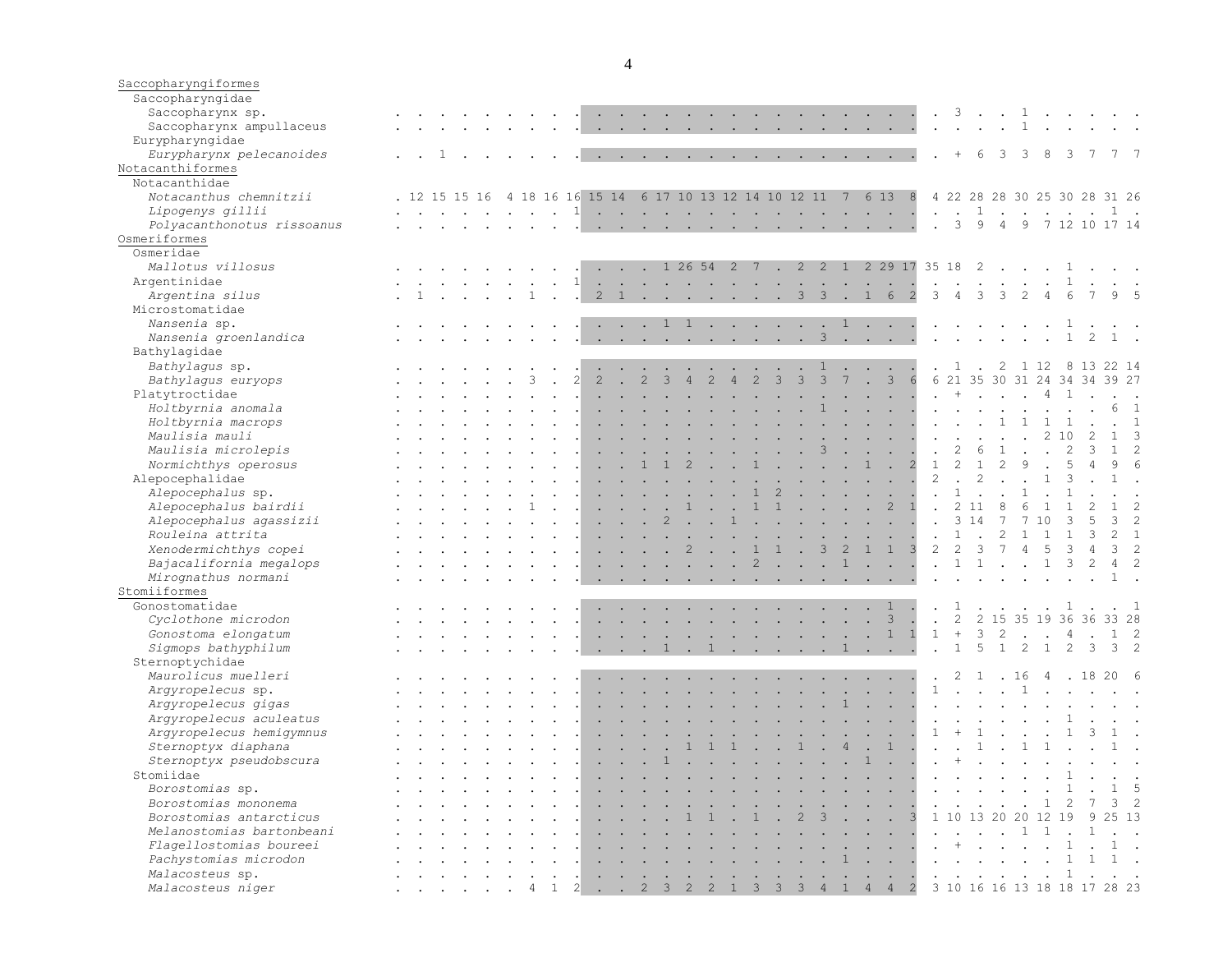| Photostomias quernei<br>Chauliodus sloani<br>Stomias boa<br>Rhadinesthes decimus<br>Melanostomias sp. |  |  |                                                                                                                 |              | $\mathbf{1}$ | $\overline{4}$ | 10<br><b>Contract Contract Contract</b> | 9<br>$6 \quad . \quad 9$<br>$\sim$<br>$\cdot$ $\cdot$ 2 | $\overline{3}$ | $\overline{9}$           | 9                                               | $\overline{7}$<br>$\overline{a}$ and $\overline{a}$                                                             |                      | $5\quad12$<br>$\cdot$ $\cdot$ 1 | . . 1                               |                      |                      |                             |                 | $\mathbf{1}$<br>$\cdot$ $\cdot$ 1 $\cdot$ $\cdot$ $\cdot$<br>. 1 1 .                                                                                                                                                                                                                                                                                                                                                                                       | 9 15 12 17 13 13 21 16 20 28 19 21 21 16 31 40 42 46<br>3 17 19 19 21 30 23 17 33 42 46 45 49 47 57 55 48 |                         | $\mathbf{r}$ , $\mathbf{r}$ , $\mathbf{r}$ , $\mathbf{r}$<br>$\mathbf{r}$ , $\mathbf{r}$ , $\mathbf{r}$ , $\mathbf{r}$ |                      |              |                                                                                                                 |              |                        | 42 46 47 49 39 |                              |                            |
|-------------------------------------------------------------------------------------------------------|--|--|-----------------------------------------------------------------------------------------------------------------|--------------|--------------|----------------|-----------------------------------------|---------------------------------------------------------|----------------|--------------------------|-------------------------------------------------|-----------------------------------------------------------------------------------------------------------------|----------------------|---------------------------------|-------------------------------------|----------------------|----------------------|-----------------------------|-----------------|------------------------------------------------------------------------------------------------------------------------------------------------------------------------------------------------------------------------------------------------------------------------------------------------------------------------------------------------------------------------------------------------------------------------------------------------------------|-----------------------------------------------------------------------------------------------------------|-------------------------|------------------------------------------------------------------------------------------------------------------------|----------------------|--------------|-----------------------------------------------------------------------------------------------------------------|--------------|------------------------|----------------|------------------------------|----------------------------|
| Aulopiformes                                                                                          |  |  |                                                                                                                 |              |              |                |                                         |                                                         |                |                          |                                                 |                                                                                                                 |                      |                                 |                                     |                      |                      |                             |                 |                                                                                                                                                                                                                                                                                                                                                                                                                                                            |                                                                                                           |                         |                                                                                                                        |                      |              |                                                                                                                 |              |                        |                |                              |                            |
| Ipnopidae                                                                                             |  |  |                                                                                                                 |              |              |                |                                         |                                                         |                |                          |                                                 |                                                                                                                 |                      |                                 |                                     |                      |                      |                             |                 |                                                                                                                                                                                                                                                                                                                                                                                                                                                            |                                                                                                           |                         |                                                                                                                        |                      |              |                                                                                                                 |              |                        |                |                              |                            |
| Bathypterois dubius                                                                                   |  |  |                                                                                                                 |              |              |                |                                         |                                                         |                |                          |                                                 | the company of the company of the company                                                                       |                      |                                 |                                     |                      | <b>Service</b>       |                             |                 | and the company of the company                                                                                                                                                                                                                                                                                                                                                                                                                             |                                                                                                           |                         | $\sim$                                                                                                                 |                      |              | 1 1 1 .                                                                                                         |              |                        |                |                              |                            |
| Paralepididae                                                                                         |  |  |                                                                                                                 |              |              |                |                                         |                                                         |                |                          |                                                 | $\mathbf{r} = \mathbf{r} + \mathbf{r} + \mathbf{r} + \mathbf{r} + \mathbf{r}$                                   |                      |                                 |                                     |                      | $\sim$               | $\mathcal{L}_{\mathcal{A}}$ | $\sim$ $\sim$   | $\sim$ $\sim$ $\sim$                                                                                                                                                                                                                                                                                                                                                                                                                                       |                                                                                                           | $\sim 100$ km s $^{-1}$ |                                                                                                                        | $\overline{1}$       | $\mathbf{1}$ |                                                                                                                 |              |                        |                |                              |                            |
| Arctozenus risso                                                                                      |  |  |                                                                                                                 |              |              |                |                                         | 18                                                      | 18             | 18                       | 21                                              | 8                                                                                                               |                      | $\cdot$ $\cdot$ 20              |                                     | 32                   |                      |                             |                 |                                                                                                                                                                                                                                                                                                                                                                                                                                                            | 37 21 32 26 32 24                                                                                         |                         | 9 24 20                                                                                                                |                      |              | 20                                                                                                              |              | 26 21 24               |                |                              |                            |
| Paralepis speciosa                                                                                    |  |  |                                                                                                                 |              |              |                |                                         |                                                         |                |                          |                                                 |                                                                                                                 | $\ddot{\phantom{0}}$ | <b>Contract Contract</b>        |                                     | $\sim$               | $\sim$               |                             |                 | $\sim$ $\sim$ $\sim$                                                                                                                                                                                                                                                                                                                                                                                                                                       |                                                                                                           | $\ddot{\phantom{a}}$    |                                                                                                                        |                      |              | $\cdots$ $\cdots$ $\cdots$                                                                                      |              |                        |                |                              |                            |
| Paralepis coregonoides                                                                                |  |  |                                                                                                                 |              |              |                |                                         |                                                         |                |                          |                                                 |                                                                                                                 | $\sim$               | $\sim$                          |                                     |                      | $\ddot{\phantom{a}}$ |                             |                 | $\sim$ $\sim$ $\sim$ $\sim$                                                                                                                                                                                                                                                                                                                                                                                                                                |                                                                                                           |                         |                                                                                                                        |                      |              |                                                                                                                 |              |                        |                | $\cdot$ 1                    |                            |
| Sudis hyalina                                                                                         |  |  |                                                                                                                 |              |              |                |                                         |                                                         |                | <b>Contract Contract</b> |                                                 | <b>Contract</b>                                                                                                 |                      |                                 | the contract of the contract of the |                      |                      | $\mathbf{1}$                |                 | $\mathcal{L}(\mathbf{z})$ , and $\mathcal{L}(\mathbf{z})$ , and                                                                                                                                                                                                                                                                                                                                                                                            | $\sim$                                                                                                    |                         | $\sim$                                                                                                                 | $\sim$               |              |                                                                                                                 |              |                        |                |                              |                            |
| Magnisudis atlantica                                                                                  |  |  |                                                                                                                 |              |              |                | $1\overline{10}$                        | $\sim$                                                  |                |                          |                                                 |                                                                                                                 |                      |                                 |                                     |                      |                      |                             |                 |                                                                                                                                                                                                                                                                                                                                                                                                                                                            | 9 15 4 14 22 30 21 30 23 16 16 27 31 23 19 19 18 21 29 22 34 22 13                                        |                         |                                                                                                                        |                      |              |                                                                                                                 |              |                        |                |                              |                            |
| Alepisauridae                                                                                         |  |  |                                                                                                                 |              |              |                |                                         |                                                         |                |                          |                                                 |                                                                                                                 |                      |                                 |                                     |                      |                      |                             |                 |                                                                                                                                                                                                                                                                                                                                                                                                                                                            |                                                                                                           |                         |                                                                                                                        |                      |              |                                                                                                                 |              |                        |                |                              |                            |
| Alepisaurus ferox                                                                                     |  |  |                                                                                                                 |              | 2            | $\overline{2}$ |                                         |                                                         |                |                          |                                                 | $\mathbf{r}$ , and $\mathbf{r}$ , and $\mathbf{r}$ , and $\mathbf{r}$                                           |                      |                                 |                                     | $\sim$ $\sim$        |                      |                             |                 | $\mathbf{r}$ , $\mathbf{r}$ , $\mathbf{r}$ , $\mathbf{r}$                                                                                                                                                                                                                                                                                                                                                                                                  |                                                                                                           |                         |                                                                                                                        |                      |              |                                                                                                                 |              |                        |                |                              |                            |
| Alepisaurus brevirostris                                                                              |  |  |                                                                                                                 |              |              |                |                                         |                                                         |                |                          |                                                 |                                                                                                                 |                      |                                 |                                     |                      |                      |                             |                 | 1.                                                                                                                                                                                                                                                                                                                                                                                                                                                         |                                                                                                           | $\ddot{\phantom{0}}$    |                                                                                                                        |                      |              |                                                                                                                 |              |                        |                | $\sim$ $\sim$                |                            |
| Anotopteridae                                                                                         |  |  |                                                                                                                 |              |              |                |                                         |                                                         |                |                          |                                                 |                                                                                                                 |                      |                                 |                                     |                      |                      |                             |                 |                                                                                                                                                                                                                                                                                                                                                                                                                                                            |                                                                                                           |                         |                                                                                                                        |                      |              |                                                                                                                 |              |                        |                |                              |                            |
| Anotopterus pharao                                                                                    |  |  |                                                                                                                 |              |              |                |                                         |                                                         |                |                          |                                                 | . 1 1                                                                                                           |                      |                                 |                                     |                      |                      |                             |                 |                                                                                                                                                                                                                                                                                                                                                                                                                                                            |                                                                                                           |                         |                                                                                                                        |                      |              |                                                                                                                 |              |                        |                |                              |                            |
| Notosudidae                                                                                           |  |  |                                                                                                                 |              |              |                |                                         |                                                         |                |                          |                                                 |                                                                                                                 |                      |                                 |                                     |                      |                      |                             |                 |                                                                                                                                                                                                                                                                                                                                                                                                                                                            |                                                                                                           |                         |                                                                                                                        |                      |              |                                                                                                                 |              |                        |                |                              |                            |
| Scopelosaurus lepidus                                                                                 |  |  |                                                                                                                 |              |              |                |                                         |                                                         |                |                          |                                                 | the contract of the contract of the contract of the contract of the contract of the contract of the contract of |                      |                                 |                                     |                      |                      |                             |                 |                                                                                                                                                                                                                                                                                                                                                                                                                                                            |                                                                                                           |                         | $+$                                                                                                                    | 3                    | 3            | 3                                                                                                               |              |                        | 3              | $4\quad 5$                   |                            |
| Bathysauridae                                                                                         |  |  |                                                                                                                 |              |              |                |                                         |                                                         |                |                          |                                                 |                                                                                                                 |                      |                                 |                                     |                      |                      |                             |                 |                                                                                                                                                                                                                                                                                                                                                                                                                                                            |                                                                                                           |                         |                                                                                                                        |                      |              |                                                                                                                 |              |                        |                |                              |                            |
| Bathysaurus ferox                                                                                     |  |  |                                                                                                                 |              |              |                |                                         |                                                         |                |                          |                                                 | the contract of the contract of the contract of the contract of the contract of the contract of the contract of |                      |                                 |                                     |                      |                      |                             |                 |                                                                                                                                                                                                                                                                                                                                                                                                                                                            |                                                                                                           |                         |                                                                                                                        |                      |              |                                                                                                                 | $\mathbf{1}$ |                        |                |                              |                            |
| Myctophiformes                                                                                        |  |  |                                                                                                                 |              |              |                |                                         |                                                         |                |                          |                                                 |                                                                                                                 |                      |                                 |                                     |                      |                      |                             |                 |                                                                                                                                                                                                                                                                                                                                                                                                                                                            |                                                                                                           |                         |                                                                                                                        |                      |              |                                                                                                                 |              |                        |                |                              |                            |
| Myctophidae                                                                                           |  |  |                                                                                                                 | $1 \t11 \t5$ |              |                |                                         | 1 14                                                    |                | 916                      | 8                                               | 6                                                                                                               | $\mathbf{3}$         |                                 | 8 26 15 26 20 16                    |                      |                      |                             |                 | 9 1 7                                                                                                                                                                                                                                                                                                                                                                                                                                                      |                                                                                                           |                         | 12 24 28 33 26                                                                                                         |                      |              |                                                                                                                 | 27           |                        |                |                              |                            |
| Ceratoscopelus maderensis                                                                             |  |  |                                                                                                                 |              |              |                |                                         |                                                         |                |                          | <b>Contract Contract</b>                        |                                                                                                                 | $\sim$               | 47                              | $\overline{1}$                      | 313                  |                      | 2                           | 1 1 9           |                                                                                                                                                                                                                                                                                                                                                                                                                                                            | $\overline{4}$                                                                                            | $\mathbf{1}$            | $\overline{4}$                                                                                                         | 5                    |              |                                                                                                                 |              |                        |                |                              |                            |
| Lampanyctus sp.                                                                                       |  |  |                                                                                                                 |              |              |                |                                         |                                                         |                | $\ddot{\phantom{a}}$     |                                                 |                                                                                                                 | $\sim$               | <b>Contract Contract</b>        |                                     | $\ddot{\phantom{a}}$ |                      |                             |                 |                                                                                                                                                                                                                                                                                                                                                                                                                                                            |                                                                                                           |                         | 17                                                                                                                     |                      |              | 30 33 32 33                                                                                                     |              | 31                     | 31             | 43 30                        |                            |
| Notoscopelus kroeyeri                                                                                 |  |  |                                                                                                                 |              |              |                |                                         |                                                         | $\overline{4}$ | 8                        | $\sim 10$<br>9                                  | $\sim$ $-$<br>7                                                                                                 | 6                    | 6                               |                                     | $\overline{2}$       | 8                    | $\mathbf{1}$                | $\mathbf{1}$    | 16                                                                                                                                                                                                                                                                                                                                                                                                                                                         | 13<br>16                                                                                                  |                         | $\overline{4}$                                                                                                         | 2                    |              |                                                                                                                 |              |                        |                |                              |                            |
| Benthosema glaciale                                                                                   |  |  |                                                                                                                 |              |              |                | $\overline{c}$                          |                                                         |                |                          | $\sim$                                          |                                                                                                                 |                      | <b>Service State</b>            |                                     | 1                    | 5                    | $\sim$                      |                 | .713                                                                                                                                                                                                                                                                                                                                                                                                                                                       |                                                                                                           | 7 12                    |                                                                                                                        | $\overline{7}$       |              |                                                                                                                 |              | 9 21 17 33 55          |                | 40 41                        |                            |
| Protomyctophum arcticum                                                                               |  |  |                                                                                                                 |              |              |                |                                         | $\ddot{\phantom{a}}$                                    |                |                          |                                                 |                                                                                                                 |                      |                                 |                                     |                      | $\mathbf{1}$         |                             |                 |                                                                                                                                                                                                                                                                                                                                                                                                                                                            |                                                                                                           |                         |                                                                                                                        |                      |              |                                                                                                                 |              |                        |                | 3 <sub>2</sub>               |                            |
|                                                                                                       |  |  |                                                                                                                 |              |              |                |                                         |                                                         |                |                          |                                                 |                                                                                                                 | 7 12                 |                                 | $\overline{7}$                      |                      | 6                    | 8                           | $6\overline{6}$ | 9 1 1                                                                                                                                                                                                                                                                                                                                                                                                                                                      |                                                                                                           |                         |                                                                                                                        |                      |              |                                                                                                                 |              |                        |                |                              |                            |
| Lampadena speculigera                                                                                 |  |  |                                                                                                                 |              |              |                |                                         |                                                         |                | . 313                    | 7                                               | 9                                                                                                               |                      |                                 |                                     | 8                    |                      |                             |                 |                                                                                                                                                                                                                                                                                                                                                                                                                                                            |                                                                                                           |                         |                                                                                                                        |                      |              |                                                                                                                 |              | 8 12 20 25 32 19 24 20 |                | 24 23                        |                            |
| Myctophum punctatum                                                                                   |  |  |                                                                                                                 |              |              |                |                                         |                                                         |                |                          | the contract of the contract of the contract of |                                                                                                                 |                      |                                 | $1 \cdot \cdot \cdot$               | 2 1 9                |                      |                             |                 |                                                                                                                                                                                                                                                                                                                                                                                                                                                            | $\cdot$ $\cdot$ $\cdot$ 10 12 3 24                                                                        |                         |                                                                                                                        |                      | $\cdot$ 2    |                                                                                                                 |              | 2                      | 9              | $7\quad2$                    |                            |
| Taaningichthys sp.                                                                                    |  |  |                                                                                                                 |              |              |                |                                         |                                                         |                |                          |                                                 |                                                                                                                 |                      |                                 |                                     |                      |                      |                             |                 | and the contract of the contract of the contract of the contract of the contract of the contract of the contract of the contract of the contract of the contract of the contract of the contract of the contract of the contra                                                                                                                                                                                                                             |                                                                                                           |                         |                                                                                                                        |                      |              | and the state of the state of the state of the state of the state of the state of the state of the state of the |              |                        | 1              | $\mathcal{L}^{\text{max}}$   |                            |
| Cetomimiformes                                                                                        |  |  |                                                                                                                 |              |              |                |                                         |                                                         |                |                          |                                                 |                                                                                                                 |                      |                                 |                                     |                      |                      |                             |                 |                                                                                                                                                                                                                                                                                                                                                                                                                                                            |                                                                                                           |                         |                                                                                                                        |                      |              |                                                                                                                 |              |                        |                |                              |                            |
| Rondeletiidae                                                                                         |  |  |                                                                                                                 |              |              |                |                                         |                                                         |                |                          |                                                 |                                                                                                                 |                      |                                 |                                     |                      |                      |                             |                 |                                                                                                                                                                                                                                                                                                                                                                                                                                                            |                                                                                                           |                         |                                                                                                                        |                      |              |                                                                                                                 |              |                        |                |                              |                            |
| Rondeletia loricata                                                                                   |  |  |                                                                                                                 |              |              |                |                                         |                                                         |                |                          |                                                 |                                                                                                                 |                      |                                 |                                     |                      |                      |                             |                 | .                                                                                                                                                                                                                                                                                                                                                                                                                                                          |                                                                                                           |                         |                                                                                                                        |                      |              |                                                                                                                 |              | . 1                    |                | $\cdot$ 1                    |                            |
| Cetomimidae                                                                                           |  |  |                                                                                                                 |              |              |                |                                         |                                                         |                |                          |                                                 |                                                                                                                 |                      |                                 |                                     |                      |                      |                             |                 |                                                                                                                                                                                                                                                                                                                                                                                                                                                            |                                                                                                           |                         |                                                                                                                        |                      |              |                                                                                                                 |              |                        |                |                              |                            |
| Cetostoma regani                                                                                      |  |  |                                                                                                                 |              |              |                |                                         |                                                         |                |                          |                                                 |                                                                                                                 |                      |                                 |                                     |                      |                      |                             |                 |                                                                                                                                                                                                                                                                                                                                                                                                                                                            |                                                                                                           |                         | $\sim$ $\sim$                                                                                                          |                      | $\sim$       |                                                                                                                 |              |                        |                |                              |                            |
| Lophiiformes                                                                                          |  |  |                                                                                                                 |              |              |                |                                         |                                                         |                |                          |                                                 |                                                                                                                 |                      |                                 |                                     |                      |                      |                             |                 | $\mathbf{L}$ and $\mathbf{L}$ and $\mathbf{L}$                                                                                                                                                                                                                                                                                                                                                                                                             |                                                                                                           |                         |                                                                                                                        |                      |              |                                                                                                                 |              |                        |                |                              | $\mathcal{L}^{\text{max}}$ |
| Linophrynidae                                                                                         |  |  |                                                                                                                 |              |              |                |                                         |                                                         |                |                          |                                                 |                                                                                                                 |                      |                                 | $\sim$ $\sim$                       |                      | $\ddot{\phantom{a}}$ |                             |                 | <b>Contract Contract Contract</b>                                                                                                                                                                                                                                                                                                                                                                                                                          |                                                                                                           | $\ddot{\phantom{a}}$    |                                                                                                                        |                      |              |                                                                                                                 |              |                        |                |                              |                            |
| Haplophryne mollis                                                                                    |  |  |                                                                                                                 |              |              |                |                                         |                                                         |                |                          |                                                 |                                                                                                                 |                      |                                 |                                     |                      | $\ddot{\phantom{a}}$ | $\mathbf{1}$                |                 | $\mathcal{L}^{\text{max}}$                                                                                                                                                                                                                                                                                                                                                                                                                                 |                                                                                                           |                         |                                                                                                                        | $\ddot{\phantom{a}}$ | 1            |                                                                                                                 |              | $\mathbf{1}$           |                | $\cdot$ 1                    |                            |
| Linophryne coronata                                                                                   |  |  |                                                                                                                 |              |              |                | $\ddot{\phantom{a}}$                    |                                                         |                |                          |                                                 |                                                                                                                 |                      |                                 |                                     |                      |                      |                             |                 | $\mathbf{1} \qquad \mathbf{1} \qquad \mathbf{1} \qquad \mathbf{1} \qquad \mathbf{1} \qquad \mathbf{1} \qquad \mathbf{1} \qquad \mathbf{1} \qquad \mathbf{1} \qquad \mathbf{1} \qquad \mathbf{1} \qquad \mathbf{1} \qquad \mathbf{1} \qquad \mathbf{1} \qquad \mathbf{1} \qquad \mathbf{1} \qquad \mathbf{1} \qquad \mathbf{1} \qquad \mathbf{1} \qquad \mathbf{1} \qquad \mathbf{1} \qquad \mathbf{1} \qquad \mathbf{1} \qquad \mathbf{1} \qquad \mathbf{$ |                                                                                                           | $\sim$                  | $\sim$                                                                                                                 |                      | $\sim$       |                                                                                                                 |              |                        |                |                              |                            |
| Lophiidae                                                                                             |  |  |                                                                                                                 |              |              |                |                                         |                                                         |                |                          |                                                 |                                                                                                                 |                      |                                 |                                     |                      |                      |                             |                 | and a strain and a strain and a strain and a                                                                                                                                                                                                                                                                                                                                                                                                               |                                                                                                           |                         |                                                                                                                        |                      |              |                                                                                                                 |              |                        |                |                              |                            |
| Lophius americanus                                                                                    |  |  |                                                                                                                 |              |              |                |                                         |                                                         |                |                          |                                                 |                                                                                                                 |                      |                                 |                                     |                      |                      |                             |                 | . . 1 1 . 2                                                                                                                                                                                                                                                                                                                                                                                                                                                |                                                                                                           | $\mathbf{1}$            | $\mathbf{1}$                                                                                                           | $\sim$               | $\mathbf{1}$ |                                                                                                                 |              |                        |                |                              |                            |
| Ogcocephalidae                                                                                        |  |  |                                                                                                                 |              |              |                |                                         |                                                         |                |                          |                                                 |                                                                                                                 |                      |                                 |                                     |                      |                      |                             |                 |                                                                                                                                                                                                                                                                                                                                                                                                                                                            |                                                                                                           |                         |                                                                                                                        |                      |              |                                                                                                                 |              |                        |                |                              |                            |
| Dibranchus atlanticus                                                                                 |  |  |                                                                                                                 |              |              |                |                                         |                                                         |                |                          |                                                 | the contract of the contract of the contract of the contract of the contract of the contract of the contract of |                      |                                 | and the state of the state of       |                      |                      |                             |                 |                                                                                                                                                                                                                                                                                                                                                                                                                                                            |                                                                                                           |                         |                                                                                                                        |                      |              |                                                                                                                 |              |                        |                |                              |                            |
| Melanocetidae                                                                                         |  |  |                                                                                                                 |              |              |                |                                         |                                                         |                |                          |                                                 |                                                                                                                 |                      |                                 |                                     |                      |                      |                             |                 |                                                                                                                                                                                                                                                                                                                                                                                                                                                            |                                                                                                           |                         |                                                                                                                        |                      |              |                                                                                                                 |              |                        |                |                              |                            |
| Melanocetus johnsonii                                                                                 |  |  |                                                                                                                 |              | $\sim$       |                |                                         |                                                         |                |                          |                                                 | . 1 1                                                                                                           |                      |                                 |                                     | $\sim$               | $\ddot{\phantom{a}}$ |                             |                 | <b>Contract Contract Contract</b>                                                                                                                                                                                                                                                                                                                                                                                                                          |                                                                                                           |                         | $\ddot{\phantom{a}}$                                                                                                   | $\sim$               | $\sim$       |                                                                                                                 |              |                        |                |                              |                            |
| Oneirodidae                                                                                           |  |  |                                                                                                                 |              |              |                |                                         |                                                         |                |                          |                                                 |                                                                                                                 |                      |                                 |                                     |                      |                      |                             |                 | المناسب والمستحدث والمستحدث والمستحدث والمستحدث والمستحدث والمستحدث والمستحدث والمستحدث والمستحدث والمستحدث والمستحدث                                                                                                                                                                                                                                                                                                                                      |                                                                                                           |                         |                                                                                                                        |                      |              | . 1 .                                                                                                           |              |                        | $\mathbf{1}$   | $\mathcal{L}^{\text{max}}$   |                            |
| Chaenophryne longiceps                                                                                |  |  | the contract of the contract of the contract of the contract of the contract of the contract of the contract of |              |              |                |                                         |                                                         |                |                          |                                                 |                                                                                                                 |                      |                                 |                                     |                      |                      |                             |                 | the contract of the contract of the contract of the contract of the contract of the contract of the contract of                                                                                                                                                                                                                                                                                                                                            |                                                                                                           |                         |                                                                                                                        |                      |              |                                                                                                                 |              | . 1                    |                | $\sim 10^{-10}$ km s $^{-1}$ |                            |
| Oneirodes eschrichtii                                                                                 |  |  |                                                                                                                 |              |              |                |                                         |                                                         |                |                          |                                                 |                                                                                                                 |                      |                                 |                                     |                      |                      |                             |                 |                                                                                                                                                                                                                                                                                                                                                                                                                                                            |                                                                                                           |                         |                                                                                                                        |                      |              |                                                                                                                 |              |                        |                |                              |                            |
| Dolopichthys allector                                                                                 |  |  |                                                                                                                 |              |              |                |                                         |                                                         |                |                          |                                                 |                                                                                                                 |                      |                                 |                                     |                      |                      |                             |                 |                                                                                                                                                                                                                                                                                                                                                                                                                                                            |                                                                                                           |                         |                                                                                                                        |                      |              |                                                                                                                 |              |                        |                |                              |                            |
| Lophodolus acanthognathus                                                                             |  |  | <b><i>Contract Contract Contract</i></b>                                                                        |              |              |                |                                         |                                                         |                |                          |                                                 |                                                                                                                 |                      |                                 |                                     |                      |                      |                             |                 |                                                                                                                                                                                                                                                                                                                                                                                                                                                            |                                                                                                           |                         |                                                                                                                        |                      |              |                                                                                                                 |              |                        |                |                              |                            |
| Ceratiidae                                                                                            |  |  |                                                                                                                 |              |              |                |                                         |                                                         |                |                          |                                                 |                                                                                                                 |                      |                                 |                                     |                      |                      |                             |                 |                                                                                                                                                                                                                                                                                                                                                                                                                                                            |                                                                                                           |                         |                                                                                                                        |                      |              |                                                                                                                 |              |                        |                |                              |                            |
| Ceratias holboelli                                                                                    |  |  |                                                                                                                 |              |              |                |                                         |                                                         |                |                          |                                                 |                                                                                                                 |                      |                                 |                                     |                      |                      |                             |                 |                                                                                                                                                                                                                                                                                                                                                                                                                                                            |                                                                                                           |                         |                                                                                                                        |                      |              |                                                                                                                 |              |                        |                |                              |                            |
| Cryptopsaras couesii                                                                                  |  |  |                                                                                                                 |              |              |                |                                         |                                                         |                |                          |                                                 |                                                                                                                 |                      |                                 |                                     |                      |                      |                             |                 |                                                                                                                                                                                                                                                                                                                                                                                                                                                            |                                                                                                           |                         |                                                                                                                        |                      |              |                                                                                                                 |              |                        |                |                              |                            |
| Gadiformes                                                                                            |  |  |                                                                                                                 |              |              |                |                                         |                                                         |                |                          |                                                 |                                                                                                                 |                      |                                 |                                     |                      |                      |                             |                 |                                                                                                                                                                                                                                                                                                                                                                                                                                                            |                                                                                                           |                         |                                                                                                                        |                      |              |                                                                                                                 |              |                        |                |                              |                            |
| Moridae                                                                                               |  |  |                                                                                                                 |              |              |                |                                         |                                                         |                |                          |                                                 |                                                                                                                 |                      |                                 |                                     |                      |                      |                             |                 |                                                                                                                                                                                                                                                                                                                                                                                                                                                            |                                                                                                           |                         |                                                                                                                        |                      |              |                                                                                                                 |              |                        |                |                              |                            |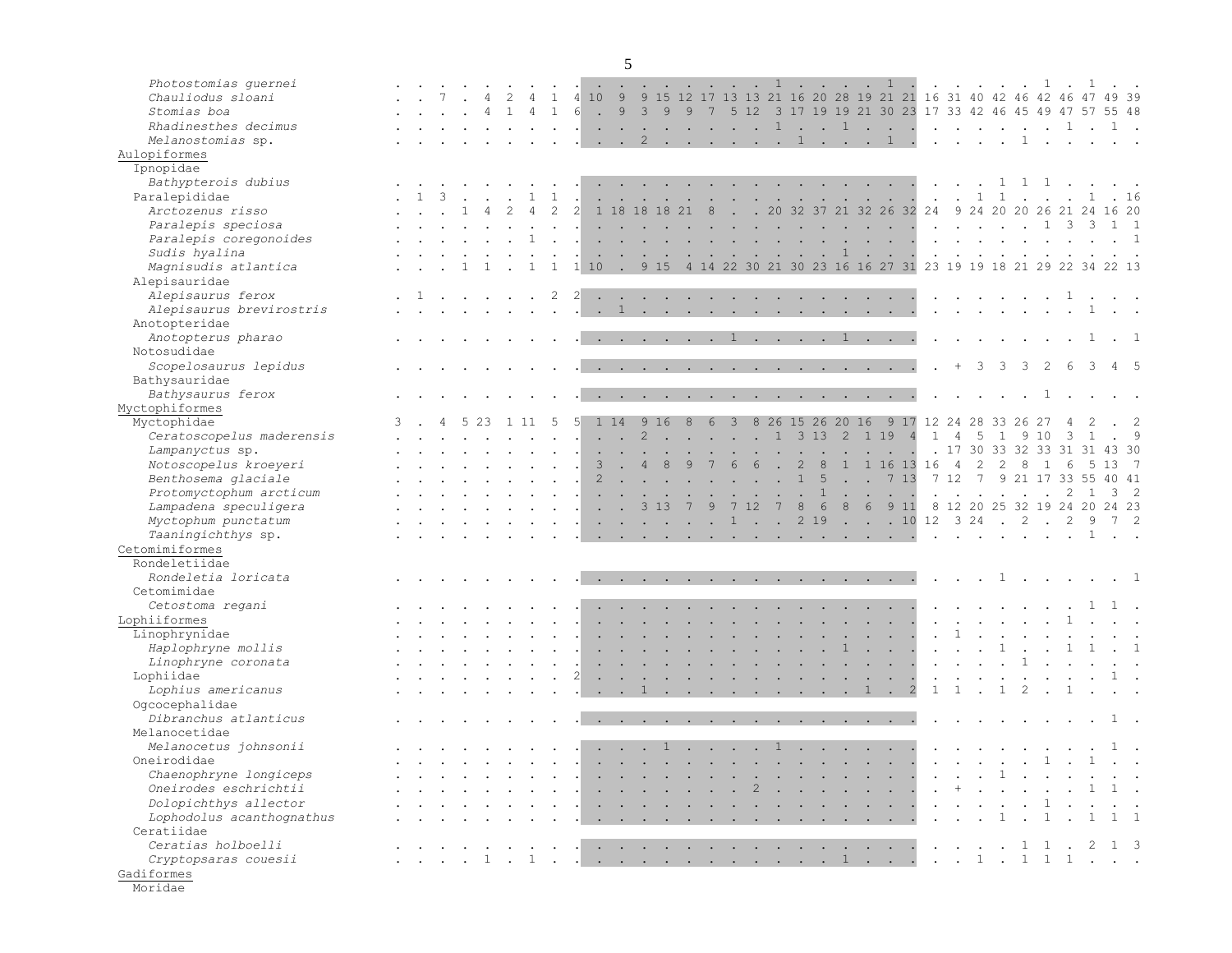| Antimora rostrata            |                                                                                                        |               |  |   |                                           |                |                         |                         | . 10 14 15 10 2 13 14 15 11 13 10 12 10 8                           |                         |                     |               |        |  |                                                                 | 9 6 11 9 11 11 10 15                                                                                                                                                                                                                                                                                                                                                                                                         |        |                             |                         |                |                                                                          |              |     |                |                                                                                         | 7 14 31 44 44 43 43 42 46 50 42 |                |               |
|------------------------------|--------------------------------------------------------------------------------------------------------|---------------|--|---|-------------------------------------------|----------------|-------------------------|-------------------------|---------------------------------------------------------------------|-------------------------|---------------------|---------------|--------|--|-----------------------------------------------------------------|------------------------------------------------------------------------------------------------------------------------------------------------------------------------------------------------------------------------------------------------------------------------------------------------------------------------------------------------------------------------------------------------------------------------------|--------|-----------------------------|-------------------------|----------------|--------------------------------------------------------------------------|--------------|-----|----------------|-----------------------------------------------------------------------------------------|---------------------------------|----------------|---------------|
| Lepidion lepidion            |                                                                                                        |               |  |   |                                           |                |                         |                         |                                                                     |                         |                     |               |        |  |                                                                 |                                                                                                                                                                                                                                                                                                                                                                                                                              |        |                             |                         |                |                                                                          |              |     |                |                                                                                         |                                 | $\cdot$ 1      |               |
| Halargyreus johnsonii        |                                                                                                        |               |  |   |                                           |                |                         |                         |                                                                     |                         |                     |               |        |  |                                                                 |                                                                                                                                                                                                                                                                                                                                                                                                                              |        |                             |                         |                |                                                                          |              |     |                |                                                                                         |                                 |                |               |
|                              |                                                                                                        |               |  |   |                                           |                |                         |                         |                                                                     |                         |                     |               |        |  |                                                                 |                                                                                                                                                                                                                                                                                                                                                                                                                              |        |                             |                         |                |                                                                          |              |     |                |                                                                                         |                                 |                |               |
| Gadidae                      |                                                                                                        |               |  |   |                                           |                |                         |                         |                                                                     |                         |                     |               |        |  |                                                                 |                                                                                                                                                                                                                                                                                                                                                                                                                              |        |                             |                         |                |                                                                          |              |     |                |                                                                                         |                                 |                |               |
| Boreogadus saida             |                                                                                                        |               |  |   |                                           |                |                         |                         |                                                                     |                         |                     |               |        |  | . 1                                                             |                                                                                                                                                                                                                                                                                                                                                                                                                              |        |                             |                         |                |                                                                          |              |     |                |                                                                                         |                                 |                |               |
| Gadus morhua                 | 100 94 85 80 74 86 73 75 81 75 85 80 72 57 71 55 40 45 56 46 41 36 41 32 46 24 16 36 37 49 53 52 49 60 |               |  |   |                                           |                |                         |                         |                                                                     |                         |                     |               |        |  |                                                                 |                                                                                                                                                                                                                                                                                                                                                                                                                              |        |                             |                         |                |                                                                          |              |     |                |                                                                                         |                                 |                |               |
| Pollachius virens            |                                                                                                        |               |  |   |                                           |                |                         |                         |                                                                     |                         |                     |               |        |  |                                                                 | $\cdots$ 1                                                                                                                                                                                                                                                                                                                                                                                                                   |        |                             | $\mathbf{1}$            |                | $\mathbf{r}$ , $\mathbf{r}$                                              | $\mathbf{1}$ |     |                |                                                                                         |                                 |                |               |
| Melanogrammus aeglefinus     |                                                                                                        |               |  | 6 |                                           | $\overline{4}$ |                         | 2                       | $\overline{4}$                                                      | 2                       | $\overline{1}$      | $\mathcal{S}$ | $\sim$ |  | $\mathbf{r}$ and $\mathbf{r}$ and $\mathbf{r}$ and $\mathbf{r}$ | $\overline{4}$                                                                                                                                                                                                                                                                                                                                                                                                               | 913    | $\overline{\phantom{0}}$ 2  | 5                       | $\mathbf{1}$   | 1                                                                        |              | 6   | 6              |                                                                                         | 6                               | 49             |               |
| Micromesistius poutassou     |                                                                                                        |               |  | 1 |                                           | 2              |                         |                         | $1 \quad 3 \quad 4$                                                 |                         | $\frac{3}{2}$ 1 3 2 |               |        |  |                                                                 | 2 4 1 1 1 2                                                                                                                                                                                                                                                                                                                                                                                                                  |        |                             |                         |                | $1\quad 5$                                                               | 3            |     | $\overline{1}$ |                                                                                         | $\mathcal{L}$                   | 2 15           |               |
| Phycidae                     |                                                                                                        |               |  |   |                                           |                |                         |                         |                                                                     |                         |                     |               |        |  |                                                                 |                                                                                                                                                                                                                                                                                                                                                                                                                              |        |                             |                         |                |                                                                          |              |     |                |                                                                                         |                                 |                |               |
| Urophycis sp.                |                                                                                                        |               |  |   |                                           |                |                         |                         |                                                                     |                         |                     |               |        |  |                                                                 | 19 21 22 28 24 16 23 23 29 17 34 30 40 25 36 31 40 50 26 59 54 54 57 42 66 50 44 39 32 32 20 32 25 25                                                                                                                                                                                                                                                                                                                        |        |                             |                         |                |                                                                          |              |     |                |                                                                                         |                                 |                |               |
| Urophycis chuss              |                                                                                                        |               |  |   |                                           |                |                         | $\overline{\mathbf{3}}$ |                                                                     | $\cdot$ $\cdot$ 1       |                     |               |        |  |                                                                 | the contract of the contract of the contract of the contract of the contract of the contract of the contract of                                                                                                                                                                                                                                                                                                              |        |                             |                         |                | $\mathbf{r}$ , $\mathbf{r}$ , $\mathbf{r}$ , $\mathbf{r}$ , $\mathbf{r}$ |              |     |                |                                                                                         |                                 |                |               |
| Urophycis tenuis             |                                                                                                        |               |  |   |                                           |                |                         | 1 25                    |                                                                     |                         |                     |               |        |  |                                                                 | . 2 3 1                                                                                                                                                                                                                                                                                                                                                                                                                      |        | $\mathcal{L} = \mathcal{L}$ | $\mathbf{1}$            |                | $\mathcal{A}=\mathcal{A}=\mathcal{A}=\mathcal{A}=\mathcal{A}$ .          |              |     |                |                                                                                         |                                 |                |               |
| Phycis chesteri              |                                                                                                        |               |  |   |                                           | $\mathbf{1}$   |                         |                         |                                                                     |                         |                     |               |        |  | $3102$ , $5$ ,                                                  |                                                                                                                                                                                                                                                                                                                                                                                                                              | 4 9 10 |                             | $\overline{\mathbf{3}}$ | $\overline{9}$ | $7\phantom{.0}$                                                          | 3            |     | $\overline{4}$ |                                                                                         |                                 | $1 \quad 1$    |               |
|                              |                                                                                                        |               |  |   |                                           |                |                         |                         |                                                                     |                         |                     |               |        |  |                                                                 |                                                                                                                                                                                                                                                                                                                                                                                                                              |        |                             |                         |                |                                                                          |              |     |                |                                                                                         |                                 |                |               |
| Lotidae                      |                                                                                                        |               |  |   |                                           |                |                         |                         |                                                                     |                         |                     |               |        |  |                                                                 |                                                                                                                                                                                                                                                                                                                                                                                                                              |        |                             |                         |                |                                                                          |              |     |                |                                                                                         |                                 |                |               |
| Brosme brosme                |                                                                                                        |               |  |   |                                           |                |                         |                         | $3 \t1 \t1 \t1 \t \t$                                               |                         |                     |               |        |  | $2$ .                                                           | and the state of the state of                                                                                                                                                                                                                                                                                                                                                                                                |        |                             | $\mathbf{1}$            |                | $\sim$ $\sim$ $\sim$                                                     | -2           | 1 1 |                |                                                                                         |                                 | $\sim$ 1       |               |
| Enchelyopus cimbrius         |                                                                                                        |               |  |   |                                           |                |                         |                         | $1 \quad 1 \quad 1 \quad 3 \quad 2 \quad 1 \quad . \quad 3 \quad 2$ |                         |                     |               |        |  | $1 \t2 \t4 \t4 \t3$                                             | $1 \quad 2$                                                                                                                                                                                                                                                                                                                                                                                                                  |        |                             |                         |                | 91599531                                                                 |              |     |                |                                                                                         |                                 |                |               |
| Gaidropsarus argentatus      |                                                                                                        |               |  |   |                                           |                |                         |                         |                                                                     |                         |                     |               |        |  |                                                                 | the contract of the contract of the contract of the contract of                                                                                                                                                                                                                                                                                                                                                              |        |                             |                         |                | 1.                                                                       |              |     |                | $1 \quad 1$                                                                             |                                 |                |               |
| Gaidropsarus ensis           |                                                                                                        |               |  |   |                                           |                |                         |                         |                                                                     |                         |                     |               |        |  |                                                                 | . 1 13 8 6 16 9 17 8 20 21 15 23 24 17 27 23 39 40 57 44 40 41 33 37 41 30                                                                                                                                                                                                                                                                                                                                                   |        |                             |                         |                |                                                                          |              |     |                |                                                                                         |                                 |                |               |
| Merlucciidae                 |                                                                                                        |               |  |   |                                           |                |                         |                         |                                                                     |                         |                     |               |        |  |                                                                 |                                                                                                                                                                                                                                                                                                                                                                                                                              |        |                             |                         |                |                                                                          |              |     |                |                                                                                         |                                 |                |               |
| Merluccius bilinearis        |                                                                                                        |               |  |   |                                           |                |                         |                         |                                                                     |                         |                     |               |        |  |                                                                 | 2. 1. .                                                                                                                                                                                                                                                                                                                                                                                                                      |        |                             |                         |                |                                                                          |              |     |                | . 1                                                                                     |                                 |                |               |
| Lyconus sp.                  |                                                                                                        |               |  |   |                                           |                |                         |                         |                                                                     |                         |                     |               |        |  |                                                                 | . 1 1                                                                                                                                                                                                                                                                                                                                                                                                                        |        |                             |                         |                | $\cdots$ $\cdots$                                                        |              |     |                |                                                                                         |                                 |                |               |
| Melanonidae                  |                                                                                                        |               |  |   |                                           |                |                         |                         |                                                                     |                         |                     |               |        |  |                                                                 |                                                                                                                                                                                                                                                                                                                                                                                                                              |        |                             |                         |                |                                                                          |              |     |                |                                                                                         |                                 |                |               |
| Melanonus zugmayeri          |                                                                                                        |               |  |   |                                           |                |                         |                         |                                                                     |                         |                     |               |        |  |                                                                 | . 1 .                                                                                                                                                                                                                                                                                                                                                                                                                        |        |                             |                         |                | the contract of the contract of the                                      |              |     |                |                                                                                         |                                 |                |               |
| Macrouridae                  |                                                                                                        |               |  |   |                                           |                |                         |                         |                                                                     |                         |                     |               |        |  |                                                                 |                                                                                                                                                                                                                                                                                                                                                                                                                              |        |                             |                         |                |                                                                          |              |     |                |                                                                                         |                                 | 1.             |               |
|                              |                                                                                                        |               |  |   |                                           |                |                         |                         |                                                                     |                         |                     |               |        |  |                                                                 | . The contract of the contract of the contract of the contract of the contract of $\mathcal{A}$                                                                                                                                                                                                                                                                                                                              |        |                             |                         |                |                                                                          |              |     |                |                                                                                         |                                 |                |               |
| Coryphaenoides armatus       |                                                                                                        |               |  |   |                                           |                |                         |                         |                                                                     |                         |                     |               |        |  |                                                                 | the contract of the contract of the contract of the contract of the contract of the contract of the contract of                                                                                                                                                                                                                                                                                                              |        |                             |                         |                | . 1                                                                      |              |     |                |                                                                                         |                                 |                |               |
| Coryphaenoides rupestris     |                                                                                                        |               |  |   | $\mathcal{L} = \mathcal{L} = \mathcal{L}$ |                |                         |                         |                                                                     |                         |                     |               |        |  |                                                                 | 2 43 7 . 7 4 1 3 2 . 1 1 6 2 6 1                                                                                                                                                                                                                                                                                                                                                                                             |        |                             |                         |                |                                                                          |              |     |                |                                                                                         | 9 27 37 40 37 39 39 41 44 37    |                |               |
| Coryphaenoides quentheri     |                                                                                                        |               |  |   |                                           |                |                         |                         |                                                                     |                         |                     |               |        |  |                                                                 | the contract of the contract of the contract of the contract of the contract of the contract of the contract of                                                                                                                                                                                                                                                                                                              |        |                             |                         | $\cdot$ 2      | $\overline{\mathbf{3}}$                                                  | 2            |     |                |                                                                                         |                                 |                |               |
| Coryphaenoides carapinus     |                                                                                                        |               |  |   |                                           |                |                         |                         |                                                                     |                         |                     |               |        |  |                                                                 | and a series of the contract of the contract of the contract of the contract of the contract of the contract of                                                                                                                                                                                                                                                                                                              |        |                             |                         |                |                                                                          |              |     |                | $\mathbf{r}$ , $\mathbf{r}$ , $\mathbf{r}$ , $\mathbf{r}$ , $\mathbf{r}$ , $\mathbf{r}$ |                                 |                |               |
| Coryphaenoides brevibarbis   |                                                                                                        |               |  |   |                                           |                |                         |                         |                                                                     |                         |                     |               |        |  |                                                                 | $\mathbf{r} = \mathbf{r} + \mathbf{r} + \mathbf{r} + \mathbf{r} + \mathbf{r} + \mathbf{r} + \mathbf{r} + \mathbf{r} + \mathbf{r} + \mathbf{r} + \mathbf{r} + \mathbf{r} + \mathbf{r} + \mathbf{r} + \mathbf{r} + \mathbf{r} + \mathbf{r} + \mathbf{r} + \mathbf{r} + \mathbf{r} + \mathbf{r} + \mathbf{r} + \mathbf{r} + \mathbf{r} + \mathbf{r} + \mathbf{r} + \mathbf{r} + \mathbf{r} + \mathbf{r} + \mathbf{r} + \mathbf$ |        |                             |                         |                |                                                                          |              |     |                | $\mathbf{r}$ , and $\mathbf{r}$ , and $\mathbf{r}$ , and $\mathbf{r}$                   |                                 |                |               |
| Coryphaenoides rudis         |                                                                                                        |               |  |   |                                           |                |                         |                         |                                                                     |                         |                     |               |        |  |                                                                 | and a series of the contract of the contract of the contract of the contract of the contract of the contract of                                                                                                                                                                                                                                                                                                              |        |                             |                         |                |                                                                          |              |     |                | . 1 .                                                                                   |                                 |                |               |
| Coryphaenoides mediterraneus |                                                                                                        |               |  |   |                                           |                |                         |                         |                                                                     |                         |                     |               |        |  |                                                                 |                                                                                                                                                                                                                                                                                                                                                                                                                              |        |                             |                         |                | $\cdot$ $\cdot$ $\cdot$ $\cdot$ 1 1                                      |              |     |                |                                                                                         |                                 |                |               |
| Coelorinchus caelorhincus    |                                                                                                        |               |  |   |                                           | $\sim$         |                         |                         |                                                                     |                         |                     |               |        |  |                                                                 | 3 1                                                                                                                                                                                                                                                                                                                                                                                                                          |        |                             |                         |                | $\mathcal{L}^{\text{max}}$ , and $\mathcal{L}^{\text{max}}$              |              |     |                |                                                                                         |                                 |                |               |
| Nezumia bairdii              |                                                                                                        |               |  |   |                                           |                |                         |                         |                                                                     |                         |                     |               |        |  |                                                                 | 29 35 26 11 33 26 23 , 36 38 51 50 45 44 55 60 52 63 60 57 67 64 66 75 83 78 73 66 63 71 67 68                                                                                                                                                                                                                                                                                                                               |        |                             |                         |                |                                                                          |              |     |                |                                                                                         |                                 |                |               |
| Trachyrincus scabrus         |                                                                                                        |               |  |   |                                           |                |                         |                         |                                                                     |                         |                     |               |        |  |                                                                 |                                                                                                                                                                                                                                                                                                                                                                                                                              |        |                             |                         |                |                                                                          |              |     |                |                                                                                         |                                 |                |               |
|                              |                                                                                                        |               |  |   |                                           |                |                         |                         |                                                                     |                         |                     |               |        |  |                                                                 |                                                                                                                                                                                                                                                                                                                                                                                                                              |        |                             |                         |                | $2 \t1 \t3$                                                              |              |     |                | $2 \quad 2$                                                                             |                                 |                |               |
| Trachyrincus murrayi         |                                                                                                        |               |  |   |                                           |                |                         |                         |                                                                     |                         |                     |               |        |  |                                                                 |                                                                                                                                                                                                                                                                                                                                                                                                                              |        |                             | $\sim$ $\sim$           |                |                                                                          |              |     |                |                                                                                         |                                 |                |               |
| Macrourus berglax            |                                                                                                        |               |  |   |                                           |                |                         |                         |                                                                     |                         |                     |               |        |  |                                                                 | 11 28 26 31 35 15 33 30 30 34 31 23 32 32 25 29 30 32 31 34 37 43 45 31 35 49 58 60 49 53 46 51 55 44                                                                                                                                                                                                                                                                                                                        |        |                             |                         |                |                                                                          |              |     |                |                                                                                         |                                 |                |               |
| Ophidiiformes                |                                                                                                        |               |  |   |                                           |                |                         |                         |                                                                     |                         |                     |               |        |  |                                                                 |                                                                                                                                                                                                                                                                                                                                                                                                                              |        |                             |                         |                |                                                                          |              |     |                |                                                                                         |                                 |                |               |
| Ophidiidae                   |                                                                                                        |               |  |   |                                           |                |                         |                         |                                                                     |                         |                     |               |        |  |                                                                 |                                                                                                                                                                                                                                                                                                                                                                                                                              |        |                             |                         |                |                                                                          |              |     |                |                                                                                         |                                 |                |               |
| Brotulotaenia sp.            |                                                                                                        |               |  |   |                                           |                |                         |                         |                                                                     |                         |                     |               |        |  |                                                                 | . 1                                                                                                                                                                                                                                                                                                                                                                                                                          |        |                             |                         |                |                                                                          |              |     |                |                                                                                         |                                 |                |               |
| Perciformes                  |                                                                                                        |               |  |   |                                           |                |                         |                         |                                                                     |                         |                     |               |        |  |                                                                 |                                                                                                                                                                                                                                                                                                                                                                                                                              |        |                             |                         |                |                                                                          |              |     |                |                                                                                         |                                 |                |               |
| Zoarcidae                    |                                                                                                        |               |  |   |                                           |                |                         |                         |                                                                     |                         |                     |               |        |  |                                                                 |                                                                                                                                                                                                                                                                                                                                                                                                                              |        |                             |                         |                |                                                                          |              |     |                |                                                                                         |                                 |                |               |
| Lycenchelys paxillus         |                                                                                                        |               |  |   |                                           |                |                         |                         |                                                                     |                         |                     |               |        |  |                                                                 | . 3 1 2                                                                                                                                                                                                                                                                                                                                                                                                                      |        |                             |                         |                |                                                                          |              |     |                | $1 \cdot \cdot \cdot \cdot \cdot \cdot \cdot \cdot$                                     |                                 |                |               |
| Lycodes sp.                  |                                                                                                        |               |  |   |                                           |                |                         |                         | 44 9                                                                | $\overline{\mathbf{3}}$ |                     | 3             |        |  |                                                                 | $\mathbf{r}$ , and $\mathbf{r}$ , and $\mathbf{r}$ , and $\mathbf{r}$                                                                                                                                                                                                                                                                                                                                                        |        |                             |                         |                | $\mathbf{r}$ , and $\mathbf{r}$ , and $\mathbf{r}$ , and $\mathbf{r}$    |              |     |                |                                                                                         |                                 |                |               |
| Lycodes vahlii               |                                                                                                        | 6 19 16 22 18 |  |   |                                           |                | 7 26 16 19              |                         |                                                                     |                         |                     |               |        |  |                                                                 | . . 5 11 12 12 11 8 14 14 10 8 4 13                                                                                                                                                                                                                                                                                                                                                                                          |        | $\overline{7}$              |                         |                | 6 16 22 17 15 16                                                         |              |     |                | 9 10                                                                                    |                                 |                |               |
| Lycodes esmarkii             |                                                                                                        |               |  | 6 |                                           | $\overline{4}$ | $\overline{\mathbf{3}}$ |                         |                                                                     |                         |                     |               |        |  |                                                                 | . 15 12 26 17 18 11 25 32 38 48 43 39 36 16 35 20 16 13                                                                                                                                                                                                                                                                                                                                                                      |        |                             |                         |                |                                                                          |              | 1 5 |                |                                                                                         |                                 |                |               |
| Lycodes reticulatus          |                                                                                                        |               |  |   |                                           |                |                         |                         |                                                                     |                         |                     |               |        |  |                                                                 | 10 43 48 48 52 55 53 63 70 72 70 76 66 66 67 57 52 48 41 30 20 10 11                                                                                                                                                                                                                                                                                                                                                         |        |                             |                         |                |                                                                          |              |     |                |                                                                                         |                                 |                |               |
|                              |                                                                                                        |               |  |   |                                           |                |                         |                         |                                                                     |                         |                     |               |        |  |                                                                 |                                                                                                                                                                                                                                                                                                                                                                                                                              |        |                             |                         |                |                                                                          |              |     |                |                                                                                         |                                 | $\overline{2}$ | $\mathcal{L}$ |
| Melanostigma atlanticum      |                                                                                                        |               |  |   |                                           |                |                         |                         |                                                                     |                         |                     |               |        |  |                                                                 | the second contract of the second contract of the second contract of the second contract of the second contract of the second contract of the second contract of the second contract of the second contract of the second cont                                                                                                                                                                                               |        |                             |                         |                | the contract of the contract of the                                      |              |     |                |                                                                                         |                                 |                |               |
| Lycodonus flagellicauda      |                                                                                                        |               |  |   |                                           |                |                         |                         |                                                                     |                         |                     |               |        |  |                                                                 | المناصر والمستحدث والمستحدث والمستحدث والمستحدث والمستحدث والمستحدث والمستحدث والمناصر والمستحدث والمستحدث                                                                                                                                                                                                                                                                                                                   |        |                             |                         |                | 3 1 1 1 6 2                                                              |              |     |                | 2                                                                                       | $\sim$                          | 1.             |               |
| Polyprionidae                |                                                                                                        |               |  |   |                                           |                |                         |                         |                                                                     |                         |                     |               |        |  |                                                                 |                                                                                                                                                                                                                                                                                                                                                                                                                              |        |                             |                         |                |                                                                          |              |     |                |                                                                                         |                                 |                |               |
| Polyprion americanus         |                                                                                                        |               |  |   |                                           |                |                         |                         |                                                                     |                         |                     |               |        |  |                                                                 |                                                                                                                                                                                                                                                                                                                                                                                                                              |        |                             |                         |                |                                                                          |              |     |                |                                                                                         |                                 |                |               |
| Howellidae                   |                                                                                                        |               |  |   |                                           |                |                         |                         |                                                                     |                         |                     |               |        |  |                                                                 |                                                                                                                                                                                                                                                                                                                                                                                                                              |        |                             |                         |                |                                                                          |              |     |                |                                                                                         |                                 |                |               |
| Howella sherborni            |                                                                                                        |               |  |   |                                           |                |                         |                         |                                                                     |                         |                     |               |        |  |                                                                 |                                                                                                                                                                                                                                                                                                                                                                                                                              |        |                             |                         |                |                                                                          |              |     |                |                                                                                         |                                 |                |               |
| Chiasmodontidae              |                                                                                                        |               |  |   |                                           |                |                         |                         |                                                                     |                         |                     |               |        |  |                                                                 |                                                                                                                                                                                                                                                                                                                                                                                                                              |        |                             |                         |                |                                                                          |              |     |                |                                                                                         |                                 |                |               |
| Chiasmodon niger             |                                                                                                        |               |  |   |                                           |                |                         |                         |                                                                     |                         |                     |               |        |  |                                                                 | . 1 1 3 1 5 1 1 2 2 1 5 18 16 14 11 17 20 16 10                                                                                                                                                                                                                                                                                                                                                                              |        |                             |                         |                |                                                                          |              |     |                |                                                                                         |                                 |                |               |
| Anarhichadidae               |                                                                                                        |               |  |   |                                           |                |                         |                         |                                                                     |                         |                     |               |        |  |                                                                 |                                                                                                                                                                                                                                                                                                                                                                                                                              |        |                             |                         |                |                                                                          |              |     |                |                                                                                         |                                 |                |               |
| Anarhichas sp.               |                                                                                                        |               |  |   |                                           |                |                         |                         |                                                                     |                         |                     |               |        |  |                                                                 |                                                                                                                                                                                                                                                                                                                                                                                                                              |        |                             |                         |                |                                                                          |              |     |                |                                                                                         |                                 |                |               |
|                              |                                                                                                        |               |  |   |                                           |                |                         |                         |                                                                     |                         |                     |               |        |  |                                                                 | 78 71 59 64 58 80 62 64 69 70 71 71 76 75 83 83 79 85 80 78 74 74 74 70 77 62 52 45 45 45 34 31 28 18                                                                                                                                                                                                                                                                                                                        |        |                             |                         |                |                                                                          |              |     |                |                                                                                         |                                 |                |               |
| Anarhichas lupus             |                                                                                                        |               |  |   |                                           |                |                         |                         |                                                                     |                         |                     |               |        |  |                                                                 |                                                                                                                                                                                                                                                                                                                                                                                                                              |        |                             |                         |                |                                                                          |              |     |                |                                                                                         |                                 |                |               |

6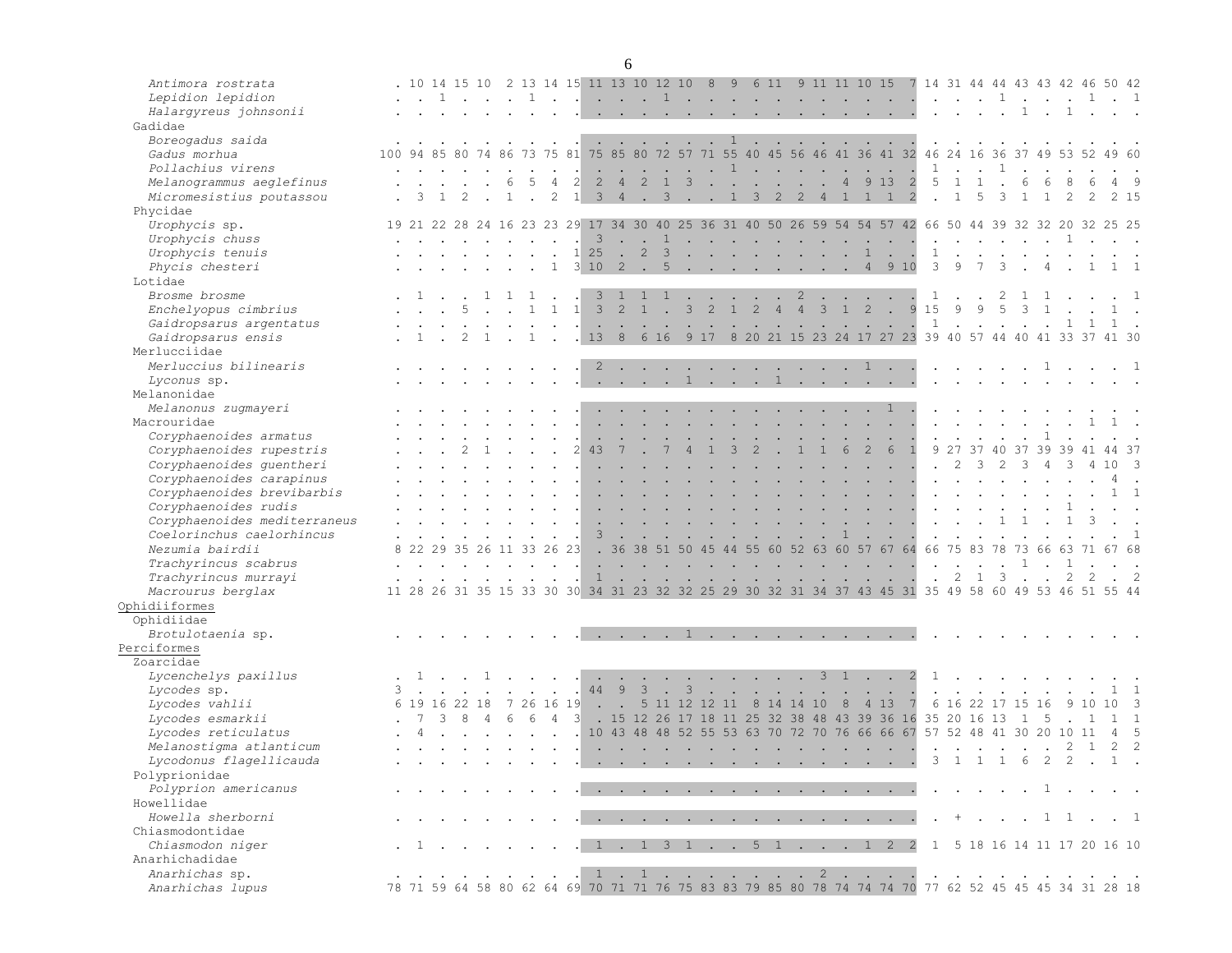| Anarhichas minor<br>Anarhichas denticulatus<br>Stichaeidae |   |   |   |                            |              |             |                |      |                      |                                                                                                                                                                                                                                                                                                                                                                                                                                                                                                              |                      |                         |                                              |                 |                |                |               |                          |                 |                                                                             |                            |                                                |                |                      |                |                |                            |                            |                             |                  |                | 14 41 31 28 32 29 42 29 26 45 50 56 68 62 62 77 73 84 82 82 72 60 54 56 50 48 40 40 33 34 24 25 16 21<br>14 33 28 31 37 31 40 26 14 18 16 9 23 31 31 37 54 44 41 40 29 25 35 55 39 39 48 44 42 44 26 37 32 37 |              |
|------------------------------------------------------------|---|---|---|----------------------------|--------------|-------------|----------------|------|----------------------|--------------------------------------------------------------------------------------------------------------------------------------------------------------------------------------------------------------------------------------------------------------------------------------------------------------------------------------------------------------------------------------------------------------------------------------------------------------------------------------------------------------|----------------------|-------------------------|----------------------------------------------|-----------------|----------------|----------------|---------------|--------------------------|-----------------|-----------------------------------------------------------------------------|----------------------------|------------------------------------------------|----------------|----------------------|----------------|----------------|----------------------------|----------------------------|-----------------------------|------------------|----------------|---------------------------------------------------------------------------------------------------------------------------------------------------------------------------------------------------------------|--------------|
| Lumpenus sp.<br>Lumpenus lampretaeformis                   |   |   |   |                            |              |             |                |      |                      | $7^{\circ}$                                                                                                                                                                                                                                                                                                                                                                                                                                                                                                  | $\overline{4}$       | $\overline{2}$          |                                              | 4 15            |                |                |               |                          |                 | $\cdots$ $\cdots$ $\cdots$<br>6 4 7 7 42 13 11 32 31 47 40 36 20 22 14 13 1 |                            | $\sim$                                         |                |                      | $\sim$         | $\sim$         |                            |                            |                             |                  |                |                                                                                                                                                                                                               |              |
| Leptoclinus maculatus<br>Ammodytidae                       |   |   |   |                            |              |             |                |      |                      |                                                                                                                                                                                                                                                                                                                                                                                                                                                                                                              |                      |                         | and a state of the state of the state of the |                 |                |                |               |                          |                 |                                                                             |                            |                                                |                | $\mathbf{1}$         |                |                |                            | $\ldots$ $\ldots$ $\ldots$ |                             | $\overline{2}$   |                |                                                                                                                                                                                                               |              |
| Ammodytes sp.                                              |   |   |   |                            |              |             |                |      |                      |                                                                                                                                                                                                                                                                                                                                                                                                                                                                                                              |                      |                         |                                              |                 |                |                |               | 3                        |                 |                                                                             |                            |                                                |                |                      | $\sim$         |                |                            | $\mathbf{1}$               | $\mathbf{1}$                | 1                |                |                                                                                                                                                                                                               |              |
| Ammodytes dubius                                           |   |   |   |                            |              |             |                |      |                      |                                                                                                                                                                                                                                                                                                                                                                                                                                                                                                              |                      |                         |                                              |                 |                |                |               |                          |                 |                                                                             |                            |                                                |                |                      |                |                |                            |                            |                             |                  |                |                                                                                                                                                                                                               | $\mathbf{1}$ |
| Trichiuridae                                               |   |   |   |                            |              |             |                |      |                      |                                                                                                                                                                                                                                                                                                                                                                                                                                                                                                              |                      |                         |                                              |                 |                |                |               |                          |                 |                                                                             |                            |                                                |                |                      |                |                |                            |                            |                             |                  |                |                                                                                                                                                                                                               |              |
| Aphanopus carbo                                            |   |   |   |                            |              |             |                |      | $\ddot{\phantom{a}}$ | $\sim$                                                                                                                                                                                                                                                                                                                                                                                                                                                                                                       |                      | $\sim 100$ km s $^{-1}$ | $\sim$ $\sim$                                | $\sim$          | $\sim$         | $\mathbf{1}$   | $\sim$        | <b>Contract Contract</b> |                 | $\sim$                                                                      | $\sim$                     | $\mathbf{1}$                                   |                |                      | $\sim$         |                |                            |                            |                             |                  |                | $\cdot$ 1                                                                                                                                                                                                     |              |
| Centrolophidae                                             |   |   |   |                            |              |             |                |      |                      |                                                                                                                                                                                                                                                                                                                                                                                                                                                                                                              |                      |                         |                                              |                 |                |                |               |                          |                 |                                                                             |                            |                                                |                |                      |                |                |                            |                            |                             |                  |                |                                                                                                                                                                                                               |              |
| Centrolophus niger                                         |   |   |   |                            |              |             |                |      |                      |                                                                                                                                                                                                                                                                                                                                                                                                                                                                                                              |                      |                         |                                              |                 |                |                |               |                          |                 |                                                                             |                            |                                                |                |                      |                |                | $\mathbf{1}$               |                            |                             |                  |                |                                                                                                                                                                                                               |              |
| Caristiidae                                                |   |   |   |                            |              |             |                |      |                      |                                                                                                                                                                                                                                                                                                                                                                                                                                                                                                              |                      |                         |                                              |                 |                |                |               |                          |                 |                                                                             |                            |                                                |                |                      |                |                |                            |                            |                             |                  |                |                                                                                                                                                                                                               |              |
| Caristius fasciatus                                        |   |   |   |                            |              |             |                |      |                      | . <u>.</u> 1                                                                                                                                                                                                                                                                                                                                                                                                                                                                                                 |                      |                         |                                              |                 |                |                |               |                          |                 | and the contract of the contract of                                         |                            |                                                |                |                      | $\mathbf{1}$   |                | $1 \quad 2$                |                            | $\mathbf{1}$                | 1 1              |                | $1$ .                                                                                                                                                                                                         |              |
| Beloniformes                                               |   |   |   |                            |              |             |                |      |                      |                                                                                                                                                                                                                                                                                                                                                                                                                                                                                                              |                      |                         |                                              |                 |                |                |               |                          |                 |                                                                             |                            |                                                |                |                      |                |                |                            |                            |                             |                  |                |                                                                                                                                                                                                               |              |
| Scomberesocidae                                            |   |   |   |                            |              |             |                |      |                      |                                                                                                                                                                                                                                                                                                                                                                                                                                                                                                              |                      |                         |                                              |                 |                |                |               |                          |                 |                                                                             |                            |                                                |                |                      |                |                |                            |                            |                             |                  |                |                                                                                                                                                                                                               |              |
| Scomberesox saurus                                         |   |   |   |                            |              |             |                |      |                      | 2 1                                                                                                                                                                                                                                                                                                                                                                                                                                                                                                          |                      |                         |                                              |                 |                |                |               |                          | 1               | 1                                                                           | 1                          | $\sim$                                         |                |                      | $^{+}$         |                |                            |                            | 1                           |                  |                |                                                                                                                                                                                                               |              |
| Stephanoberyciformes                                       |   |   |   |                            |              |             |                |      |                      |                                                                                                                                                                                                                                                                                                                                                                                                                                                                                                              |                      |                         |                                              |                 |                |                |               |                          |                 |                                                                             |                            |                                                |                |                      |                |                |                            |                            |                             |                  |                |                                                                                                                                                                                                               |              |
| Melamphaidae                                               |   |   |   |                            |              |             |                |      |                      |                                                                                                                                                                                                                                                                                                                                                                                                                                                                                                              |                      |                         |                                              |                 |                |                |               |                          |                 |                                                                             |                            |                                                |                |                      |                |                |                            |                            |                             |                  |                |                                                                                                                                                                                                               |              |
| Poromitra sp.                                              |   |   |   |                            |              |             |                |      |                      |                                                                                                                                                                                                                                                                                                                                                                                                                                                                                                              |                      |                         |                                              |                 |                |                |               |                          |                 |                                                                             |                            |                                                |                |                      | 2              | $\overline{1}$ | $\overline{\phantom{0}}^2$ |                            | $\mathbf{1}$                | 2                |                | 2 16 11                                                                                                                                                                                                       |              |
| Poromitra megalops                                         |   |   |   |                            |              |             |                |      |                      |                                                                                                                                                                                                                                                                                                                                                                                                                                                                                                              | $\ddot{\phantom{a}}$ | $\mathcal{E}$           | 2                                            | n.              |                | $\overline{2}$ | $\mathcal{S}$ |                          | $\mathbf{1}$    |                                                                             | $3 \quad 2 \quad 6$        |                                                | 7              |                      |                | 4 13 26 22 7   |                            |                            | $\overline{7}$              | $6\phantom{.}6$  | 8              | 1 2                                                                                                                                                                                                           |              |
| Scopelogadus beanii                                        |   |   |   |                            |              |             |                |      |                      |                                                                                                                                                                                                                                                                                                                                                                                                                                                                                                              |                      |                         |                                              |                 |                | $\mathbf{1}$   | $\mathbf{3}$  | $\mathbf{1}$             | $\mathbf{1}$    |                                                                             |                            |                                                |                |                      | $\cdot$ 1.     |                |                            |                            |                             |                  |                | . 22 26 28 29 35 25                                                                                                                                                                                           |              |
| Beryciformes                                               |   |   |   |                            |              |             |                |      |                      |                                                                                                                                                                                                                                                                                                                                                                                                                                                                                                              |                      |                         |                                              |                 |                |                |               |                          |                 |                                                                             |                            |                                                |                |                      |                |                |                            |                            |                             |                  |                |                                                                                                                                                                                                               |              |
| Diretmidae                                                 |   |   |   |                            |              |             |                |      |                      |                                                                                                                                                                                                                                                                                                                                                                                                                                                                                                              |                      |                         |                                              |                 |                |                |               |                          |                 |                                                                             |                            |                                                |                |                      |                |                |                            |                            |                             |                  | 1              |                                                                                                                                                                                                               |              |
| Diretmus argenteus                                         |   |   |   |                            |              |             |                |      |                      |                                                                                                                                                                                                                                                                                                                                                                                                                                                                                                              |                      |                         |                                              | 2               |                |                |               |                          |                 |                                                                             |                            |                                                |                |                      |                |                |                            |                            |                             | 1                |                |                                                                                                                                                                                                               |              |
| Trachichthyidae                                            |   |   |   |                            |              |             |                |      |                      |                                                                                                                                                                                                                                                                                                                                                                                                                                                                                                              |                      |                         |                                              |                 |                |                |               |                          |                 |                                                                             |                            |                                                |                |                      |                |                |                            |                            |                             |                  |                |                                                                                                                                                                                                               |              |
| Hoplostethus atlanticus                                    |   |   |   |                            |              |             |                |      |                      | $\mathbf{1} \qquad \mathbf{1} \qquad \mathbf{1} \qquad \mathbf{1} \qquad \mathbf{1} \qquad \mathbf{1} \qquad \mathbf{1} \qquad \mathbf{1} \qquad \mathbf{1} \qquad \mathbf{1} \qquad \mathbf{1} \qquad \mathbf{1} \qquad \mathbf{1} \qquad \mathbf{1} \qquad \mathbf{1} \qquad \mathbf{1} \qquad \mathbf{1} \qquad \mathbf{1} \qquad \mathbf{1} \qquad \mathbf{1} \qquad \mathbf{1} \qquad \mathbf{1} \qquad \mathbf{1} \qquad \mathbf{1} \qquad \mathbf{$                                                   |                      |                         |                                              |                 |                |                |               |                          |                 |                                                                             |                            | $\mathbf{L} = \mathbf{L}$                      |                |                      |                |                |                            |                            |                             |                  |                |                                                                                                                                                                                                               |              |
| Anoplogastridae                                            |   |   |   |                            |              |             |                |      |                      |                                                                                                                                                                                                                                                                                                                                                                                                                                                                                                              |                      |                         |                                              |                 |                |                |               |                          |                 |                                                                             |                            |                                                |                |                      |                |                |                            |                            |                             |                  |                |                                                                                                                                                                                                               |              |
| Anoplogaster cornuta                                       |   |   |   |                            |              |             |                |      |                      | . 1 1                                                                                                                                                                                                                                                                                                                                                                                                                                                                                                        |                      |                         |                                              |                 |                |                | $2 \quad 1$   | $\overline{1}$           |                 | $\cdot$ 1 1 $\cdot$                                                         |                            |                                                |                | $\mathbf{1}$         | $\mathcal{L}$  |                | $\overline{4}$             | 6                          |                             |                  | 5              | $9 \quad 1$                                                                                                                                                                                                   |              |
| Scorpaeniformes                                            |   |   |   |                            |              |             |                |      |                      |                                                                                                                                                                                                                                                                                                                                                                                                                                                                                                              |                      |                         |                                              |                 |                |                |               |                          |                 |                                                                             |                            |                                                |                |                      |                |                |                            |                            |                             |                  |                |                                                                                                                                                                                                               |              |
| Sebastidae                                                 |   |   |   |                            |              |             |                |      |                      |                                                                                                                                                                                                                                                                                                                                                                                                                                                                                                              |                      |                         |                                              |                 |                |                |               |                          |                 |                                                                             |                            |                                                |                |                      |                |                |                            |                            |                             |                  |                |                                                                                                                                                                                                               |              |
| Sebastes sp.                                               | 3 | 2 |   |                            |              | . 12        | $\overline{2}$ |      |                      | 71 78 73 79 85                                                                                                                                                                                                                                                                                                                                                                                                                                                                                               |                      |                         |                                              | $\sim$          | $\sim$ $\sim$  | $\sim$         | $\sim$        | $\sim$                   | $\sim$ $\sim$   | $\sim$ $\sim$                                                               |                            | $\ddot{\phantom{a}}$                           |                |                      | 31 29          | $\overline{1}$ |                            |                            | 2                           |                  |                |                                                                                                                                                                                                               |              |
| Sebastes norvegicus                                        |   |   |   | 58 57 42 45 34             |              | 45 39 40 47 |                |      |                      |                                                                                                                                                                                                                                                                                                                                                                                                                                                                                                              |                      |                         |                                              |                 |                |                |               |                          |                 |                                                                             |                            |                                                |                |                      |                |                |                            |                            |                             |                  |                | 57 43 55 61 54 67 68 74 79 77 76 75 76 68 75 58 44 53 49 48 53 48 46 41 41                                                                                                                                    |              |
| Sebastes mentella                                          |   |   |   | 72 76 83 86 85 89 91 85 83 |              |             |                |      |                      |                                                                                                                                                                                                                                                                                                                                                                                                                                                                                                              |                      |                         |                                              |                 |                |                |               |                          |                 |                                                                             |                            |                                                |                |                      |                |                |                            |                            |                             |                  |                | . 65 63 51 60 82 83 80 81 75 79 79 83 53 40 56 49 49 40 34 58 48 44                                                                                                                                           |              |
| Sebastes fasciatus                                         |   |   |   |                            |              |             |                |      |                      |                                                                                                                                                                                                                                                                                                                                                                                                                                                                                                              |                      |                         |                                              |                 |                |                |               |                          |                 |                                                                             |                            |                                                |                |                      |                |                |                            |                            |                             |                  |                | . 51 63 62 81 85 85 85 90 84 86 87 95 65 46 65 58 63 57 58 56 52 57                                                                                                                                           |              |
| Sebastes (juvenile)                                        |   |   |   |                            |              |             |                |      |                      |                                                                                                                                                                                                                                                                                                                                                                                                                                                                                                              |                      |                         |                                              |                 |                |                |               |                          |                 |                                                                             |                            |                                                |                |                      |                |                |                            |                            |                             |                  |                | . . 73 72 80 75 41 29 44 34 45 44 58 68 74 92 39 44 42 44 52 47 44 39 36                                                                                                                                      |              |
| Cyclopteridae                                              |   |   |   |                            |              |             |                |      |                      | $\mathbf{r} = \mathbf{r} \times \mathbf{r} \times \mathbf{r} \times \mathbf{r} \times \mathbf{r} \times \mathbf{r} \times \mathbf{r} \times \mathbf{r} \times \mathbf{r} \times \mathbf{r} \times \mathbf{r} \times \mathbf{r} \times \mathbf{r} \times \mathbf{r} \times \mathbf{r} \times \mathbf{r} \times \mathbf{r} \times \mathbf{r} \times \mathbf{r} \times \mathbf{r} \times \mathbf{r} \times \mathbf{r} \times \mathbf{r} \times \mathbf{r} \times \mathbf{r} \times \mathbf{r} \times \mathbf{r$ |                      |                         |                                              |                 |                |                |               |                          |                 |                                                                             |                            |                                                |                | $\ddot{\phantom{a}}$ | $\sim$         |                | $\sim$                     | $\sim$                     |                             |                  |                |                                                                                                                                                                                                               |              |
| Cottidae                                                   |   |   |   |                            |              |             |                |      |                      |                                                                                                                                                                                                                                                                                                                                                                                                                                                                                                              |                      |                         |                                              |                 |                |                |               |                          |                 |                                                                             |                            |                                                |                |                      |                |                |                            |                            |                             |                  |                |                                                                                                                                                                                                               |              |
| Triglops sp.                                               |   |   |   |                            |              |             |                |      |                      |                                                                                                                                                                                                                                                                                                                                                                                                                                                                                                              |                      |                         |                                              | - 20            | - 11           |                | $\sim$ $\sim$ |                          |                 | <b>Contract Contract Contract</b>                                           |                            | $\sim$                                         | $\overline{2}$ |                      | $\sim$         |                |                            |                            |                             |                  |                |                                                                                                                                                                                                               |              |
| Triglops murrayi                                           |   |   |   |                            |              |             |                |      | 2                    | $\overline{4}$                                                                                                                                                                                                                                                                                                                                                                                                                                                                                               |                      |                         | 8 26 31 44 23 44 56 46 57 51 49 51 30 33     |                 |                |                |               |                          |                 |                                                                             |                            |                                                |                |                      | 5              | $\mathbf{1}$   | $\mathbf{1}$               |                            | $\mathcal{L} = \mathcal{L}$ |                  |                |                                                                                                                                                                                                               |              |
| Psychrolutidae                                             |   |   |   |                            |              |             |                |      |                      |                                                                                                                                                                                                                                                                                                                                                                                                                                                                                                              |                      |                         |                                              |                 |                |                |               |                          |                 |                                                                             |                            |                                                |                |                      |                |                |                            |                            |                             |                  |                |                                                                                                                                                                                                               |              |
| Cottunculus sp.                                            |   | 3 | 5 |                            |              |             |                |      |                      |                                                                                                                                                                                                                                                                                                                                                                                                                                                                                                              |                      |                         |                                              |                 |                |                |               |                          | na.             | 1                                                                           |                            | n.                                             |                | 1                    |                |                |                            |                            |                             |                  |                |                                                                                                                                                                                                               |              |
| Cottunculus microps                                        |   |   |   |                            |              |             | $\overline{c}$ | 3    | $\,8\,$              | $\overline{2}$                                                                                                                                                                                                                                                                                                                                                                                                                                                                                               |                      |                         | 3 10 11 10                                   |                 |                |                |               |                          |                 | 6 8 5 10 7 11 7 11                                                          |                            |                                                | 9              |                      |                | 17 20 18 24    |                            | 9                          | 20                          |                  | 3              | $\overline{2}$                                                                                                                                                                                                |              |
| Cottunculus thomsonii                                      |   |   |   | $\overline{4}$             | $\mathbf{1}$ |             | a.             | - 11 |                      | 1 7 1 2 11 3 1 1 1 4 1                                                                                                                                                                                                                                                                                                                                                                                                                                                                                       |                      |                         |                                              |                 |                |                |               |                          |                 |                                                                             |                            |                                                | $\mathbf{1}$   |                      |                | 5 10 10 10     |                            | $\overline{4}$             | $6\overline{6}$             | $6 \overline{6}$ | $\overline{4}$ | 2 <sub>1</sub>                                                                                                                                                                                                |              |
| Agonidae                                                   |   |   |   |                            |              |             |                |      |                      |                                                                                                                                                                                                                                                                                                                                                                                                                                                                                                              |                      |                         |                                              |                 |                |                |               |                          |                 |                                                                             |                            |                                                |                |                      |                |                |                            |                            |                             |                  |                |                                                                                                                                                                                                               |              |
| Aspidophoroides monopterygius                              |   |   |   |                            |              |             |                |      | 5                    | $\overline{4}$                                                                                                                                                                                                                                                                                                                                                                                                                                                                                               | 3                    | 9                       |                                              | 6 14            | 1              |                | 6 12          | 318                      |                 | 1 15                                                                        |                            |                                                | 7 12 16        |                      | 6              | .5             |                            |                            |                             |                  |                |                                                                                                                                                                                                               |              |
| Leptagonus decagonus                                       |   |   |   |                            |              |             |                |      |                      |                                                                                                                                                                                                                                                                                                                                                                                                                                                                                                              | $\ddot{\phantom{a}}$ | $\mathbf{3}$            |                                              | $3\overline{6}$ | 3 <sup>1</sup> |                | 6 18          | $6\overline{6}$          | $6\overline{6}$ | 6                                                                           | $\overline{\phantom{0}}^2$ | $\overline{1}$                                 | $\overline{2}$ | $\overline{2}$       | $\sim$         | $\sim$         | $\sim$                     |                            |                             |                  |                |                                                                                                                                                                                                               |              |
| Ulcina olrikii                                             |   |   |   |                            |              |             |                |      |                      |                                                                                                                                                                                                                                                                                                                                                                                                                                                                                                              |                      |                         |                                              |                 |                |                |               |                          |                 |                                                                             |                            | $\mathbf{A}$                                   |                | 1                    | $\sim$         |                |                            |                            |                             |                  |                |                                                                                                                                                                                                               |              |
| Liparidae                                                  |   |   |   |                            |              |             |                |      |                      |                                                                                                                                                                                                                                                                                                                                                                                                                                                                                                              |                      |                         |                                              |                 |                |                |               |                          |                 |                                                                             |                            | $\sim$                                         |                | $\mathbb{R}^2$       | $\overline{4}$ | 2              |                            |                            |                             |                  |                |                                                                                                                                                                                                               |              |
| Careproctus micropus                                       |   |   |   |                            |              |             |                |      |                      |                                                                                                                                                                                                                                                                                                                                                                                                                                                                                                              |                      |                         |                                              | na l            |                | $\sim$         |               |                          | $\mathbf{1}$    |                                                                             |                            | $\mathbf{r} = \mathbf{r} + \mathbf{r}$         |                | $\mathbf{r}$         | 2              | $\mathbf{3}$   |                            | $\mathbf{1}$               |                             |                  |                |                                                                                                                                                                                                               |              |
| Careproctus reinhardti                                     |   |   |   |                            |              |             |                |      |                      |                                                                                                                                                                                                                                                                                                                                                                                                                                                                                                              |                      |                         |                                              |                 |                |                |               |                          |                 |                                                                             |                            | $\sim$ $\sim$ $\sim$                           |                | $\ddot{\phantom{a}}$ | $\sim$         |                |                            | $\mathbb{Z}$               | $\overline{c}$              |                  |                |                                                                                                                                                                                                               |              |
| Liparis sp.                                                |   |   |   |                            |              |             |                |      |                      |                                                                                                                                                                                                                                                                                                                                                                                                                                                                                                              |                      |                         |                                              |                 |                |                |               |                          | $\mathbf{r}$    |                                                                             |                            | $\mathbf{L}$ and $\mathbf{L}$ and $\mathbf{L}$ |                | $\overline{4}$       | $\sim$ $\sim$  | $\sim$         | $\sim$                     | 8                          | $\overline{4}$              |                  |                |                                                                                                                                                                                                               |              |
| Liparis liparis                                            |   |   |   |                            |              |             |                |      |                      |                                                                                                                                                                                                                                                                                                                                                                                                                                                                                                              |                      |                         |                                              |                 |                | $\mathbf{1}$   | $\mathbf{1}$  |                          |                 | $\mathbf{r}$ . The set of $\mathbf{r}$                                      |                            |                                                |                | $\mathbf{r}$         |                |                |                            |                            |                             |                  |                |                                                                                                                                                                                                               |              |
| Liparis fabricii                                           |   |   |   |                            |              |             |                |      |                      |                                                                                                                                                                                                                                                                                                                                                                                                                                                                                                              |                      | $\ddot{\phantom{a}}$    | $\ddot{\phantom{a}}$                         | $\sim$ 10 $\pm$ | 1              |                | $\cdot$ 2     | $\sim$                   |                 | $\cdot$ 2 1                                                                 |                            | $\sim$                                         |                | $\sim$               | $+$            |                | $\sim$                     | $\mathbf{1}$               | $\sim$                      | $\sim$           |                |                                                                                                                                                                                                               |              |
| Paraliparis copei                                          |   |   |   |                            |              |             |                |      |                      | $\cdots$ . The set of the set of the set of the set of $\cdots$                                                                                                                                                                                                                                                                                                                                                                                                                                              |                      |                         |                                              |                 |                |                |               |                          |                 |                                                                             |                            |                                                |                |                      | $\mathbf{L}$   |                |                            |                            |                             |                  |                |                                                                                                                                                                                                               |              |
| Pleuronectiformes                                          |   |   |   |                            |              |             |                |      |                      |                                                                                                                                                                                                                                                                                                                                                                                                                                                                                                              |                      |                         |                                              |                 |                |                |               |                          |                 |                                                                             |                            |                                                |                |                      |                |                |                            |                            |                             |                  |                |                                                                                                                                                                                                               |              |
|                                                            |   |   |   |                            |              |             |                |      |                      |                                                                                                                                                                                                                                                                                                                                                                                                                                                                                                              |                      |                         |                                              |                 |                |                |               |                          |                 |                                                                             |                            |                                                |                |                      |                |                |                            |                            |                             |                  |                |                                                                                                                                                                                                               |              |

Pleuronectidae

7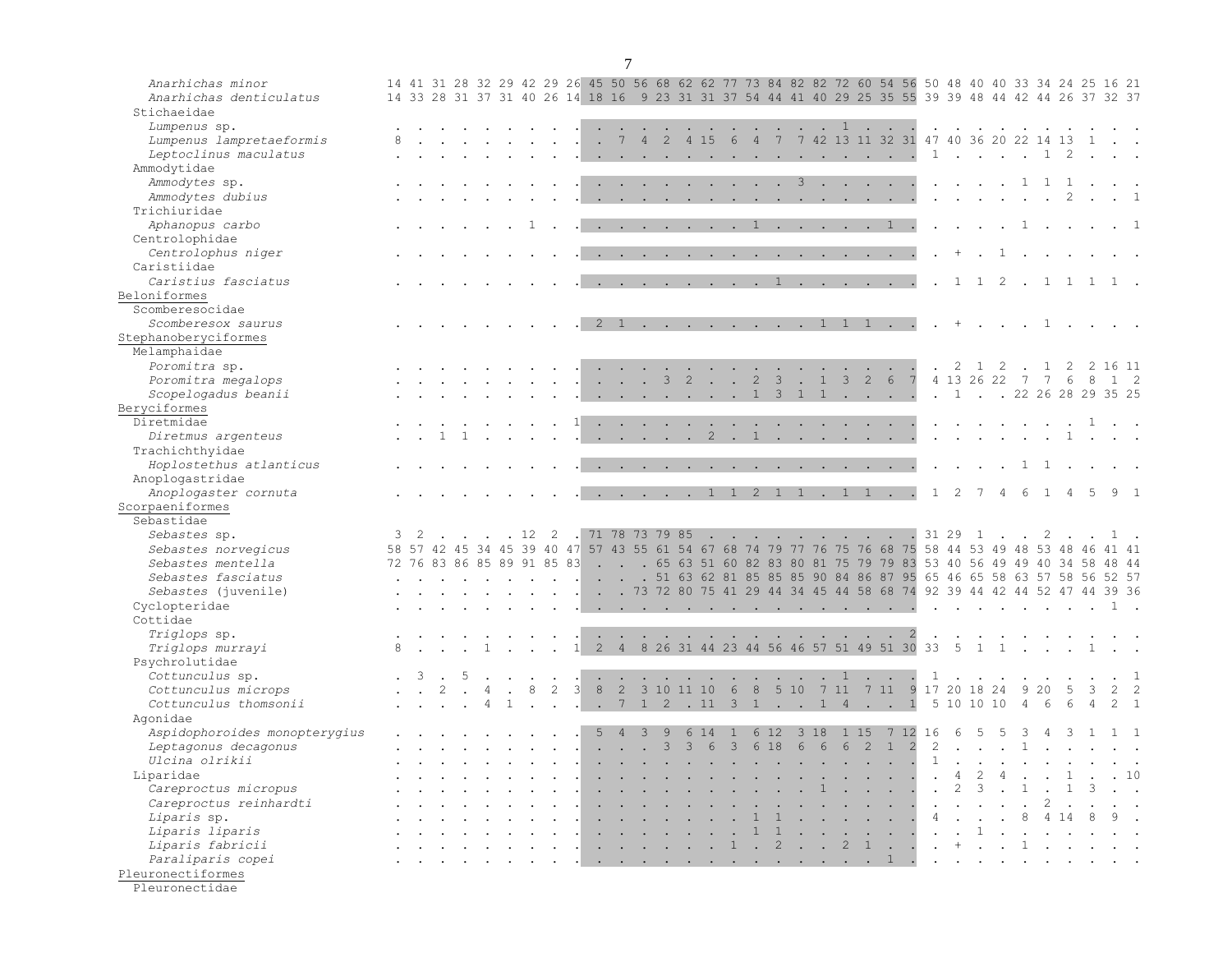| c.<br>٠<br>٦<br>×,<br>I<br>×<br>۰.<br>M.<br>۰. |
|------------------------------------------------|
|------------------------------------------------|

| Glyptocephalus cynoglossus<br>Hippoglossoides platessoides<br>Reinhardtius hippoglossoides<br>Hippoglossus hippoglossus | 86 90<br>$\cdot$ 1 1 | 2 | - 6 |               |                |                |                          |                            |                      |                             |                      | 28 54 19 32 37 29 30 43 45 56 31 40 57 61 75 68 50 44 35 41 49 35 41 39 43 40 26 27 27 51 44 46<br>84 80 82 87 83 86 87 70 66 66 78 72 85 76 74 62 50 48 43 37 42 45 45 43 31 31 28<br>. 23 29 33 26 19 43 33 36 65 62 49 76 76 64 62 80 82 85 90 87 85 86 83 82 89 73 88 85 77 66 64 62 52<br>4 6 2 2 2 . 3 4 2 . 2 2 3 2 3 . 4                                                                                                                                           |                |                                   | $\overline{\mathbf{3}}$                                                                    | <b>College</b>       | $\overline{\mathbf{3}}$                                 | $\mathcal{E}$                               | $\overline{1}$                                                           | $1 \t1 \t1$                       |     | $\mathcal{B}$                            | 36 38 32<br>$\mathcal{L}$                  | 46 55                                                                    | 33 40<br>$1 \quad 1$                  |
|-------------------------------------------------------------------------------------------------------------------------|----------------------|---|-----|---------------|----------------|----------------|--------------------------|----------------------------|----------------------|-----------------------------|----------------------|----------------------------------------------------------------------------------------------------------------------------------------------------------------------------------------------------------------------------------------------------------------------------------------------------------------------------------------------------------------------------------------------------------------------------------------------------------------------------|----------------|-----------------------------------|--------------------------------------------------------------------------------------------|----------------------|---------------------------------------------------------|---------------------------------------------|--------------------------------------------------------------------------|-----------------------------------|-----|------------------------------------------|--------------------------------------------|--------------------------------------------------------------------------|---------------------------------------|
| Tunicata (Subphylum)<br>Ascidiacea (Class)                                                                              |                      |   |     |               |                |                |                          |                            |                      |                             |                      |                                                                                                                                                                                                                                                                                                                                                                                                                                                                            |                |                                   | $\sim$ $\sim$ $\sim$ $\sim$ $\sim$                                                         |                      |                                                         |                                             |                                                                          |                                   |     |                                          |                                            | . 13 11 58 45 50 21 21 19                                                |                                       |
| Didemnidae                                                                                                              |                      |   |     |               |                |                |                          |                            |                      |                             |                      |                                                                                                                                                                                                                                                                                                                                                                                                                                                                            |                |                                   | $\mathcal{L}^{\mathcal{A}}$ . The contract of the $\mathcal{L}^{\mathcal{A}}$              |                      |                                                         |                                             |                                                                          |                                   |     |                                          | $\cdot$ $\cdot$ $\cdot$ $\cdot$ 37 23 19 6 |                                                                          | 1.                                    |
| Thaliacea (Class)                                                                                                       |                      |   |     |               |                |                |                          |                            |                      |                             |                      |                                                                                                                                                                                                                                                                                                                                                                                                                                                                            |                |                                   |                                                                                            |                      |                                                         |                                             |                                                                          |                                   |     |                                          |                                            |                                                                          |                                       |
| Pyrosomatidae                                                                                                           |                      |   |     |               |                |                |                          |                            |                      |                             |                      | the contract of the contract of the contract of the contract of the contract of the contract of the contract of                                                                                                                                                                                                                                                                                                                                                            |                |                                   |                                                                                            |                      |                                                         |                                             | . 1                                                                      |                                   |     |                                          |                                            |                                                                          |                                       |
| Mollusca                                                                                                                |                      |   |     |               |                |                |                          |                            |                      |                             |                      | the contract of the contract of the contract of the contract of the contract of the contract of the contract of                                                                                                                                                                                                                                                                                                                                                            |                | <b>Contract Contract Contract</b> |                                                                                            |                      |                                                         |                                             | . 38                                                                     | $\overline{2}$                    |     |                                          | 1 1                                        |                                                                          |                                       |
| Gastropoda                                                                                                              |                      |   |     |               |                |                |                          |                            |                      |                             |                      |                                                                                                                                                                                                                                                                                                                                                                                                                                                                            |                |                                   |                                                                                            |                      | 6                                                       |                                             | $+ 11 22 2 3$                                                            |                                   |     |                                          | $\cdot$ 1                                  |                                                                          |                                       |
| Caenogastropoda (Subclass)                                                                                              |                      |   |     |               |                |                |                          |                            |                      |                             |                      |                                                                                                                                                                                                                                                                                                                                                                                                                                                                            |                |                                   |                                                                                            |                      |                                                         |                                             |                                                                          |                                   |     |                                          |                                            |                                                                          |                                       |
| Stromboidea (Superfamily)                                                                                               |                      |   |     |               |                |                |                          |                            |                      |                             |                      |                                                                                                                                                                                                                                                                                                                                                                                                                                                                            |                |                                   |                                                                                            |                      |                                                         |                                             |                                                                          |                                   |     |                                          |                                            |                                                                          |                                       |
| Arrhoges occidentalis                                                                                                   |                      |   |     |               |                |                |                          |                            |                      |                             |                      |                                                                                                                                                                                                                                                                                                                                                                                                                                                                            |                |                                   |                                                                                            |                      |                                                         |                                             | $\cdot$ $\cdot$ $\cdot$ $\cdot$ 4                                        |                                   |     |                                          | $9 \quad 3 \quad .$                        |                                                                          | 1.                                    |
| Muricoidea (Superfamily)                                                                                                |                      |   |     |               |                |                |                          |                            |                      |                             |                      |                                                                                                                                                                                                                                                                                                                                                                                                                                                                            |                |                                   |                                                                                            |                      |                                                         |                                             |                                                                          |                                   |     |                                          |                                            |                                                                          |                                       |
| Boreotrophon sp.                                                                                                        |                      |   |     |               |                |                |                          |                            |                      |                             |                      | $\mathcal{A}$ . The contribution of the contribution of the contribution of the contribution of the contribution of the contribution of the contribution of the contribution of the contribution of the contribution of the contri                                                                                                                                                                                                                                         |                |                                   |                                                                                            |                      |                                                         |                                             | $\mathbf{r}$ , $\mathbf{r}$ , $\mathbf{r}$ , $\mathbf{r}$ , $\mathbf{r}$ |                                   |     |                                          | 1.                                         |                                                                          |                                       |
| Buccinoidea (Superfamily)                                                                                               |                      |   |     |               |                |                |                          |                            |                      |                             |                      |                                                                                                                                                                                                                                                                                                                                                                                                                                                                            |                |                                   |                                                                                            |                      |                                                         |                                             |                                                                          |                                   |     |                                          |                                            |                                                                          |                                       |
| Buccinidae                                                                                                              |                      |   |     |               |                |                |                          |                            | $\sim$               |                             |                      |                                                                                                                                                                                                                                                                                                                                                                                                                                                                            |                |                                   | the contract of the contract of                                                            |                      | $\sim$                                                  |                                             | . 14                                                                     |                                   |     |                                          |                                            |                                                                          |                                       |
| Buccinum sp.                                                                                                            |                      |   |     |               |                |                |                          |                            | $\ddot{\phantom{a}}$ | $\mathcal{L}_{\mathcal{A}}$ | $\ddot{\phantom{a}}$ | the company of the com-                                                                                                                                                                                                                                                                                                                                                                                                                                                    | <b>Service</b> |                                   | $\mathcal{L}^{\text{max}}$ and $\mathcal{L}^{\text{max}}$ . The $\mathcal{L}^{\text{max}}$ |                      | $\mathcal{L}(\mathbf{z})$ and $\mathcal{L}(\mathbf{z})$ |                                             | $\sim$                                                                   | $\sim$                            |     |                                          | $\mathbf{3}$                               |                                                                          | $1 \quad 3$                           |
| Turrisipho sp.                                                                                                          |                      |   |     |               |                |                |                          |                            |                      |                             | $\sim$               | <b>Contract Contract</b>                                                                                                                                                                                                                                                                                                                                                                                                                                                   | $\sim$         |                                   | <b><i>Contract Contract Artists</i></b>                                                    |                      | $\cdot$ $\cdot$                                         |                                             | $\sim$                                                                   |                                   |     |                                          |                                            |                                                                          |                                       |
| Beringius turtoni                                                                                                       |                      |   |     |               |                | $\sim$         |                          | the company of the company |                      |                             |                      | the contract of the contract of the contract of the contract of the contract of the contract of the contract of                                                                                                                                                                                                                                                                                                                                                            |                |                                   |                                                                                            |                      |                                                         |                                             | the contract of the contract of                                          |                                   |     |                                          |                                            |                                                                          |                                       |
| Colus sp.                                                                                                               |                      |   |     |               |                | $\sim$         |                          |                            |                      |                             |                      | $\mathbf{r}$ , and $\mathbf{r}$ , and $\mathbf{r}$ , and $\mathbf{r}$ , and $\mathbf{r}$                                                                                                                                                                                                                                                                                                                                                                                   |                |                                   |                                                                                            |                      |                                                         | <b>Contract Contract Street</b>             |                                                                          |                                   |     | 9<br>9                                   | $\overline{\mathbf{3}}$                    |                                                                          | $4 \quad 1$                           |
| Neptunea despecta                                                                                                       |                      |   |     |               |                |                |                          |                            |                      |                             |                      |                                                                                                                                                                                                                                                                                                                                                                                                                                                                            |                |                                   |                                                                                            |                      |                                                         | $\sim$ $\sim$ $\sim$                        |                                                                          |                                   | 6 1 | $\sim$                                   | 2                                          |                                                                          | $2 \quad 1$                           |
| Capuloidea (Superfamily)                                                                                                |                      |   |     |               |                |                |                          |                            |                      |                             |                      |                                                                                                                                                                                                                                                                                                                                                                                                                                                                            |                |                                   |                                                                                            |                      |                                                         |                                             |                                                                          |                                   |     |                                          |                                            |                                                                          |                                       |
| Torellia delicata                                                                                                       |                      |   |     |               |                |                |                          |                            |                      |                             |                      | $\mathbf{r} = \mathbf{r} - \mathbf{r}$ , and $\mathbf{r} = \mathbf{r} - \mathbf{r}$ , and $\mathbf{r} = \mathbf{r} - \mathbf{r}$ , and $\mathbf{r} = \mathbf{r} - \mathbf{r}$                                                                                                                                                                                                                                                                                              |                |                                   |                                                                                            |                      |                                                         |                                             |                                                                          |                                   |     |                                          |                                            |                                                                          |                                       |
| Heterobranchia (Subclass)                                                                                               |                      |   |     |               |                |                |                          |                            |                      |                             |                      |                                                                                                                                                                                                                                                                                                                                                                                                                                                                            |                |                                   |                                                                                            |                      |                                                         |                                             |                                                                          |                                   |     |                                          |                                            |                                                                          |                                       |
| Cephalaspidea                                                                                                           |                      |   |     |               |                |                |                          |                            |                      |                             |                      |                                                                                                                                                                                                                                                                                                                                                                                                                                                                            |                |                                   |                                                                                            |                      |                                                         |                                             |                                                                          |                                   |     |                                          |                                            |                                                                          |                                       |
| Scaphander punctostriatus                                                                                               |                      |   |     |               |                |                |                          |                            | $\sim$               | $\sim$ $\sim$               |                      | <b>Contract Contract Contract</b>                                                                                                                                                                                                                                                                                                                                                                                                                                          |                |                                   | the contract of the contract of the con-                                                   |                      |                                                         |                                             |                                                                          |                                   | -2  | $\overline{2}$<br>-2                     |                                            |                                                                          |                                       |
| Nudibranchia                                                                                                            |                      |   |     |               |                |                |                          | <b>Contract Contract</b>   |                      |                             |                      | $\mathbf{r}$ , and $\mathbf{r}$ , and $\mathbf{r}$ , and $\mathbf{r}$ , and $\mathbf{r}$                                                                                                                                                                                                                                                                                                                                                                                   |                |                                   |                                                                                            |                      |                                                         |                                             |                                                                          |                                   |     | $\cdot$ $\cdot$ $\cdot$ $\cdot$ 13 13 10 | $\overline{\mathbf{3}}$                    |                                                                          |                                       |
| Scaphopoda                                                                                                              |                      |   |     |               |                |                |                          |                            |                      |                             |                      | <b>Contract Contract Contract</b>                                                                                                                                                                                                                                                                                                                                                                                                                                          | $\sim$ $\sim$  |                                   | <b>Contract Contract Contract Contract</b>                                                 |                      |                                                         | <b>San Adams Strategies</b>                 |                                                                          | <b>Contract Contract Contract</b> |     |                                          | 2 1                                        |                                                                          |                                       |
| Polyplacophora<br>Bivalvia                                                                                              |                      |   |     |               |                |                | <b>Contract Contract</b> |                            | $\sim$               |                             |                      |                                                                                                                                                                                                                                                                                                                                                                                                                                                                            |                |                                   |                                                                                            |                      |                                                         |                                             | $\ldots$ $\ldots$ $\ldots$<br>$\cdot$ $\cdot$ $\cdot$ $\cdot$ 9 1        |                                   |     | $\mathbf{1}$<br>$\sim$<br>$\overline{1}$ |                                            |                                                                          | $\mathbf{L} = \mathbf{L}$<br>$\sim$ 1 |
| Heterodonta (Subclass)                                                                                                  |                      |   |     |               |                |                |                          |                            |                      |                             |                      | and a series of the series of the series of the series of the series of the series of the series of the series of the series of the series of the series of the series of the series of the series of the series of the series                                                                                                                                                                                                                                             |                |                                   |                                                                                            |                      |                                                         |                                             |                                                                          |                                   |     |                                          |                                            |                                                                          |                                       |
| Astartidae                                                                                                              |                      |   |     |               |                |                |                          |                            |                      |                             |                      |                                                                                                                                                                                                                                                                                                                                                                                                                                                                            |                |                                   |                                                                                            |                      |                                                         |                                             |                                                                          |                                   |     |                                          |                                            |                                                                          |                                       |
| Astarte sp.                                                                                                             |                      |   |     |               |                |                |                          |                            |                      |                             |                      | the contract of the contract of the contract of the contract of the contract of the contract of the contract of                                                                                                                                                                                                                                                                                                                                                            |                |                                   |                                                                                            |                      |                                                         |                                             |                                                                          |                                   |     | $\cdot$ $\cdot$ $\cdot$ 28 19 19         | $\overline{7}$                             |                                                                          | 9 6                                   |
| Cuspidariidae                                                                                                           |                      |   |     |               |                |                |                          |                            |                      |                             |                      |                                                                                                                                                                                                                                                                                                                                                                                                                                                                            |                |                                   |                                                                                            |                      |                                                         |                                             |                                                                          |                                   |     |                                          |                                            |                                                                          |                                       |
| Cuspidaria sp.                                                                                                          |                      |   |     |               |                |                |                          |                            |                      |                             |                      | the contract of the contract of the contract of the contract of the contract of the contract of the contract of                                                                                                                                                                                                                                                                                                                                                            |                |                                   |                                                                                            |                      |                                                         |                                             |                                                                          |                                   |     |                                          |                                            |                                                                          | 1.                                    |
| Pteriomorphia (Subclass)                                                                                                |                      |   |     |               |                |                |                          |                            |                      |                             |                      |                                                                                                                                                                                                                                                                                                                                                                                                                                                                            |                |                                   |                                                                                            |                      |                                                         |                                             |                                                                          |                                   |     |                                          |                                            |                                                                          |                                       |
| Pectinidae                                                                                                              |                      |   |     |               |                |                |                          |                            |                      |                             |                      |                                                                                                                                                                                                                                                                                                                                                                                                                                                                            |                |                                   |                                                                                            |                      |                                                         |                                             |                                                                          |                                   |     |                                          |                                            |                                                                          |                                       |
| Chlamys islandica                                                                                                       |                      |   |     |               |                |                |                          |                            |                      |                             |                      | the contract of the contract of the contract of the contract of the contract of                                                                                                                                                                                                                                                                                                                                                                                            |                |                                   |                                                                                            |                      |                                                         |                                             |                                                                          |                                   |     |                                          | 1                                          |                                                                          |                                       |
| Cephalopoda                                                                                                             |                      |   |     | $\sim$ $\sim$ | $\overline{2}$ |                |                          |                            |                      |                             |                      | 2. 7 1. 5. .                                                                                                                                                                                                                                                                                                                                                                                                                                                               |                |                                   |                                                                                            |                      | $\mathbf{1}$                                            | 3                                           | 3                                                                        | $\mathbf{1}$                      |     | $\mathbf{1}$<br>8                        |                                            | 1 20 1                                                                   |                                       |
| Sepiolida                                                                                                               |                      |   |     |               |                |                |                          |                            |                      |                             |                      |                                                                                                                                                                                                                                                                                                                                                                                                                                                                            |                |                                   |                                                                                            |                      |                                                         |                                             |                                                                          |                                   |     |                                          |                                            |                                                                          |                                       |
| Sepiolidae                                                                                                              |                      |   |     |               |                |                |                          |                            |                      |                             |                      |                                                                                                                                                                                                                                                                                                                                                                                                                                                                            |                |                                   |                                                                                            |                      |                                                         |                                             |                                                                          |                                   |     |                                          |                                            |                                                                          |                                       |
| Semirossia sp.                                                                                                          |                      |   |     |               |                | $\overline{2}$ |                          |                            | .5221423             |                             |                      | . 68                                                                                                                                                                                                                                                                                                                                                                                                                                                                       | 4 12 10        | $6\overline{6}$                   | 6 9 41 14                                                                                  |                      |                                                         |                                             | $7\phantom{.0}\phantom{.0}7$                                             | 6                                 |     |                                          |                                            | $\mathbf{r}$ , $\mathbf{r}$ , $\mathbf{r}$ , $\mathbf{r}$ , $\mathbf{r}$ |                                       |
| Teuthida                                                                                                                |                      |   |     |               |                |                |                          |                            |                      |                             |                      | the contract of the contract of the contract of the contract of the contract of the contract of the contract of                                                                                                                                                                                                                                                                                                                                                            |                |                                   | $\sim$ $\sim$ $\sim$ $\sim$ $\sim$                                                         | $\ddot{\phantom{a}}$ |                                                         |                                             |                                                                          |                                   |     |                                          |                                            | $1 \cdot \cdot \cdot \cdot \cdot$                                        |                                       |
| Oegopsida                                                                                                               |                      |   |     |               |                |                |                          |                            |                      |                             |                      | $\mathcal{L}^{\mathcal{A}}\left(\mathcal{A}^{\mathcal{A}}\right)=\mathcal{L}^{\mathcal{A}}\left(\mathcal{A}^{\mathcal{A}}\right)=\mathcal{L}^{\mathcal{A}}\left(\mathcal{A}^{\mathcal{A}}\right)=\mathcal{L}^{\mathcal{A}}\left(\mathcal{A}^{\mathcal{A}}\right)=\mathcal{L}^{\mathcal{A}}\left(\mathcal{A}^{\mathcal{A}}\right)=\mathcal{L}^{\mathcal{A}}\left(\mathcal{A}^{\mathcal{A}}\right)=\mathcal{L}^{\mathcal{A}}\left(\mathcal{A}^{\mathcal{A}}\right)=\mathcal$ |                |                                   |                                                                                            |                      | 5                                                       | 26                                          |                                                                          |                                   |     |                                          | . 14 35                                    |                                                                          |                                       |
| Gonatidae                                                                                                               |                      |   |     |               |                |                |                          |                            |                      |                             |                      |                                                                                                                                                                                                                                                                                                                                                                                                                                                                            |                |                                   |                                                                                            |                      |                                                         |                                             |                                                                          |                                   |     |                                          |                                            |                                                                          |                                       |
| Gonatus fabricii                                                                                                        |                      |   |     |               |                |                |                          |                            |                      |                             |                      |                                                                                                                                                                                                                                                                                                                                                                                                                                                                            |                |                                   |                                                                                            |                      |                                                         |                                             | $.3$ 1 23 45                                                             |                                   |     |                                          |                                            | 8 10 22 17 30                                                            |                                       |
| Onychoteuthidae                                                                                                         |                      |   |     |               |                |                |                          |                            |                      |                             |                      |                                                                                                                                                                                                                                                                                                                                                                                                                                                                            |                |                                   |                                                                                            |                      |                                                         |                                             |                                                                          |                                   |     |                                          |                                            |                                                                          |                                       |
| Onychoteuthis banksii                                                                                                   |                      |   |     |               |                |                |                          |                            |                      |                             |                      | . 1 . 2 8 5 5 . 3 16 1 1 1                                                                                                                                                                                                                                                                                                                                                                                                                                                 |                |                                   |                                                                                            |                      |                                                         |                                             |                                                                          |                                   |     |                                          |                                            |                                                                          |                                       |
| Brachioteuthidae                                                                                                        |                      |   |     |               |                |                |                          |                            |                      |                             |                      |                                                                                                                                                                                                                                                                                                                                                                                                                                                                            |                |                                   |                                                                                            |                      |                                                         |                                             |                                                                          |                                   |     |                                          |                                            |                                                                          | $\mathbf{L} = \mathbf{L}$             |
| Brachioteuthis sp.                                                                                                      |                      |   |     |               |                |                |                          |                            |                      |                             |                      | 25.35                                                                                                                                                                                                                                                                                                                                                                                                                                                                      |                |                                   | $1 \cdot \cdot \cdot \cdot \cdot$                                                          |                      |                                                         |                                             |                                                                          |                                   |     |                                          |                                            |                                                                          |                                       |
| Histioteuthidae                                                                                                         |                      |   |     |               |                |                |                          |                            |                      |                             |                      |                                                                                                                                                                                                                                                                                                                                                                                                                                                                            |                |                                   |                                                                                            |                      |                                                         |                                             |                                                                          |                                   |     |                                          |                                            |                                                                          |                                       |
| Histioteuthis sp.                                                                                                       |                      |   |     |               |                |                |                          |                            |                      |                             |                      |                                                                                                                                                                                                                                                                                                                                                                                                                                                                            |                |                                   |                                                                                            |                      | 3                                                       |                                             | $1 \quad 1 \quad 1$                                                      |                                   |     |                                          |                                            |                                                                          |                                       |
| Histioteuthis reversa                                                                                                   |                      |   |     |               |                |                |                          |                            |                      |                             |                      | . 1 2 5 9 5 6 3 3 5 5 3 5 4 2                                                                                                                                                                                                                                                                                                                                                                                                                                              |                |                                   |                                                                                            |                      |                                                         | $\mathbf{L} = \mathbf{L} \times \mathbf{L}$ |                                                                          |                                   |     |                                          | $1 \t3 \t1 \t3 \t3$                        |                                                                          |                                       |
| Histioteuthis bonnellii                                                                                                 |                      |   |     |               |                |                |                          |                            |                      |                             |                      |                                                                                                                                                                                                                                                                                                                                                                                                                                                                            |                |                                   |                                                                                            |                      | $\sim$                                                  |                                             |                                                                          |                                   |     |                                          |                                            | $1 \t2 \t3 \t1 \t1 \t2 \t3 \t1$                                          |                                       |
| Ommastrephidae                                                                                                          |                      |   |     |               |                |                |                          |                            |                      |                             |                      | the contract of the contract of the contract of the contract of the contract of the contract of the contract of                                                                                                                                                                                                                                                                                                                                                            |                |                                   |                                                                                            |                      |                                                         |                                             |                                                                          |                                   |     |                                          |                                            |                                                                          |                                       |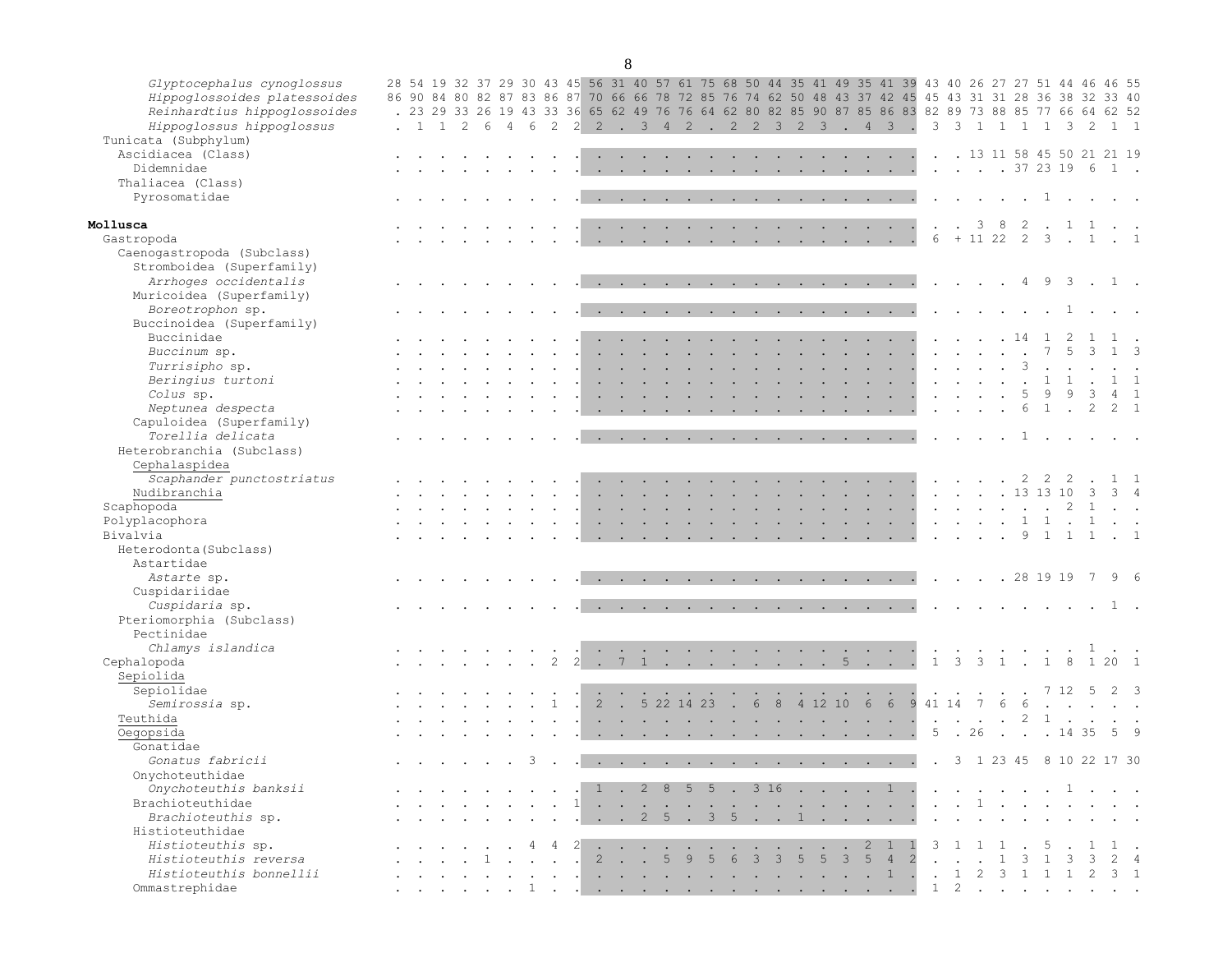| Todarodes sagittatus            |  |  |  |                                                                                                                                                                                                                                                                                                                                                                                                                              |                          |                                                           |                                   |                      | <b>Contract Contract</b>  |                      |                          | the contract of the contract of the contract of the contract of the contract of the contract of the contract of                                                                                                                                                                                                                                                                                                                                            |                 |                                                           |                                                                                                                                                                                                                                           |                |                                                                                                                                    |          |                      |                                            |                                     |                                        | . 1                             |                |                                      |    | $1\quad 2$     |                          |
|---------------------------------|--|--|--|------------------------------------------------------------------------------------------------------------------------------------------------------------------------------------------------------------------------------------------------------------------------------------------------------------------------------------------------------------------------------------------------------------------------------|--------------------------|-----------------------------------------------------------|-----------------------------------|----------------------|---------------------------|----------------------|--------------------------|------------------------------------------------------------------------------------------------------------------------------------------------------------------------------------------------------------------------------------------------------------------------------------------------------------------------------------------------------------------------------------------------------------------------------------------------------------|-----------------|-----------------------------------------------------------|-------------------------------------------------------------------------------------------------------------------------------------------------------------------------------------------------------------------------------------------|----------------|------------------------------------------------------------------------------------------------------------------------------------|----------|----------------------|--------------------------------------------|-------------------------------------|----------------------------------------|---------------------------------|----------------|--------------------------------------|----|----------------|--------------------------|
| Illex sp.                       |  |  |  |                                                                                                                                                                                                                                                                                                                                                                                                                              | <b>Contract Contract</b> |                                                           |                                   |                      |                           |                      |                          | <u> 1964 - 1965 - 1966 - 1967 - 1968 - 1969 - 1969 - 1969 - 1969 - 1969 - 1969 - 1969 - 1969 - 1969 - 1969 - 1969 - 1969 - 1969 - 1969 - 1969 - 1969 - 1969 - 1969 - 1969 - 1969 - 1969 - 1969 - 1969 - 1969 - 1969 - 1969 - 196</u>                                                                                                                                                                                                                       |                 |                                                           |                                                                                                                                                                                                                                           |                |                                                                                                                                    |          |                      |                                            |                                     |                                        |                                 |                |                                      |    | . 10           |                          |
| Illex illecebrosus              |  |  |  |                                                                                                                                                                                                                                                                                                                                                                                                                              |                          |                                                           |                                   |                      |                           |                      |                          | . . 4 8 51 64 42 3 62 7 49 49 65 48 16 40 35 77 72 47 50 48 52 62 23 18 17                                                                                                                                                                                                                                                                                                                                                                                 |                 |                                                           |                                                                                                                                                                                                                                           |                |                                                                                                                                    |          |                      |                                            |                                     |                                        |                                 |                |                                      |    |                |                          |
| Chiroteuthidae                  |  |  |  |                                                                                                                                                                                                                                                                                                                                                                                                                              |                          |                                                           |                                   |                      |                           |                      |                          |                                                                                                                                                                                                                                                                                                                                                                                                                                                            |                 |                                                           |                                                                                                                                                                                                                                           |                |                                                                                                                                    |          |                      |                                            |                                     |                                        |                                 |                |                                      |    |                |                          |
| Chiroteuthis sp.                |  |  |  |                                                                                                                                                                                                                                                                                                                                                                                                                              |                          |                                                           |                                   |                      |                           |                      |                          | <b>Contract Contract Contract</b>                                                                                                                                                                                                                                                                                                                                                                                                                          |                 |                                                           | <b>Contract Contract Contract Contract</b>                                                                                                                                                                                                |                |                                                                                                                                    |          |                      |                                            |                                     |                                        | 5                               | -5             | $\overline{1}$                       | -5 | $\overline{4}$ | $\overline{\phantom{a}}$ |
| Chiroteuthis veranii            |  |  |  |                                                                                                                                                                                                                                                                                                                                                                                                                              |                          |                                                           | the contract of the contract of   |                      |                           |                      |                          |                                                                                                                                                                                                                                                                                                                                                                                                                                                            |                 |                                                           |                                                                                                                                                                                                                                           |                |                                                                                                                                    |          |                      |                                            | and the contract of the contract of |                                        |                                 |                | $2 \quad 1$                          |    | $4 \quad 3$    |                          |
| Chiroteuthis picteti            |  |  |  |                                                                                                                                                                                                                                                                                                                                                                                                                              |                          |                                                           |                                   |                      |                           |                      |                          | . . 2 3 2                                                                                                                                                                                                                                                                                                                                                                                                                                                  |                 |                                                           |                                                                                                                                                                                                                                           |                |                                                                                                                                    |          |                      |                                            |                                     |                                        |                                 |                |                                      |    |                |                          |
| Cranchiidae                     |  |  |  |                                                                                                                                                                                                                                                                                                                                                                                                                              |                          |                                                           |                                   |                      |                           |                      |                          |                                                                                                                                                                                                                                                                                                                                                                                                                                                            |                 |                                                           |                                                                                                                                                                                                                                           |                |                                                                                                                                    |          |                      |                                            |                                     |                                        |                                 |                |                                      |    |                |                          |
| Taonius sp.                     |  |  |  |                                                                                                                                                                                                                                                                                                                                                                                                                              |                          |                                                           | <b>Contract Contract</b>          |                      |                           |                      | $\sim$                   |                                                                                                                                                                                                                                                                                                                                                                                                                                                            |                 |                                                           | $\mathcal{L}^{\mathcal{L}}$ . The contract of the contract of the contract of the contract of the contract of the contract of the contract of the contract of the contract of the contract of the contract of the contract of the contrac |                |                                                                                                                                    |          |                      |                                            | $\sim$                              | $\sim$ $\sim$                          |                                 |                |                                      |    |                |                          |
| Taonius pavo                    |  |  |  |                                                                                                                                                                                                                                                                                                                                                                                                                              |                          |                                                           | and the state of the state of the |                      | 2                         | $\sim$<br>$\sim$     | $\mathbf{1}$             |                                                                                                                                                                                                                                                                                                                                                                                                                                                            | $\sim$          | $\sim$                                                    | $\sim$                                                                                                                                                                                                                                    | $\mathbf{1}$   | $\mathbf{1}$                                                                                                                       |          | $\sim$               |                                            | <b>Contract Contract</b>            |                                        | $\ddot{\phantom{a}}$            | 2              | 1                                    |    |                |                          |
| Teuthowenia megalops            |  |  |  |                                                                                                                                                                                                                                                                                                                                                                                                                              |                          |                                                           |                                   |                      |                           |                      |                          | $\mathcal{A}$ . The contribution of the contribution of the contribution of the contribution of the contribution of the contribution of the contribution of the contribution of the contribution of the contribution of the contri                                                                                                                                                                                                                         |                 |                                                           |                                                                                                                                                                                                                                           |                |                                                                                                                                    |          | $\sim$               | $\sim$                                     | $\ddot{\phantom{a}}$                |                                        | 9 7                             |                | $1 \quad 4 \quad 6 \quad 11 \quad 4$ |    |                |                          |
| Liguriella sp.                  |  |  |  |                                                                                                                                                                                                                                                                                                                                                                                                                              |                          |                                                           |                                   |                      |                           |                      |                          | the contract of the contract of the contract of the contract of the contract of the contract of the contract of                                                                                                                                                                                                                                                                                                                                            |                 |                                                           |                                                                                                                                                                                                                                           |                |                                                                                                                                    |          | $\sim$               | $+$                                        | 2                                   | $\sim$                                 | $\sim$                          | $\sim$         |                                      |    |                |                          |
| Vampyromorpha                   |  |  |  |                                                                                                                                                                                                                                                                                                                                                                                                                              |                          |                                                           |                                   |                      |                           |                      |                          |                                                                                                                                                                                                                                                                                                                                                                                                                                                            |                 |                                                           |                                                                                                                                                                                                                                           |                |                                                                                                                                    |          |                      |                                            |                                     |                                        |                                 |                |                                      |    |                |                          |
| Vampyroteuthidae                |  |  |  |                                                                                                                                                                                                                                                                                                                                                                                                                              |                          |                                                           |                                   |                      |                           |                      |                          |                                                                                                                                                                                                                                                                                                                                                                                                                                                            |                 |                                                           |                                                                                                                                                                                                                                           |                |                                                                                                                                    |          |                      |                                            |                                     |                                        |                                 |                |                                      |    |                |                          |
| Vampyroteuthis sp.              |  |  |  |                                                                                                                                                                                                                                                                                                                                                                                                                              |                          |                                                           |                                   |                      |                           |                      |                          | the contract of the contract of the contract of the contract of the contract of the contract of the contract of                                                                                                                                                                                                                                                                                                                                            |                 |                                                           |                                                                                                                                                                                                                                           |                |                                                                                                                                    |          |                      | $\sim$ $\sim$ $\sim$                       |                                     |                                        | $\cdot$ 1 $\cdot$ 1 $\cdot$     |                |                                      |    | $\cdot$ 1      |                          |
| Octopoda                        |  |  |  | $\sim$                                                                                                                                                                                                                                                                                                                                                                                                                       |                          |                                                           |                                   |                      |                           |                      |                          | $\mathbf{r}$ , and $\mathbf{r}$ , and $\mathbf{r}$ , and $\mathbf{r}$ , and $\mathbf{r}$ , and $\mathbf{r}$                                                                                                                                                                                                                                                                                                                                                |                 |                                                           |                                                                                                                                                                                                                                           |                |                                                                                                                                    |          | $\mathbf{3}$         | $\sim$                                     | $\ddot{\phantom{a}}$                | $\sim$                                 | $\sim$                          | $\sim$         |                                      |    | $\cdot$ 3      |                          |
| Octopodidae                     |  |  |  |                                                                                                                                                                                                                                                                                                                                                                                                                              |                          |                                                           |                                   |                      |                           |                      |                          |                                                                                                                                                                                                                                                                                                                                                                                                                                                            |                 |                                                           |                                                                                                                                                                                                                                           |                |                                                                                                                                    |          |                      |                                            |                                     |                                        |                                 |                |                                      |    |                |                          |
| Bathypolypus sp.                |  |  |  |                                                                                                                                                                                                                                                                                                                                                                                                                              |                          |                                                           |                                   | $\ddot{\phantom{a}}$ |                           |                      |                          | and the contract of the contract of                                                                                                                                                                                                                                                                                                                                                                                                                        | $\sim$          | $\ddot{\phantom{a}}$                                      | $\sim$                                                                                                                                                                                                                                    | $\sim$         | <b>Contract Contract</b>                                                                                                           |          |                      |                                            |                                     |                                        |                                 |                |                                      |    |                |                          |
| Bathypolypus bairdii            |  |  |  |                                                                                                                                                                                                                                                                                                                                                                                                                              |                          |                                                           |                                   |                      |                           | $\ddot{\phantom{0}}$ | $\sim$                   | $\sim$                                                                                                                                                                                                                                                                                                                                                                                                                                                     | $\blacklozenge$ | $\sim$                                                    | $\sim$                                                                                                                                                                                                                                    | $\sim$         | $\mathcal{L}_{\text{max}}$                                                                                                         |          | $\ddot{\phantom{0}}$ |                                            |                                     |                                        |                                 |                |                                      |    |                | $\overline{1}$           |
| Bathypolypus arcticus           |  |  |  |                                                                                                                                                                                                                                                                                                                                                                                                                              |                          |                                                           |                                   |                      | 9                         | 17                   |                          | 6                                                                                                                                                                                                                                                                                                                                                                                                                                                          |                 |                                                           | 6                                                                                                                                                                                                                                         | $\overline{4}$ | 6                                                                                                                                  | 17 16 25 |                      |                                            | 25 15                               |                                        |                                 |                |                                      |    |                |                          |
| Graneledone sp.                 |  |  |  |                                                                                                                                                                                                                                                                                                                                                                                                                              |                          |                                                           |                                   |                      |                           |                      |                          |                                                                                                                                                                                                                                                                                                                                                                                                                                                            |                 | <b>Contract</b>                                           | <b>Contract Contract</b>                                                                                                                                                                                                                  |                | <b>Contract Contract Contract</b>                                                                                                  |          | $\ddot{\phantom{a}}$ | $\sim$                                     | $\sim$                              | -2                                     | $\mathbf{1}$                    |                |                                      |    |                |                          |
| Cirroteuthidae                  |  |  |  |                                                                                                                                                                                                                                                                                                                                                                                                                              |                          |                                                           |                                   |                      |                           |                      |                          |                                                                                                                                                                                                                                                                                                                                                                                                                                                            |                 | $\mathcal{L}^{\text{max}}$ and $\mathcal{L}^{\text{max}}$ |                                                                                                                                                                                                                                           |                | <b>Contract Contract Contract Contract</b>                                                                                         |          | $\sim$               | $\overline{4}$                             | $\overline{4}$                      | 3                                      | 3                               |                |                                      |    | $4 \quad .$    |                          |
| Cirroteuthis muelleri           |  |  |  |                                                                                                                                                                                                                                                                                                                                                                                                                              |                          |                                                           |                                   |                      | $\ddot{\phantom{0}}$      |                      |                          | $\mathbf{L}$ and $\mathbf{L}$ and $\mathbf{L}$                                                                                                                                                                                                                                                                                                                                                                                                             |                 | <b>Contract</b>                                           |                                                                                                                                                                                                                                           |                | $\mathcal{L}^{\mathcal{L}}$ and $\mathcal{L}^{\mathcal{L}}$ are $\mathcal{L}^{\mathcal{L}}$ . Then, if $\mathcal{L}^{\mathcal{L}}$ |          | $\ddot{\phantom{0}}$ | $\sim$                                     | $\sim$                              | $\sim$                                 | $\mathbf{1}$                    | 4              | 7                                    | 5  | $4 \quad 2$    |                          |
| Opisthoteuthidae                |  |  |  |                                                                                                                                                                                                                                                                                                                                                                                                                              |                          |                                                           |                                   |                      |                           |                      |                          | the contract of the contract of the contract of the contract of the contract of the contract of the contract of                                                                                                                                                                                                                                                                                                                                            |                 |                                                           |                                                                                                                                                                                                                                           |                |                                                                                                                                    |          | $\cdot$ +            |                                            | $\overline{1}$                      | $\overline{2}$                         | $\overline{1}$                  | $\sim$ $\sim$  |                                      |    |                |                          |
|                                 |  |  |  |                                                                                                                                                                                                                                                                                                                                                                                                                              |                          |                                                           |                                   |                      |                           |                      |                          |                                                                                                                                                                                                                                                                                                                                                                                                                                                            |                 |                                                           |                                                                                                                                                                                                                                           |                |                                                                                                                                    |          |                      |                                            |                                     |                                        |                                 |                |                                      |    |                |                          |
| Arthropoda                      |  |  |  |                                                                                                                                                                                                                                                                                                                                                                                                                              |                          |                                                           |                                   |                      |                           |                      |                          |                                                                                                                                                                                                                                                                                                                                                                                                                                                            |                 |                                                           |                                                                                                                                                                                                                                           |                |                                                                                                                                    |          |                      |                                            |                                     |                                        |                                 |                |                                      |    |                |                          |
| Crustacea (Subphylum)           |  |  |  |                                                                                                                                                                                                                                                                                                                                                                                                                              |                          |                                                           |                                   |                      |                           |                      |                          | . . 2 4 1 6 15 4 4 14 3 3 2                                                                                                                                                                                                                                                                                                                                                                                                                                |                 |                                                           |                                                                                                                                                                                                                                           |                |                                                                                                                                    |          |                      |                                            |                                     |                                        | 1 1 1 9 1 1  1                  |                |                                      |    |                |                          |
| Decapoda                        |  |  |  |                                                                                                                                                                                                                                                                                                                                                                                                                              |                          |                                                           |                                   |                      |                           |                      |                          |                                                                                                                                                                                                                                                                                                                                                                                                                                                            |                 |                                                           |                                                                                                                                                                                                                                           |                |                                                                                                                                    |          |                      |                                            |                                     |                                        |                                 |                |                                      |    |                |                          |
| Dendrobranchiata (Suborder)     |  |  |  |                                                                                                                                                                                                                                                                                                                                                                                                                              |                          |                                                           |                                   |                      |                           |                      |                          |                                                                                                                                                                                                                                                                                                                                                                                                                                                            |                 |                                                           |                                                                                                                                                                                                                                           |                |                                                                                                                                    |          |                      |                                            |                                     |                                        |                                 |                |                                      |    |                |                          |
| Sergestoidea (Superfamily)      |  |  |  |                                                                                                                                                                                                                                                                                                                                                                                                                              |                          |                                                           |                                   |                      |                           |                      |                          |                                                                                                                                                                                                                                                                                                                                                                                                                                                            |                 |                                                           |                                                                                                                                                                                                                                           |                |                                                                                                                                    |          |                      |                                            |                                     |                                        |                                 |                |                                      |    |                |                          |
| Eusergestes arcticus            |  |  |  |                                                                                                                                                                                                                                                                                                                                                                                                                              |                          |                                                           |                                   |                      |                           |                      |                          | $\cdot$ $\cdot$ 1 3                                                                                                                                                                                                                                                                                                                                                                                                                                        |                 | $3 \quad 4$                                               |                                                                                                                                                                                                                                           |                | 2 14 14 23 19 22 16 43 22 40 47 33 28                                                                                              |          |                      |                                            |                                     |                                        |                                 |                |                                      |    |                |                          |
| Sergia robusta                  |  |  |  |                                                                                                                                                                                                                                                                                                                                                                                                                              |                          |                                                           |                                   |                      |                           |                      |                          | . 1 1 2 2 . 2 6 11 7 12 15 14 16 15 21 21 17 7                                                                                                                                                                                                                                                                                                                                                                                                             |                 |                                                           |                                                                                                                                                                                                                                           |                |                                                                                                                                    |          |                      |                                            |                                     |                                        |                                 |                |                                      |    |                |                          |
| Penaeoidea (Superfamily)        |  |  |  |                                                                                                                                                                                                                                                                                                                                                                                                                              |                          |                                                           |                                   |                      |                           |                      |                          |                                                                                                                                                                                                                                                                                                                                                                                                                                                            |                 |                                                           |                                                                                                                                                                                                                                           |                |                                                                                                                                    |          |                      |                                            |                                     |                                        |                                 |                |                                      |    |                |                          |
| Aristaeopsis edwardsiana        |  |  |  |                                                                                                                                                                                                                                                                                                                                                                                                                              |                          |                                                           |                                   |                      |                           |                      |                          | . 1 1                                                                                                                                                                                                                                                                                                                                                                                                                                                      |                 |                                                           |                                                                                                                                                                                                                                           |                |                                                                                                                                    |          |                      | $+$                                        |                                     | $\mathbf{1}$                           |                                 |                |                                      |    |                |                          |
| Benthesicymus bartletti         |  |  |  |                                                                                                                                                                                                                                                                                                                                                                                                                              |                          |                                                           | <b>Contract</b>                   |                      | $\mathbf{L} = \mathbf{L}$ |                      |                          |                                                                                                                                                                                                                                                                                                                                                                                                                                                            |                 |                                                           |                                                                                                                                                                                                                                           |                |                                                                                                                                    |          |                      |                                            | . 7 13 4 7                          |                                        |                                 | $\overline{4}$ | $\overline{\mathbf{3}}$              | 8  | $7\quad1$      |                          |
| Gennadas sp.                    |  |  |  |                                                                                                                                                                                                                                                                                                                                                                                                                              |                          |                                                           |                                   |                      |                           |                      |                          | the company of the company of the                                                                                                                                                                                                                                                                                                                                                                                                                          |                 |                                                           |                                                                                                                                                                                                                                           |                | $\mathbf{L}^{\text{max}}$ , and $\mathbf{L}^{\text{max}}$ , and $\mathbf{L}^{\text{max}}$                                          |          |                      |                                            | . 21                                |                                        |                                 | $\sim$ $\sim$  | 8 10                                 |    | 6 6            |                          |
| Gennadas elegans                |  |  |  |                                                                                                                                                                                                                                                                                                                                                                                                                              |                          |                                                           |                                   |                      |                           |                      |                          | the contract of the contract of the contract of the contract of the contract of the contract of the contract of                                                                                                                                                                                                                                                                                                                                            |                 |                                                           |                                                                                                                                                                                                                                           |                |                                                                                                                                    |          |                      | $\sim$ $\sim$                              |                                     |                                        | . 1                             |                |                                      |    | 1.             |                          |
| Caridea (Infraorder)            |  |  |  |                                                                                                                                                                                                                                                                                                                                                                                                                              |                          |                                                           |                                   |                      |                           |                      |                          |                                                                                                                                                                                                                                                                                                                                                                                                                                                            |                 |                                                           |                                                                                                                                                                                                                                           |                |                                                                                                                                    |          |                      |                                            |                                     |                                        |                                 |                |                                      |    |                |                          |
| Oplophoroidea (Superfamily)     |  |  |  |                                                                                                                                                                                                                                                                                                                                                                                                                              |                          |                                                           |                                   |                      |                           |                      |                          |                                                                                                                                                                                                                                                                                                                                                                                                                                                            |                 |                                                           |                                                                                                                                                                                                                                           |                |                                                                                                                                    |          |                      |                                            |                                     |                                        |                                 |                |                                      |    |                |                          |
| Acanthephyra sp.                |  |  |  |                                                                                                                                                                                                                                                                                                                                                                                                                              |                          | $\mathcal{L}^{\text{max}}$ and $\mathcal{L}^{\text{max}}$ |                                   |                      |                           |                      | <b>Contract Contract</b> |                                                                                                                                                                                                                                                                                                                                                                                                                                                            |                 | <b>Contract Contract</b>                                  | $\mathbf{1}$                                                                                                                                                                                                                              | $\sim$         | 6 <sup>2</sup>                                                                                                                     |          |                      |                                            |                                     |                                        | . 2 1 37 35 40 46 37            |                |                                      |    |                |                          |
| Acanthephyra eximia             |  |  |  |                                                                                                                                                                                                                                                                                                                                                                                                                              |                          |                                                           |                                   |                      |                           |                      |                          |                                                                                                                                                                                                                                                                                                                                                                                                                                                            |                 | $\mathcal{L}^{\text{max}}$                                | $\sim$                                                                                                                                                                                                                                    |                | the company of the company                                                                                                         |          |                      | $\mathbf{r}$ , $\mathbf{r}$ , $\mathbf{r}$ |                                     | $\mathbf{r}$ . The set of $\mathbf{r}$ |                                 | $\cdots$ 1     |                                      |    |                |                          |
| Acanthephyra pelagica           |  |  |  |                                                                                                                                                                                                                                                                                                                                                                                                                              |                          |                                                           |                                   |                      |                           |                      |                          |                                                                                                                                                                                                                                                                                                                                                                                                                                                            |                 | $\mathbf{3}$                                              | $\overline{4}$                                                                                                                                                                                                                            | 5              | 8                                                                                                                                  |          |                      |                                            |                                     |                                        | 4 10 25 35 43 41 32 38 42 46 38 |                |                                      |    |                |                          |
| Acanthephyra purpurea           |  |  |  |                                                                                                                                                                                                                                                                                                                                                                                                                              |                          |                                                           |                                   |                      |                           |                      |                          |                                                                                                                                                                                                                                                                                                                                                                                                                                                            |                 |                                                           | $\sim$                                                                                                                                                                                                                                    | $\cdot$ 3      |                                                                                                                                    |          |                      |                                            | $2 \t1 \t24 \t2$                    |                                        | 5 26 24 26 29 32                |                |                                      |    |                |                          |
| Notostomus sp.                  |  |  |  |                                                                                                                                                                                                                                                                                                                                                                                                                              |                          |                                                           |                                   |                      |                           |                      |                          |                                                                                                                                                                                                                                                                                                                                                                                                                                                            |                 |                                                           |                                                                                                                                                                                                                                           |                | and the state of the state of                                                                                                      |          |                      | $\sim$ $\sim$                              |                                     | $\sim$                                 |                                 |                |                                      |    |                |                          |
| Notostomus elegans              |  |  |  |                                                                                                                                                                                                                                                                                                                                                                                                                              |                          |                                                           |                                   |                      |                           |                      |                          |                                                                                                                                                                                                                                                                                                                                                                                                                                                            |                 | <b>Service</b>                                            |                                                                                                                                                                                                                                           |                | <b>Contract Contract Contract Contract</b>                                                                                         |          |                      | $\cdot$ $\cdot$ $\cdot$                    |                                     | $\sim$ $\sim$                          |                                 |                | $\cdot$ 1 1                          |    | $\cdot$ 2      |                          |
| Ephyrina sp.                    |  |  |  |                                                                                                                                                                                                                                                                                                                                                                                                                              |                          |                                                           | the company of the company of     |                      |                           |                      |                          | $\mathbf{r}$ , and $\mathbf{r}$ , and $\mathbf{r}$ , and $\mathbf{r}$ , and $\mathbf{r}$ , and $\mathbf{r}$                                                                                                                                                                                                                                                                                                                                                |                 |                                                           |                                                                                                                                                                                                                                           |                |                                                                                                                                    |          |                      | $\mathbf{r}$ , $\mathbf{r}$ , $\mathbf{r}$ |                                     |                                        |                                 |                |                                      |    |                |                          |
| Oplophorus spinosus             |  |  |  |                                                                                                                                                                                                                                                                                                                                                                                                                              |                          |                                                           |                                   |                      |                           |                      |                          | $\mathbf{1} \qquad \mathbf{1} \qquad \mathbf{1} \qquad \mathbf{1} \qquad \mathbf{1} \qquad \mathbf{1} \qquad \mathbf{1} \qquad \mathbf{1} \qquad \mathbf{1} \qquad \mathbf{1} \qquad \mathbf{1} \qquad \mathbf{1} \qquad \mathbf{1} \qquad \mathbf{1} \qquad \mathbf{1} \qquad \mathbf{1} \qquad \mathbf{1} \qquad \mathbf{1} \qquad \mathbf{1} \qquad \mathbf{1} \qquad \mathbf{1} \qquad \mathbf{1} \qquad \mathbf{1} \qquad \mathbf{1} \qquad \mathbf{$ |                 |                                                           |                                                                                                                                                                                                                                           |                |                                                                                                                                    |          |                      |                                            |                                     |                                        |                                 |                |                                      |    |                |                          |
| Nematocarcinoidea (Superfamily) |  |  |  |                                                                                                                                                                                                                                                                                                                                                                                                                              |                          |                                                           |                                   |                      |                           |                      |                          |                                                                                                                                                                                                                                                                                                                                                                                                                                                            |                 |                                                           |                                                                                                                                                                                                                                           |                |                                                                                                                                    |          |                      |                                            |                                     |                                        |                                 |                |                                      |    |                |                          |
| Nematocarcinus rotundus         |  |  |  | $\mathbf{r} = \mathbf{r} + \mathbf{r} + \mathbf{r} + \mathbf{r} + \mathbf{r} + \mathbf{r} + \mathbf{r} + \mathbf{r} + \mathbf{r} + \mathbf{r} + \mathbf{r} + \mathbf{r} + \mathbf{r} + \mathbf{r} + \mathbf{r} + \mathbf{r} + \mathbf{r} + \mathbf{r} + \mathbf{r} + \mathbf{r} + \mathbf{r} + \mathbf{r} + \mathbf{r} + \mathbf{r} + \mathbf{r} + \mathbf{r} + \mathbf{r} + \mathbf{r} + \mathbf{r} + \mathbf{r} + \mathbf$ |                          |                                                           |                                   |                      |                           |                      |                          | the contract of the contract of the contract of the contract of the contract of the contract of the contract of                                                                                                                                                                                                                                                                                                                                            |                 |                                                           |                                                                                                                                                                                                                                           |                |                                                                                                                                    |          |                      |                                            |                                     |                                        | . 1 . 1 . 1 .                   |                |                                      |    |                |                          |
| Pasiphaeoidae (Superfamily)     |  |  |  |                                                                                                                                                                                                                                                                                                                                                                                                                              |                          |                                                           |                                   |                      |                           |                      |                          |                                                                                                                                                                                                                                                                                                                                                                                                                                                            |                 |                                                           |                                                                                                                                                                                                                                           |                |                                                                                                                                    |          |                      |                                            |                                     |                                        |                                 |                |                                      |    |                |                          |
| Pasiphaea tarda                 |  |  |  |                                                                                                                                                                                                                                                                                                                                                                                                                              |                          |                                                           |                                   |                      |                           |                      |                          | . 2 4 2 3 . 1 7 4 12 7 16 30 39 41 40 41 40 45 43 40                                                                                                                                                                                                                                                                                                                                                                                                       |                 |                                                           |                                                                                                                                                                                                                                           |                |                                                                                                                                    |          |                      |                                            |                                     |                                        |                                 |                |                                      |    |                |                          |
| Pasiphaea multidentata          |  |  |  |                                                                                                                                                                                                                                                                                                                                                                                                                              |                          |                                                           |                                   |                      |                           |                      |                          |                                                                                                                                                                                                                                                                                                                                                                                                                                                            |                 |                                                           |                                                                                                                                                                                                                                           |                |                                                                                                                                    |          |                      |                                            |                                     |                                        |                                 |                |                                      |    |                |                          |
| Parapasiphae sulcatifrons       |  |  |  |                                                                                                                                                                                                                                                                                                                                                                                                                              |                          |                                                           |                                   |                      |                           |                      |                          |                                                                                                                                                                                                                                                                                                                                                                                                                                                            |                 |                                                           |                                                                                                                                                                                                                                           |                |                                                                                                                                    |          |                      |                                            |                                     |                                        |                                 |                |                                      |    |                |                          |
| Alpheoidea (Superfamily)        |  |  |  |                                                                                                                                                                                                                                                                                                                                                                                                                              |                          |                                                           |                                   |                      |                           |                      |                          |                                                                                                                                                                                                                                                                                                                                                                                                                                                            |                 |                                                           |                                                                                                                                                                                                                                           |                |                                                                                                                                    |          |                      |                                            |                                     |                                        |                                 |                |                                      |    |                |                          |
| Spirontocaris spinus            |  |  |  |                                                                                                                                                                                                                                                                                                                                                                                                                              |                          |                                                           |                                   |                      |                           |                      |                          | المناطر والمناطر والمستطر والمناطر والمناطر والمناطر والمناطر والمناطر والمناطر والمناطر والمناطر والمناطر                                                                                                                                                                                                                                                                                                                                                 |                 |                                                           |                                                                                                                                                                                                                                           |                |                                                                                                                                    |          |                      |                                            |                                     |                                        |                                 |                |                                      |    |                |                          |
| Spirontocaris liljeborgii       |  |  |  |                                                                                                                                                                                                                                                                                                                                                                                                                              |                          |                                                           |                                   |                      |                           |                      |                          |                                                                                                                                                                                                                                                                                                                                                                                                                                                            |                 |                                                           |                                                                                                                                                                                                                                           |                |                                                                                                                                    |          |                      |                                            |                                     |                                        |                                 |                |                                      |    |                |                          |
| Lebbeus polaris                 |  |  |  |                                                                                                                                                                                                                                                                                                                                                                                                                              |                          |                                                           |                                   |                      |                           |                      |                          |                                                                                                                                                                                                                                                                                                                                                                                                                                                            |                 |                                                           |                                                                                                                                                                                                                                           |                |                                                                                                                                    |          |                      |                                            |                                     |                                        |                                 |                |                                      |    |                |                          |
| Pandaloidea (Superfamily)       |  |  |  |                                                                                                                                                                                                                                                                                                                                                                                                                              |                          |                                                           |                                   |                      |                           |                      |                          |                                                                                                                                                                                                                                                                                                                                                                                                                                                            |                 |                                                           |                                                                                                                                                                                                                                           |                |                                                                                                                                    |          |                      |                                            |                                     |                                        |                                 |                |                                      |    |                |                          |
|                                 |  |  |  |                                                                                                                                                                                                                                                                                                                                                                                                                              |                          |                                                           |                                   |                      |                           |                      |                          |                                                                                                                                                                                                                                                                                                                                                                                                                                                            |                 |                                                           |                                                                                                                                                                                                                                           |                |                                                                                                                                    |          |                      |                                            |                                     |                                        |                                 |                |                                      |    |                |                          |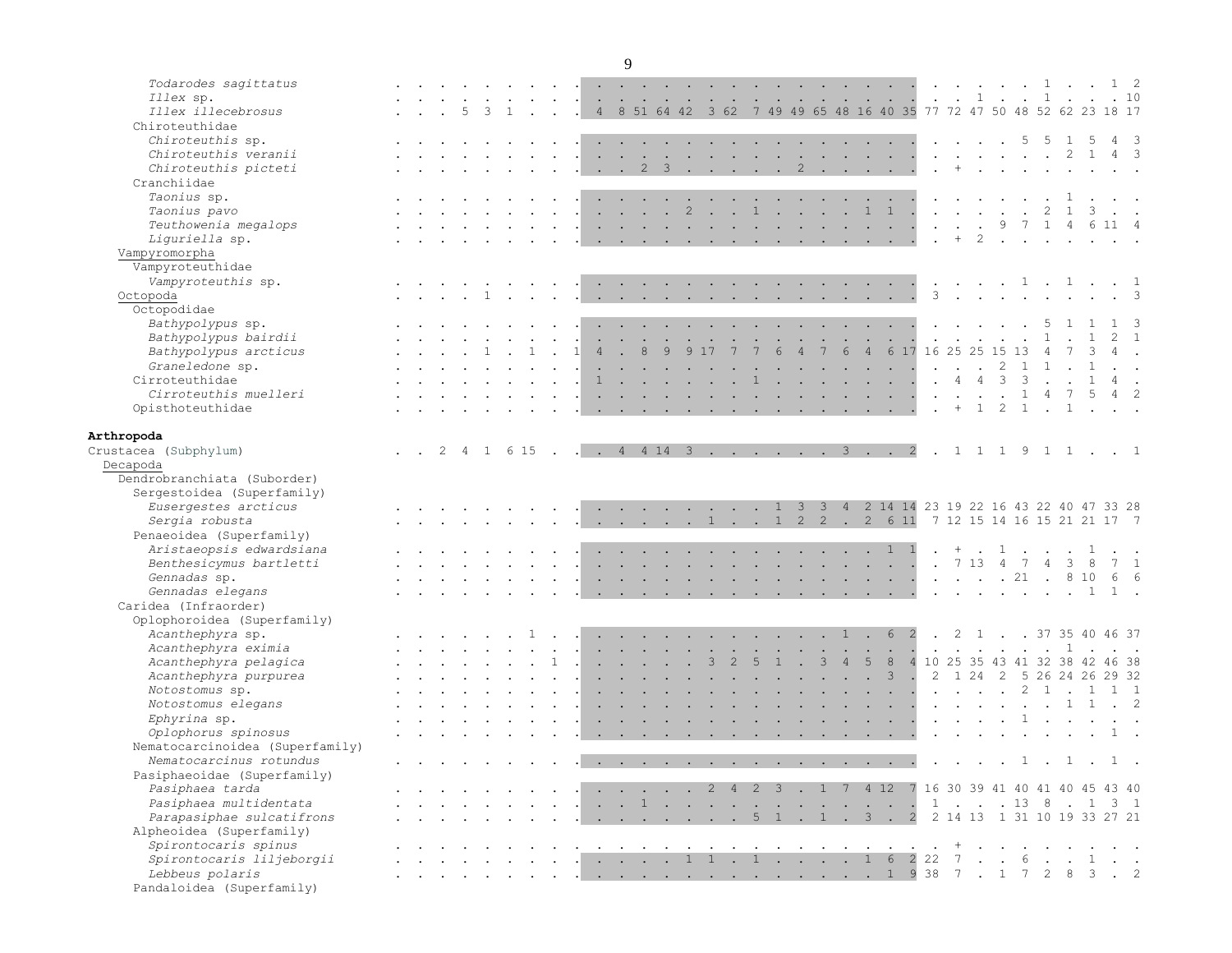| Pandalus montaqui<br>Pandalus borealis                   |  |  |  |  |        |                      |                             | <b>College</b> |        | and the state of the state of the   |        |                                                                                                                 | <b>College</b>       | and the control of the con- |                        |                  | <b>COL</b>                                                                                                                                                                                                                                                                                                                                   |                                   |                      |                           | 2                                                                              |              |                |                         | 12 47 31 47 64 55 54 43 60 68 66 87 80 86 92 93 94 67 72 60 69 61 62 61 50 59 |                                                |                             | $\overline{\mathbf{3}}$ |
|----------------------------------------------------------|--|--|--|--|--------|----------------------|-----------------------------|----------------|--------|-------------------------------------|--------|-----------------------------------------------------------------------------------------------------------------|----------------------|-----------------------------|------------------------|------------------|----------------------------------------------------------------------------------------------------------------------------------------------------------------------------------------------------------------------------------------------------------------------------------------------------------------------------------------------|-----------------------------------|----------------------|---------------------------|--------------------------------------------------------------------------------|--------------|----------------|-------------------------|-------------------------------------------------------------------------------|------------------------------------------------|-----------------------------|-------------------------|
| Atlantopandalus propingvus<br>Crangonoidea (Superfamily) |  |  |  |  |        |                      |                             |                |        |                                     |        |                                                                                                                 |                      |                             |                        |                  | . 1 4                                                                                                                                                                                                                                                                                                                                        |                                   |                      |                           |                                                                                |              |                |                         | 2 12 9 7 12 8 4 7                                                             |                                                | 8 <sup>3</sup>              |                         |
| Argis dentata                                            |  |  |  |  |        |                      |                             |                |        |                                     |        | $\sim$                                                                                                          | $\ddot{\phantom{a}}$ |                             |                        |                  | and the company of the company                                                                                                                                                                                                                                                                                                               |                                   | $\ddot{\phantom{a}}$ | $\sim$                    |                                                                                |              |                |                         |                                                                               |                                                |                             |                         |
| Sabinea sp.                                              |  |  |  |  |        |                      |                             |                |        | $\mathbf{1}$                        | 1      | $\mathcal{L}^{\mathcal{L}}$                                                                                     | $\overline{c}$       | $\mathbf{r}$                | $\sim$                 | $\sim 10^{-1}$ . |                                                                                                                                                                                                                                                                                                                                              | $\rightarrow$<br>$\blacksquare$ . |                      | $\sim 10^{-11}$ .         | $\ddot{\phantom{a}}$                                                           | $\sim$       |                |                         | $\overline{c}$                                                                |                                                |                             |                         |
| Sabinea sarsii                                           |  |  |  |  |        |                      |                             |                |        | $\mathcal{L}^{\pm}$                 | na l   | $\mathbb{R}^2$                                                                                                  | $\mathbb{R}^2$       | 2                           | $\mathbf{1}$           |                  | 1 10 30 49 50 21 9 10 21 8 19                                                                                                                                                                                                                                                                                                                |                                   |                      |                           |                                                                                |              |                |                         |                                                                               | 7                                              | $\mathbf{1}$                |                         |
| Sabinea hystrix                                          |  |  |  |  |        |                      |                             |                |        | $\mathbf{L} = \mathbf{L}$           |        | $\sim$                                                                                                          | $\sim$               | 1                           | $\overline{1}$         | $\overline{1}$   | $\sim$ 5                                                                                                                                                                                                                                                                                                                                     | $\overline{2}$                    |                      |                           | 9 13 14                                                                        |              | 8 7 10         |                         | 6                                                                             | $\mathcal{L}$                                  | 6 7                         |                         |
| Sabinea septemcarinata                                   |  |  |  |  |        |                      |                             |                |        |                                     |        |                                                                                                                 |                      | $\mathbf{r}$                |                        |                  |                                                                                                                                                                                                                                                                                                                                              |                                   |                      |                           |                                                                                |              |                | $\sim$                  | 6                                                                             | 2                                              |                             |                         |
| Pontophilus norvegicus                                   |  |  |  |  |        |                      |                             |                |        |                                     |        |                                                                                                                 |                      |                             |                        |                  | $\sim$<br>$\cdot$ $\cdot$ $\cdot$ $\cdot$ 10                                                                                                                                                                                                                                                                                                 | 8                                 | $\ddot{\phantom{0}}$ |                           | 50 24 13                                                                       |              | 5 16 28        |                         |                                                                               | 211                                            | 9 1 3                       |                         |
|                                                          |  |  |  |  |        |                      |                             |                |        |                                     |        |                                                                                                                 |                      |                             |                        |                  |                                                                                                                                                                                                                                                                                                                                              |                                   |                      |                           |                                                                                |              |                |                         |                                                                               |                                                |                             |                         |
| Palinura (Infraorder)                                    |  |  |  |  |        |                      |                             |                |        |                                     |        |                                                                                                                 |                      |                             |                        |                  | $\cdots$ $\cdots$ $\cdots$ $\cdots$ $\cdots$ $\cdots$ $\cdots$ $\cdots$ $\cdots$ $\cdots$ $\cdots$ $\cdots$ $\cdots$ $\cdots$ $\cdots$ $\cdots$ $\cdots$ $\cdots$ $\cdots$ $\cdots$ $\cdots$ $\cdots$ $\cdots$ $\cdots$ $\cdots$ $\cdots$ $\cdots$ $\cdots$ $\cdots$ $\cdots$ $\cdots$ $\cdots$ $\cdots$ $\cdots$ $\cdots$ $\cdots$ $\cdots$ |                                   |                      |                           |                                                                                |              |                |                         |                                                                               |                                                |                             |                         |
| Polychelidae                                             |  |  |  |  |        |                      |                             |                |        |                                     |        | $\overline{2}$                                                                                                  | $\sim$               |                             |                        |                  |                                                                                                                                                                                                                                                                                                                                              |                                   |                      |                           | . 1 18                                                                         |              |                |                         | $\overline{1}$                                                                |                                                | $\mathbf{1}$<br>$1 \quad 1$ |                         |
| Stereomastis sp.                                         |  |  |  |  |        |                      |                             |                |        |                                     |        |                                                                                                                 |                      |                             |                        |                  | <b>Contract Contract Contract</b>                                                                                                                                                                                                                                                                                                            |                                   |                      |                           | $\mathbf{r} = \mathbf{r} + \mathbf{r} + \mathbf{r}$                            |              | 2              | $\sim$                  |                                                                               |                                                |                             |                         |
| Stereomastis sculpta                                     |  |  |  |  |        |                      | $\ddot{\phantom{a}}$        | $\sim$         | $\sim$ | $\mathbb{Z}^+$                      | n.     | $\sim$                                                                                                          | $\mathcal{S}$        | $\mathbf{1}$                | $\overline{1}$         |                  | $\cdot$ $\cdot$ 1                                                                                                                                                                                                                                                                                                                            |                                   |                      |                           | 2 17 24 17 22                                                                  |              |                | 8 <sup>8</sup>          | 8                                                                             | 8 1 3 5                                        |                             |                         |
| Stereomastis nana                                        |  |  |  |  |        |                      |                             |                |        |                                     |        |                                                                                                                 |                      | $\mathcal{L}^{\text{max}}$  |                        |                  | $\mathbf{r}$ , $\mathbf{r}$ , $\mathbf{r}$                                                                                                                                                                                                                                                                                                   |                                   |                      |                           |                                                                                |              |                |                         | $\cdot$ 19 22 30 14                                                           |                                                |                             |                         |
| Pentacheles laevis                                       |  |  |  |  |        |                      |                             |                |        |                                     |        |                                                                                                                 |                      |                             |                        |                  | and the state of the state of                                                                                                                                                                                                                                                                                                                |                                   |                      | $\sim$                    | $\sim$                                                                         |              |                | $\overline{1}$          | $\cdot$ 1                                                                     |                                                | $\mathcal{L}^{\text{max}}$  |                         |
| Anomura (Infraorder)                                     |  |  |  |  |        |                      |                             |                |        |                                     |        |                                                                                                                 |                      |                             |                        |                  |                                                                                                                                                                                                                                                                                                                                              |                                   |                      |                           |                                                                                |              |                |                         |                                                                               |                                                |                             |                         |
| Paquridae                                                |  |  |  |  |        |                      |                             |                |        |                                     |        |                                                                                                                 |                      |                             |                        |                  |                                                                                                                                                                                                                                                                                                                                              |                                   | 10                   | 1                         |                                                                                | 1            | $\overline{4}$ | 2                       | 1                                                                             |                                                | $\cdot$ 1                   |                         |
| Lithodidae                                               |  |  |  |  |        |                      |                             |                |        |                                     |        |                                                                                                                 |                      |                             |                        |                  |                                                                                                                                                                                                                                                                                                                                              |                                   |                      |                           |                                                                                |              |                |                         |                                                                               |                                                |                             |                         |
| Lithodes maja                                            |  |  |  |  | $\sim$ | $\sim$               | n.                          |                | .19    |                                     | 10     | $\overline{5}$                                                                                                  | $\mathbf{3}$         | $\overline{4}$              | 8 1 3                  |                  | 9                                                                                                                                                                                                                                                                                                                                            | $\overline{5}$<br>9               | 18                   | -5                        | 3                                                                              | - 3          |                |                         |                                                                               |                                                |                             |                         |
| Neolithodes grimaldii                                    |  |  |  |  |        |                      |                             |                | $\sim$ |                                     |        |                                                                                                                 | $\mathbf{1}$         | $\mathbf{1}$                | $\mathbf{r}$           | $\mathbf{1}$     | $\overline{1}$                                                                                                                                                                                                                                                                                                                               | $\mathbf{1}$                      |                      |                           | 1 13 16 18 11 14                                                               |              |                |                         | 7                                                                             | 5                                              | 3 <sub>4</sub>              |                         |
| Galatheidae                                              |  |  |  |  |        |                      |                             |                |        |                                     |        |                                                                                                                 |                      |                             |                        |                  | $\mathbf{r}$ , $\mathbf{r}$ , $\mathbf{r}$ , $\mathbf{r}$                                                                                                                                                                                                                                                                                    |                                   | $\ddot{\phantom{a}}$ | $+$                       |                                                                                |              |                |                         | $\cdot$ 1 1 $\cdot$ .                                                         |                                                |                             |                         |
| Munididae                                                |  |  |  |  |        |                      |                             |                |        |                                     |        |                                                                                                                 |                      |                             |                        |                  |                                                                                                                                                                                                                                                                                                                                              |                                   |                      |                           |                                                                                |              |                |                         |                                                                               |                                                |                             |                         |
| Munida sp.                                               |  |  |  |  |        |                      |                             |                |        |                                     |        |                                                                                                                 |                      |                             |                        |                  | the contract of the contract of the contract of the contract of the contract of the contract of the contract of                                                                                                                                                                                                                              |                                   |                      | $^{+}$                    |                                                                                |              | 1              |                         |                                                                               |                                                |                             |                         |
| Munidopsidae                                             |  |  |  |  |        |                      |                             |                |        |                                     |        |                                                                                                                 |                      |                             |                        |                  |                                                                                                                                                                                                                                                                                                                                              |                                   |                      |                           |                                                                                |              |                |                         |                                                                               |                                                |                             |                         |
| Munidopsis curvirostra                                   |  |  |  |  |        | $\sim$               |                             |                |        |                                     |        |                                                                                                                 |                      |                             |                        |                  | . The contract of the contract of the contract of the contract of the contract of the contract of the contract of the contract of the contract of the contract of the contract of the contract of the contract of the contrac                                                                                                                |                                   |                      |                           | $\mathbf{r}$                                                                   | $\sim$       |                |                         | 7 4 3 1                                                                       |                                                | $2 \quad 2$                 |                         |
| Brachyura (Infraorder)                                   |  |  |  |  |        |                      |                             |                |        |                                     |        |                                                                                                                 |                      |                             |                        |                  |                                                                                                                                                                                                                                                                                                                                              |                                   |                      |                           |                                                                                |              |                |                         |                                                                               |                                                |                             |                         |
| Oregoniidae                                              |  |  |  |  |        |                      |                             |                |        |                                     |        |                                                                                                                 |                      |                             |                        |                  |                                                                                                                                                                                                                                                                                                                                              |                                   |                      |                           |                                                                                |              |                |                         |                                                                               |                                                |                             |                         |
| Hyas sp.                                                 |  |  |  |  |        |                      |                             |                |        | $\sim$                              | $\sim$ | $\sim$ $\sim$                                                                                                   |                      | $\sim$                      |                        | $\sim$           |                                                                                                                                                                                                                                                                                                                                              |                                   |                      |                           |                                                                                |              |                |                         |                                                                               | $\sim$                                         | $\sim$ $\sim$ $\sim$        |                         |
| Hyas araneus                                             |  |  |  |  |        |                      |                             |                |        |                                     |        |                                                                                                                 |                      |                             |                        |                  | $\mathbf{r}$ , and $\mathbf{r}$ , and $\mathbf{r}$ , and $\mathbf{r}$ , and $\mathbf{r}$                                                                                                                                                                                                                                                     |                                   | $\ddot{\phantom{a}}$ |                           |                                                                                | $\sim$       |                |                         |                                                                               | $\mathbf{r}$ and $\mathbf{r}$ and $\mathbf{r}$ |                             |                         |
| Hyas coarctatus                                          |  |  |  |  |        |                      |                             |                |        |                                     |        |                                                                                                                 | $\sim$               | $\ddot{\phantom{a}}$        | $\ddot{\phantom{a}}$ . | $\sim$           |                                                                                                                                                                                                                                                                                                                                              |                                   |                      |                           | $\mathbf{L} = \mathbf{L} \times \mathbf{L} = \mathbf{L} \times \mathbf{L}$     |              | $\overline{c}$ | $\mathbf{1}$            |                                                                               | $\ldots$ $\ldots$ 1                            |                             |                         |
| Chionoecetes opilio                                      |  |  |  |  |        |                      | $\mathcal{L} = \mathcal{L}$ |                |        | $\overline{4}$                      |        |                                                                                                                 |                      |                             |                        |                  | 2 4 3 2 8 8 8 15 36 58 31 18 12 5 13                                                                                                                                                                                                                                                                                                         |                                   |                      |                           |                                                                                |              |                |                         | $\overline{4}$                                                                | $4 \quad 1 \quad .$                            |                             |                         |
| Gervonidae                                               |  |  |  |  |        |                      |                             |                |        |                                     |        |                                                                                                                 |                      |                             |                        |                  |                                                                                                                                                                                                                                                                                                                                              |                                   |                      |                           |                                                                                |              |                |                         |                                                                               |                                                |                             |                         |
| Chaceon quinquedens                                      |  |  |  |  |        |                      |                             |                |        | the contract of the contract of the |        | <b>Contract</b>                                                                                                 |                      | <b>Service</b>              |                        |                  | <b>Contract Contract</b>                                                                                                                                                                                                                                                                                                                     |                                   |                      | $\mathbf{1}$              | $\mathbf{1}$                                                                   |              |                |                         |                                                                               |                                                |                             |                         |
| Peracarida (Superorder)                                  |  |  |  |  |        |                      |                             |                |        |                                     |        |                                                                                                                 |                      |                             |                        |                  |                                                                                                                                                                                                                                                                                                                                              |                                   |                      |                           |                                                                                |              |                |                         |                                                                               |                                                |                             |                         |
| Isopoda                                                  |  |  |  |  |        |                      |                             |                |        |                                     |        |                                                                                                                 |                      |                             |                        |                  | the contract of the contract of the contract of the contract of the contract of the contract of the contract of                                                                                                                                                                                                                              |                                   |                      |                           | $\mathbf{L} = \mathbf{L}$                                                      |              | $\cdot$ 5      | $\overline{\mathbf{3}}$ | $\overline{4}$                                                                | $\mathbf{3}$                                   | $2 \quad 2$                 |                         |
| Lophogastrida                                            |  |  |  |  |        |                      |                             |                |        |                                     |        |                                                                                                                 |                      |                             |                        |                  |                                                                                                                                                                                                                                                                                                                                              |                                   |                      |                           |                                                                                |              |                |                         |                                                                               |                                                |                             |                         |
| Gnathophausiidae                                         |  |  |  |  |        |                      |                             |                |        |                                     |        |                                                                                                                 |                      |                             |                        |                  |                                                                                                                                                                                                                                                                                                                                              |                                   |                      |                           |                                                                                |              |                |                         |                                                                               |                                                |                             |                         |
| Gnathophausia sp.                                        |  |  |  |  |        |                      | $\sim$ $\sim$               |                |        | the company of the company          |        | $\sim 100$ km s $^{-1}$                                                                                         |                      |                             |                        |                  | the company of the company of the company                                                                                                                                                                                                                                                                                                    |                                   |                      |                           |                                                                                |              |                | $3\quad1$               |                                                                               |                                                | $\cdot$ 3                   |                         |
| Gnathophausia zoea                                       |  |  |  |  |        |                      |                             | $\sim$         |        | <b>Contract Contract Contract</b>   |        | $\mathcal{L}^{\text{max}}$ .                                                                                    |                      |                             |                        |                  | $\mathbf{r} = \mathbf{r} + \mathbf{r} + \mathbf{r} + \mathbf{r} + \mathbf{r} + \mathbf{r}$                                                                                                                                                                                                                                                   |                                   | $\ddot{\phantom{a}}$ | $\sim$                    |                                                                                |              | 17             |                         | 7 19 27                                                                       |                                                | 28 19                       |                         |
| Gnathophausia gigas                                      |  |  |  |  |        |                      |                             |                | $\sim$ | $\mathbf{L} = \mathbf{L}$           |        | $\sim$                                                                                                          | $\sim$               |                             |                        |                  | <b>Contract Contract Contract</b>                                                                                                                                                                                                                                                                                                            |                                   | $\ddot{\phantom{a}}$ |                           |                                                                                |              |                | n.                      | $\sim$ $\sim$                                                                 |                                                | $1 \cdot \cdot$             |                         |
| Eucopiidae                                               |  |  |  |  |        |                      |                             |                |        |                                     |        |                                                                                                                 |                      |                             |                        |                  |                                                                                                                                                                                                                                                                                                                                              |                                   |                      |                           |                                                                                |              |                |                         |                                                                               |                                                |                             |                         |
| Eucopia sculpticauda                                     |  |  |  |  |        |                      |                             |                |        |                                     |        |                                                                                                                 |                      |                             |                        |                  |                                                                                                                                                                                                                                                                                                                                              |                                   |                      | $\sim$                    |                                                                                |              |                | $\sim$                  |                                                                               | $\overline{c}$                                 | $\mathbf{1}$                |                         |
| Mysida                                                   |  |  |  |  |        |                      |                             |                |        |                                     |        |                                                                                                                 |                      |                             |                        |                  | <b>Contract Contract Contract</b>                                                                                                                                                                                                                                                                                                            |                                   |                      |                           |                                                                                |              |                |                         | 4 20 13 12 7 12 16 13 5                                                       |                                                |                             |                         |
| Amphipoda                                                |  |  |  |  |        |                      |                             |                |        |                                     |        |                                                                                                                 | $\sim$               |                             | $\sim$                 |                  | the contract of the contract of                                                                                                                                                                                                                                                                                                              |                                   |                      |                           | $\mathcal{L}^{\text{max}}(\mathcal{L}^{\text{max}}(\mathcal{L}^{\text{max}}))$ |              | 8              | $\mathbf{1}$            | 7.                                                                            |                                                | $\cdot$ 1                   |                         |
| Hyperiidea                                               |  |  |  |  |        |                      |                             |                |        |                                     |        |                                                                                                                 |                      |                             |                        |                  |                                                                                                                                                                                                                                                                                                                                              |                                   |                      |                           |                                                                                |              |                |                         | . 13 12                                                                       |                                                | $\mathbf{1}$                | -5                      |
| Eucarida (Superorder)                                    |  |  |  |  |        |                      |                             |                |        |                                     |        |                                                                                                                 |                      |                             |                        |                  |                                                                                                                                                                                                                                                                                                                                              |                                   |                      |                           |                                                                                |              |                |                         |                                                                               |                                                |                             |                         |
| Euphausiacea                                             |  |  |  |  |        |                      |                             |                |        |                                     |        | the contract of the contract of the contract of the contract of the contract of the contract of the contract of |                      |                             |                        |                  | <b>Contract Contract</b>                                                                                                                                                                                                                                                                                                                     |                                   | $\mathbf{1}$         |                           |                                                                                |              | 1 15           |                         | 2 13 21 10 6                                                                  |                                                |                             |                         |
| Cirripedia                                               |  |  |  |  |        |                      |                             |                |        |                                     |        |                                                                                                                 |                      |                             |                        |                  | $\mathbf{r} = \mathbf{r} - \mathbf{r} = \mathbf{r} - \mathbf{r} = \mathbf{r} - \mathbf{r} = \mathbf{r} - \mathbf{r} = \mathbf{r} - \mathbf{r}$                                                                                                                                                                                               |                                   | $\ddot{\phantom{a}}$ |                           |                                                                                | $\mathbf{r}$ | 6              | 2                       | 1.                                                                            |                                                | $1 \quad 1$                 |                         |
|                                                          |  |  |  |  |        |                      | $\mathcal{L}^{\text{max}}$  |                |        |                                     |        |                                                                                                                 |                      |                             |                        |                  |                                                                                                                                                                                                                                                                                                                                              |                                   |                      |                           |                                                                                |              |                |                         |                                                                               |                                                |                             |                         |
| Chelicerata (SubPhylum)                                  |  |  |  |  |        |                      |                             |                |        |                                     |        |                                                                                                                 |                      |                             |                        |                  |                                                                                                                                                                                                                                                                                                                                              |                                   |                      |                           |                                                                                |              |                |                         |                                                                               |                                                |                             |                         |
| Pycnogonida                                              |  |  |  |  |        |                      |                             |                |        |                                     |        |                                                                                                                 |                      |                             |                        |                  | <b>Service</b>                                                                                                                                                                                                                                                                                                                               |                                   |                      | $\mathbf{L} = \mathbf{L}$ | 7                                                                              |              |                |                         | 8 26 10 12 1                                                                  |                                                | $6 \quad 2$                 |                         |
| Colossendeidae                                           |  |  |  |  |        | $\ddot{\phantom{a}}$ | $\mathbf{r}$                |                | i.     |                                     |        | $\sim$                                                                                                          | $\sim$               |                             | $\ddot{\phantom{a}}$   | $\overline{a}$   | $\sim$                                                                                                                                                                                                                                                                                                                                       | $\sim$                            | $\mathbf{r}$         | $\mathbf{r}$              | $\mathbf{r}$                                                                   |              |                |                         | . 744                                                                         |                                                | $1 \quad 2$                 |                         |
| Porifera                                                 |  |  |  |  |        |                      |                             |                |        |                                     |        |                                                                                                                 |                      |                             |                        |                  | المنابع والمستنقل والمستنقل والمستنقل والمستنقل والمستنقل والمستنقل                                                                                                                                                                                                                                                                          |                                   |                      |                           |                                                                                |              |                |                         | 1 1 16 66 84 68 67 62 62 66                                                   |                                                |                             |                         |
| Demospongiae                                             |  |  |  |  |        |                      |                             |                |        |                                     |        |                                                                                                                 |                      |                             |                        |                  |                                                                                                                                                                                                                                                                                                                                              |                                   |                      |                           |                                                                                |              |                |                         |                                                                               |                                                |                             |                         |

 Poecilosclerida Cladorhizidae 10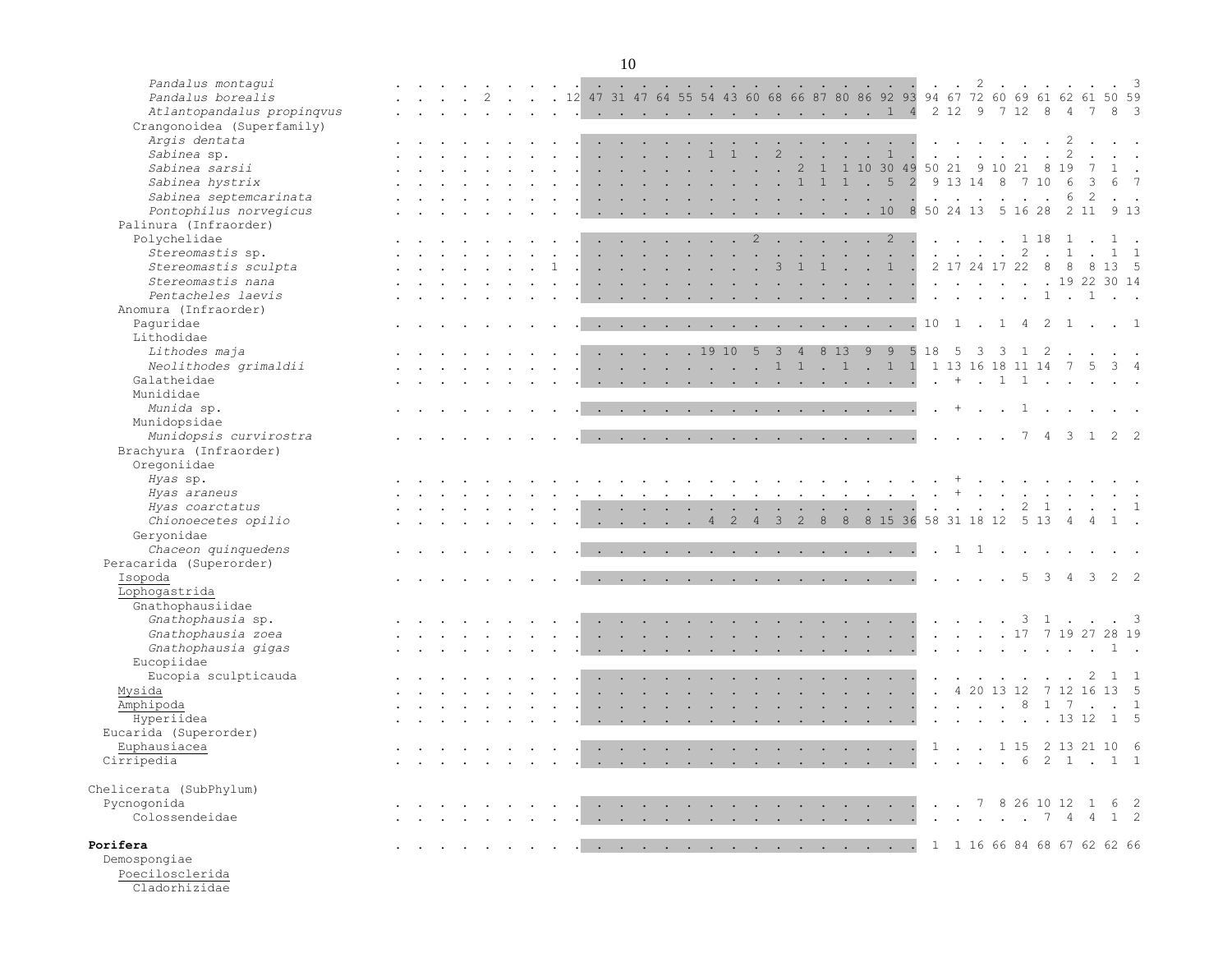| Chondrocladia sp.                       |  |  |                                    |                                                                          |        |        |                                 |                                                                                                                                                                                                                                   |        |                           |        |        |                                   |                          |                                                |                                                                                                                                                                                                                                                                                                                                                                                                                                                            |                      |                      |                              |        | $\cdots$ 1.                                                           |        |                |                  | $\sim 100$ km s $^{-1}$ |                |
|-----------------------------------------|--|--|------------------------------------|--------------------------------------------------------------------------|--------|--------|---------------------------------|-----------------------------------------------------------------------------------------------------------------------------------------------------------------------------------------------------------------------------------|--------|---------------------------|--------|--------|-----------------------------------|--------------------------|------------------------------------------------|------------------------------------------------------------------------------------------------------------------------------------------------------------------------------------------------------------------------------------------------------------------------------------------------------------------------------------------------------------------------------------------------------------------------------------------------------------|----------------------|----------------------|------------------------------|--------|-----------------------------------------------------------------------|--------|----------------|------------------|-------------------------|----------------|
| Coelosphaeridae                         |  |  |                                    |                                                                          |        |        |                                 |                                                                                                                                                                                                                                   |        |                           |        |        |                                   |                          |                                                |                                                                                                                                                                                                                                                                                                                                                                                                                                                            |                      |                      |                              |        |                                                                       |        |                |                  |                         |                |
| Forcepia sp.                            |  |  | $\sim$ $\sim$ $\sim$ $\sim$ $\sim$ |                                                                          |        |        |                                 |                                                                                                                                                                                                                                   |        |                           |        |        |                                   |                          |                                                |                                                                                                                                                                                                                                                                                                                                                                                                                                                            |                      |                      |                              |        |                                                                       |        |                |                  | $1$ .                   |                |
| Hadromerida                             |  |  |                                    |                                                                          |        |        |                                 |                                                                                                                                                                                                                                   |        |                           |        |        |                                   |                          |                                                |                                                                                                                                                                                                                                                                                                                                                                                                                                                            |                      |                      |                              |        |                                                                       |        |                |                  |                         |                |
| Stylocordylidae                         |  |  |                                    |                                                                          |        |        |                                 |                                                                                                                                                                                                                                   |        |                           |        |        |                                   |                          |                                                |                                                                                                                                                                                                                                                                                                                                                                                                                                                            |                      |                      |                              |        |                                                                       |        |                |                  |                         |                |
| Stylocordyla sp.                        |  |  |                                    |                                                                          |        |        |                                 |                                                                                                                                                                                                                                   |        |                           |        |        |                                   |                          | the contract of the con-                       |                                                                                                                                                                                                                                                                                                                                                                                                                                                            |                      | $\ddot{\phantom{a}}$ |                              |        |                                                                       |        |                | 1                | $\sim$ $\sim$           |                |
| Polymastiidae                           |  |  |                                    |                                                                          |        |        |                                 |                                                                                                                                                                                                                                   |        |                           |        | $\sim$ |                                   |                          |                                                | . 16                                                                                                                                                                                                                                                                                                                                                                                                                                                       |                      |                      |                              |        |                                                                       |        |                |                  | 6 14 7                  |                |
| Tentorium sp.                           |  |  |                                    |                                                                          |        |        |                                 |                                                                                                                                                                                                                                   |        |                           |        |        |                                   |                          |                                                | the contract of the contract of the contract of the contract of the contract of the contract of the contract of                                                                                                                                                                                                                                                                                                                                            |                      |                      | $\cdots$ $\cdots$            |        | $\cdot$ $\cdot$ $\cdot$ 2 2                                           |        |                |                  | 1.                      |                |
| Radiella hemisphaerica                  |  |  |                                    |                                                                          |        |        |                                 |                                                                                                                                                                                                                                   |        |                           |        |        |                                   |                          |                                                | the contract of the contract of the contract of the contract of the contract of the contract of the contract of                                                                                                                                                                                                                                                                                                                                            |                      |                      | $\sim$ $\sim$ $\sim$ $\sim$  |        | $\cdot$ $\cdot$ $\cdot$ 13 12 19 14                                   |        |                |                  |                         |                |
| Suberitidae                             |  |  |                                    |                                                                          |        |        |                                 |                                                                                                                                                                                                                                   |        |                           |        |        |                                   |                          |                                                |                                                                                                                                                                                                                                                                                                                                                                                                                                                            |                      |                      |                              |        |                                                                       |        |                |                  |                         |                |
| Rhizaxinella sp.                        |  |  |                                    |                                                                          |        |        |                                 |                                                                                                                                                                                                                                   |        |                           |        |        |                                   |                          |                                                | and a series of the contract of the contract of the contract of the contract of the contract of the contract of                                                                                                                                                                                                                                                                                                                                            | $\sim$               |                      | $\sim$ $\sim$                |        |                                                                       |        |                |                  | 1.                      |                |
| Spirophorida                            |  |  |                                    |                                                                          |        |        |                                 |                                                                                                                                                                                                                                   |        |                           |        |        |                                   |                          |                                                |                                                                                                                                                                                                                                                                                                                                                                                                                                                            |                      |                      |                              |        |                                                                       |        |                |                  |                         |                |
| Tetillidae                              |  |  |                                    |                                                                          |        |        | the contract of the contract of |                                                                                                                                                                                                                                   |        |                           |        |        |                                   |                          |                                                | and the company of the company                                                                                                                                                                                                                                                                                                                                                                                                                             |                      |                      |                              |        |                                                                       |        | $\overline{4}$ |                  | $1\quad 2$              |                |
| Astrophorida                            |  |  |                                    |                                                                          |        |        |                                 |                                                                                                                                                                                                                                   |        |                           |        |        | <b>Contract Contract Contract</b> |                          |                                                | $\sim$ $\sim$ $\sim$                                                                                                                                                                                                                                                                                                                                                                                                                                       |                      |                      |                              |        |                                                                       |        |                | 3                | 6 6                     |                |
| Ancorinidae                             |  |  |                                    |                                                                          |        |        |                                 |                                                                                                                                                                                                                                   |        |                           |        |        |                                   |                          |                                                |                                                                                                                                                                                                                                                                                                                                                                                                                                                            |                      |                      |                              |        |                                                                       |        |                |                  |                         |                |
| Stryphnus sp.                           |  |  |                                    |                                                                          |        |        |                                 |                                                                                                                                                                                                                                   |        |                           |        |        |                                   | $\sim$ $\sim$            |                                                | the contract of the con-                                                                                                                                                                                                                                                                                                                                                                                                                                   |                      | $\sim$               |                              |        |                                                                       |        |                |                  | 1.                      |                |
| Geodiidae                               |  |  |                                    |                                                                          |        |        |                                 |                                                                                                                                                                                                                                   |        |                           |        |        |                                   |                          |                                                |                                                                                                                                                                                                                                                                                                                                                                                                                                                            | $\sim$               |                      | $\sim$ $\sim$ $\sim$         | $\sim$ |                                                                       |        | 5 16 12 10     |                  | $3 \overline{7}$        |                |
|                                         |  |  |                                    |                                                                          |        |        |                                 |                                                                                                                                                                                                                                   |        |                           |        |        |                                   |                          |                                                |                                                                                                                                                                                                                                                                                                                                                                                                                                                            |                      |                      |                              |        |                                                                       |        |                |                  |                         |                |
| Cnidaria                                |  |  |                                    |                                                                          |        |        |                                 | $\mathbf{r}$ . The set of the set of the set of the set of the set of the set of the set of the set of the set of the set of the set of the set of the set of the set of the set of the set of the set of the set of the set of t |        | $\sim$ $\sim$             |        |        | <b>Contract Contract Contract</b> | $\sim$                   | $\mathbf{r}$ and $\mathbf{r}$ and $\mathbf{r}$ |                                                                                                                                                                                                                                                                                                                                                                                                                                                            |                      |                      |                              |        | $+237363$                                                             |        |                |                  |                         |                |
| Hydrozoa                                |  |  |                                    |                                                                          |        | $\sim$ |                                 | <b>Contract Contract</b>                                                                                                                                                                                                          |        | $\sim$ $\sim$             |        |        | <b>Contract Contract Contract</b> |                          |                                                | $\mathcal{L}^{\mathcal{A}}$ . The contract of the contract of the contract of the contract of the contract of the contract of the contract of the contract of the contract of the contract of the contract of the contract of the contrac                                                                                                                                                                                                                  |                      |                      |                              |        | $\cdot \cdot \cdot \cdot \cdot 37$ 9 20                               |        |                | $\overline{7}$   | 7 6                     |                |
| Anthozoa                                |  |  |                                    |                                                                          |        | $\sim$ |                                 | <b>Contract Contract Contract</b>                                                                                                                                                                                                 | $\sim$ | $\ddot{\phantom{a}}$      | $\sim$ |        | <b>Contract Contract Contract</b> | <b>Contract Contract</b> |                                                | the contract of the contract of                                                                                                                                                                                                                                                                                                                                                                                                                            | 13                   |                      |                              |        | . 1                                                                   |        |                |                  |                         |                |
| Pennatulacea                            |  |  |                                    |                                                                          |        |        |                                 |                                                                                                                                                                                                                                   |        |                           |        |        |                                   |                          |                                                | $\mathbf{1} \qquad \mathbf{1} \qquad \mathbf{1} \qquad \mathbf{1} \qquad \mathbf{1} \qquad \mathbf{1} \qquad \mathbf{1} \qquad \mathbf{1} \qquad \mathbf{1} \qquad \mathbf{1} \qquad \mathbf{1} \qquad \mathbf{1} \qquad \mathbf{1} \qquad \mathbf{1} \qquad \mathbf{1} \qquad \mathbf{1} \qquad \mathbf{1} \qquad \mathbf{1} \qquad \mathbf{1} \qquad \mathbf{1} \qquad \mathbf{1} \qquad \mathbf{1} \qquad \mathbf{1} \qquad \mathbf{1} \qquad \mathbf{$ | $\sim$               |                      |                              |        | $\cdot$ $\cdot$ $\cdot$ 12                                            |        |                | $\overline{3}$ . | $1 \quad 3$             |                |
| Kophobelemnidae                         |  |  |                                    |                                                                          |        |        |                                 |                                                                                                                                                                                                                                   |        |                           |        |        |                                   |                          |                                                |                                                                                                                                                                                                                                                                                                                                                                                                                                                            |                      |                      |                              |        |                                                                       |        |                |                  |                         |                |
| Kophobelemnon stelliferum               |  |  |                                    |                                                                          |        |        |                                 |                                                                                                                                                                                                                                   |        |                           |        |        |                                   |                          |                                                | the contract of the contract of the contract of the contract of the contract of the contract of the contract of                                                                                                                                                                                                                                                                                                                                            |                      |                      |                              |        |                                                                       | $\sim$ | $\sim$ $\sim$  |                  |                         |                |
| Halipteridae                            |  |  |                                    |                                                                          |        |        |                                 |                                                                                                                                                                                                                                   |        |                           |        |        |                                   |                          |                                                |                                                                                                                                                                                                                                                                                                                                                                                                                                                            |                      |                      |                              |        |                                                                       |        |                |                  |                         |                |
| Halipteris cf. christii                 |  |  |                                    |                                                                          |        |        |                                 |                                                                                                                                                                                                                                   |        |                           |        |        |                                   |                          |                                                | $\sim$                                                                                                                                                                                                                                                                                                                                                                                                                                                     |                      | $\sim$               | $\sim$                       |        | $\mathbf{3}$                                                          | -5     | 6              | 1                |                         |                |
| Halipteris finmarchica                  |  |  |                                    |                                                                          |        |        |                                 |                                                                                                                                                                                                                                   |        |                           |        |        |                                   |                          |                                                | $\mathbf{L} = \mathbf{L}$                                                                                                                                                                                                                                                                                                                                                                                                                                  | $\sim$               | $\mathbf{r}$         | $\ddot{\phantom{a}}$         |        | .2226167                                                              |        |                |                  | 9 1 6                   |                |
| Anthoptilidae                           |  |  |                                    |                                                                          |        |        |                                 |                                                                                                                                                                                                                                   |        |                           |        |        |                                   |                          |                                                |                                                                                                                                                                                                                                                                                                                                                                                                                                                            |                      |                      |                              |        |                                                                       |        |                |                  |                         |                |
| Anthoptilum sp.                         |  |  |                                    |                                                                          |        |        |                                 |                                                                                                                                                                                                                                   |        |                           |        |        |                                   |                          |                                                | $\mathbf{1} \qquad \mathbf{1} \qquad \mathbf{1} \qquad \mathbf{1} \qquad \mathbf{1} \qquad \mathbf{1} \qquad \mathbf{1} \qquad \mathbf{1} \qquad \mathbf{1} \qquad \mathbf{1} \qquad \mathbf{1} \qquad \mathbf{1} \qquad \mathbf{1} \qquad \mathbf{1} \qquad \mathbf{1} \qquad \mathbf{1} \qquad \mathbf{1} \qquad \mathbf{1} \qquad \mathbf{1} \qquad \mathbf{1} \qquad \mathbf{1} \qquad \mathbf{1} \qquad \mathbf{1} \qquad \mathbf{1} \qquad \mathbf{$ | $\ddot{\phantom{a}}$ |                      |                              |        | . 43 32 41 41 30 17                                                   |        |                |                  |                         |                |
| Umbellulidae                            |  |  |                                    |                                                                          |        |        |                                 |                                                                                                                                                                                                                                   |        |                           |        |        |                                   |                          |                                                |                                                                                                                                                                                                                                                                                                                                                                                                                                                            |                      |                      |                              |        |                                                                       |        |                |                  |                         |                |
| Umbellula sp.                           |  |  |                                    |                                                                          |        |        |                                 |                                                                                                                                                                                                                                   |        |                           |        |        |                                   |                          |                                                | $\mathbf{1}_{\mathbf{1}_{\mathbf{1}}}\mathbf{1}_{\mathbf{1}_{\mathbf{1}}}\mathbf{1}_{\mathbf{1}_{\mathbf{1}}}\mathbf{1}_{\mathbf{1}_{\mathbf{1}}}\mathbf{1}_{\mathbf{1}_{\mathbf{1}}}\mathbf{1}_{\mathbf{1}_{\mathbf{1}}}\mathbf{1}_{\mathbf{1}_{\mathbf{1}}}\mathbf{1}_{\mathbf{1}_{\mathbf{1}}}\mathbf{1}_{\mathbf{1}_{\mathbf{1}}}\mathbf{1}_{\mathbf{1}_{\mathbf{1}}}\mathbf{1}_{\mathbf{1}_{\mathbf{1}}}\mathbf{1}_{\mathbf{1}_{\mathbf{1}}}\mathbf{$ | $\sim$               |                      |                              |        | $\cdot$ $\cdot$ $\cdot$ 18 13                                         |        | $\overline{7}$ | 8                | $6^{\circ}$             |                |
| Funiculinidae                           |  |  |                                    |                                                                          |        |        |                                 |                                                                                                                                                                                                                                   |        |                           |        |        |                                   |                          |                                                |                                                                                                                                                                                                                                                                                                                                                                                                                                                            |                      |                      |                              |        |                                                                       |        |                |                  |                         |                |
| Funiculina quadrangularis               |  |  |                                    |                                                                          |        |        |                                 |                                                                                                                                                                                                                                   |        |                           |        |        |                                   |                          |                                                |                                                                                                                                                                                                                                                                                                                                                                                                                                                            | $\sim$               |                      |                              |        | $\cdot$ $\cdot$ $\cdot$ 21 11 13 9 10 2                               |        |                |                  |                         |                |
|                                         |  |  |                                    |                                                                          |        |        |                                 |                                                                                                                                                                                                                                   |        |                           |        |        |                                   |                          |                                                | design and a strain and a strain and a strain and                                                                                                                                                                                                                                                                                                                                                                                                          |                      |                      |                              |        |                                                                       |        |                |                  |                         |                |
| Protoptilidae<br>Distichoptilum gracile |  |  |                                    |                                                                          |        |        |                                 |                                                                                                                                                                                                                                   |        |                           |        |        |                                   |                          |                                                |                                                                                                                                                                                                                                                                                                                                                                                                                                                            |                      |                      |                              |        | $\cdots$ $\cdots$ $\cdots$ $\cdots$ $\cdots$                          |        |                |                  | 1.                      |                |
| Pennatulidae                            |  |  |                                    |                                                                          |        |        |                                 |                                                                                                                                                                                                                                   |        |                           |        |        |                                   |                          |                                                | the contract of the contract of the contract of the contract of the contract of the contract of the contract of                                                                                                                                                                                                                                                                                                                                            | $\sim$               |                      |                              |        |                                                                       |        |                |                  |                         |                |
|                                         |  |  |                                    |                                                                          |        |        |                                 |                                                                                                                                                                                                                                   |        |                           |        |        |                                   |                          |                                                |                                                                                                                                                                                                                                                                                                                                                                                                                                                            |                      |                      |                              |        |                                                                       |        |                |                  | $\mathcal{E}$           | $\mathcal{A}$  |
| Pennatula sp.                           |  |  |                                    |                                                                          |        |        |                                 |                                                                                                                                                                                                                                   |        |                           |        |        |                                   |                          |                                                | <b>Contract Contract Contract</b>                                                                                                                                                                                                                                                                                                                                                                                                                          |                      |                      | . 18                         |        |                                                                       | - 6    |                | 2                |                         |                |
| Pennatula grandis                       |  |  |                                    |                                                                          |        |        |                                 | $\mathbf{L}$ and $\mathbf{L}$ and $\mathbf{L}$                                                                                                                                                                                    |        |                           |        |        |                                   |                          |                                                | design and a strain and a strain and a                                                                                                                                                                                                                                                                                                                                                                                                                     |                      |                      |                              |        | and the contract of the state of the                                  |        | $\overline{4}$ |                  | $\cdot$ 2               |                |
| Pennatula aculeata                      |  |  |                                    |                                                                          |        |        |                                 |                                                                                                                                                                                                                                   |        |                           |        |        |                                   |                          |                                                | $\mathbf{r}$ , and $\mathbf{r}$ , and $\mathbf{r}$ , and $\mathbf{r}$ , and $\mathbf{r}$                                                                                                                                                                                                                                                                                                                                                                   |                      |                      |                              |        | $\mathbf{r}$ , and $\mathbf{r}$ , and $\mathbf{r}$ , and $\mathbf{r}$ |        |                | $2 \quad 1$      | $\sim$ 1                |                |
| Antipatharia                            |  |  |                                    |                                                                          |        |        |                                 |                                                                                                                                                                                                                                   |        |                           |        |        |                                   |                          |                                                |                                                                                                                                                                                                                                                                                                                                                                                                                                                            |                      |                      |                              |        | $\cdot$ $\cdot$ $\cdot$ $\cdot$ $\cdot$ 16 11 8                       |        |                |                  | 6 2                     |                |
| Antipathidae                            |  |  |                                    |                                                                          |        |        |                                 |                                                                                                                                                                                                                                   |        |                           |        |        |                                   |                          |                                                |                                                                                                                                                                                                                                                                                                                                                                                                                                                            |                      |                      |                              |        |                                                                       |        |                |                  |                         |                |
| Stichopathes sp.                        |  |  |                                    |                                                                          |        |        |                                 |                                                                                                                                                                                                                                   |        |                           |        |        |                                   |                          |                                                | . The contract of the contract of the contract of the contract of the contract of the contract of the contract of the contract of the contract of the contract of the contract of the contract of the contract of the contrac                                                                                                                                                                                                                              |                      |                      |                              |        | the contract of the contract of the contract of                       |        | 6              |                  |                         |                |
| Schizopathidae                          |  |  |                                    |                                                                          |        |        |                                 |                                                                                                                                                                                                                                   |        |                           |        |        |                                   |                          |                                                |                                                                                                                                                                                                                                                                                                                                                                                                                                                            |                      |                      |                              |        |                                                                       |        |                |                  |                         |                |
| Stauropathes arctica                    |  |  |                                    |                                                                          |        |        |                                 | the contract of the contract of the con-                                                                                                                                                                                          |        |                           |        |        | <b>Contract Contract Contract</b> | <b>Contract Contract</b> |                                                | and the contract of the con-                                                                                                                                                                                                                                                                                                                                                                                                                               |                      |                      | . 15                         |        |                                                                       |        |                |                  |                         | $\overline{1}$ |
| Alcyonacea                              |  |  |                                    |                                                                          |        |        |                                 |                                                                                                                                                                                                                                   |        | $\mathbf{L} = \mathbf{L}$ |        |        | the contract of the contract of   |                          |                                                | $\mathcal{L}^{\text{max}}$ , and $\mathcal{L}^{\text{max}}$ , and $\mathcal{L}^{\text{max}}$                                                                                                                                                                                                                                                                                                                                                               |                      |                      | $\cdot \cdot \cdot \cdot 13$ |        |                                                                       | 5      |                | $\mathbf{1}$     |                         |                |
| Nephtheidae                             |  |  |                                    |                                                                          |        |        |                                 |                                                                                                                                                                                                                                   |        |                           |        |        |                                   |                          |                                                | . 28 13 13                                                                                                                                                                                                                                                                                                                                                                                                                                                 |                      |                      |                              |        |                                                                       |        |                | $7\phantom{.0}$  | 7 4                     |                |
| Gersemia sp.                            |  |  |                                    |                                                                          |        |        |                                 |                                                                                                                                                                                                                                   |        |                           |        |        |                                   |                          |                                                | and a series of the contract of the contract of the contract of the contract of the contract of the contract of                                                                                                                                                                                                                                                                                                                                            |                      |                      |                              |        | . 1 1                                                                 |        |                |                  |                         |                |
| Duva florida                            |  |  |                                    |                                                                          |        |        |                                 |                                                                                                                                                                                                                                   |        |                           |        |        |                                   |                          |                                                | . 63 50 62 41 36 37                                                                                                                                                                                                                                                                                                                                                                                                                                        |                      |                      |                              |        |                                                                       |        |                |                  |                         |                |
| Plexauridae                             |  |  |                                    |                                                                          |        |        |                                 |                                                                                                                                                                                                                                   |        |                           |        |        |                                   |                          |                                                |                                                                                                                                                                                                                                                                                                                                                                                                                                                            |                      |                      |                              |        |                                                                       |        |                |                  |                         |                |
| Swiftia sp.                             |  |  |                                    |                                                                          |        |        |                                 |                                                                                                                                                                                                                                   |        |                           |        |        |                                   |                          |                                                | $\mathbf{r}$ , and $\mathbf{r}$ , and $\mathbf{r}$ , and $\mathbf{r}$ , and $\mathbf{r}$ , and $\mathbf{r}$ , and $\mathbf{r}$                                                                                                                                                                                                                                                                                                                             |                      |                      |                              |        | . 1                                                                   |        |                |                  |                         |                |
| Paramuricea sp.                         |  |  |                                    |                                                                          |        |        |                                 |                                                                                                                                                                                                                                   |        |                           |        |        |                                   |                          |                                                | the contract of the contract of the contract of the contract of the contract of the contract of the contract of                                                                                                                                                                                                                                                                                                                                            |                      |                      |                              |        | . 1 3 2 1 1 .                                                         |        |                |                  |                         |                |
| Chrysogorgiidae                         |  |  |                                    |                                                                          |        |        |                                 |                                                                                                                                                                                                                                   |        |                           |        |        |                                   |                          |                                                |                                                                                                                                                                                                                                                                                                                                                                                                                                                            |                      |                      |                              |        |                                                                       |        |                |                  |                         |                |
| Radicipes sp.                           |  |  |                                    | $\mathbf{r}$ , $\mathbf{r}$ , $\mathbf{r}$ , $\mathbf{r}$ , $\mathbf{r}$ |        |        |                                 |                                                                                                                                                                                                                                   |        |                           |        |        |                                   |                          |                                                | <u>.</u>                                                                                                                                                                                                                                                                                                                                                                                                                                                   |                      |                      |                              |        | $\cdots$ 1.                                                           |        |                |                  | 1.                      |                |
| Alcyoniidae                             |  |  |                                    |                                                                          |        |        |                                 |                                                                                                                                                                                                                                   |        |                           |        |        |                                   |                          |                                                |                                                                                                                                                                                                                                                                                                                                                                                                                                                            |                      |                      |                              |        |                                                                       |        |                |                  |                         |                |
| Heteropolypus sp.                       |  |  |                                    |                                                                          | $\sim$ |        |                                 |                                                                                                                                                                                                                                   |        |                           |        |        |                                   |                          |                                                | and the company of the company of the company of the company of the company of the company of the company of the company of the company of the company of the company of the company of the company of the company of the comp                                                                                                                                                                                                                             |                      |                      |                              |        | $\cdot$ $\cdot$ $\cdot$ $\cdot$ 29 35 30 22 18 21                     |        |                |                  |                         |                |
| Anthomastus sp.                         |  |  |                                    |                                                                          |        |        |                                 |                                                                                                                                                                                                                                   |        |                           |        |        |                                   |                          |                                                |                                                                                                                                                                                                                                                                                                                                                                                                                                                            |                      |                      |                              |        |                                                                       |        |                |                  |                         |                |
| Anthothelidae                           |  |  |                                    |                                                                          |        |        |                                 |                                                                                                                                                                                                                                   |        |                           |        |        |                                   |                          |                                                |                                                                                                                                                                                                                                                                                                                                                                                                                                                            |                      |                      |                              |        |                                                                       |        |                |                  |                         |                |
| Anthothela sp.                          |  |  |                                    |                                                                          |        |        |                                 |                                                                                                                                                                                                                                   |        |                           |        |        |                                   |                          |                                                | and the contract of the contract of the contract of the contract of the contract of the contract of the contract of                                                                                                                                                                                                                                                                                                                                        |                      |                      |                              |        |                                                                       |        |                |                  |                         |                |
|                                         |  |  |                                    |                                                                          |        |        |                                 |                                                                                                                                                                                                                                   |        |                           |        |        |                                   |                          |                                                |                                                                                                                                                                                                                                                                                                                                                                                                                                                            |                      |                      |                              |        |                                                                       |        |                |                  |                         |                |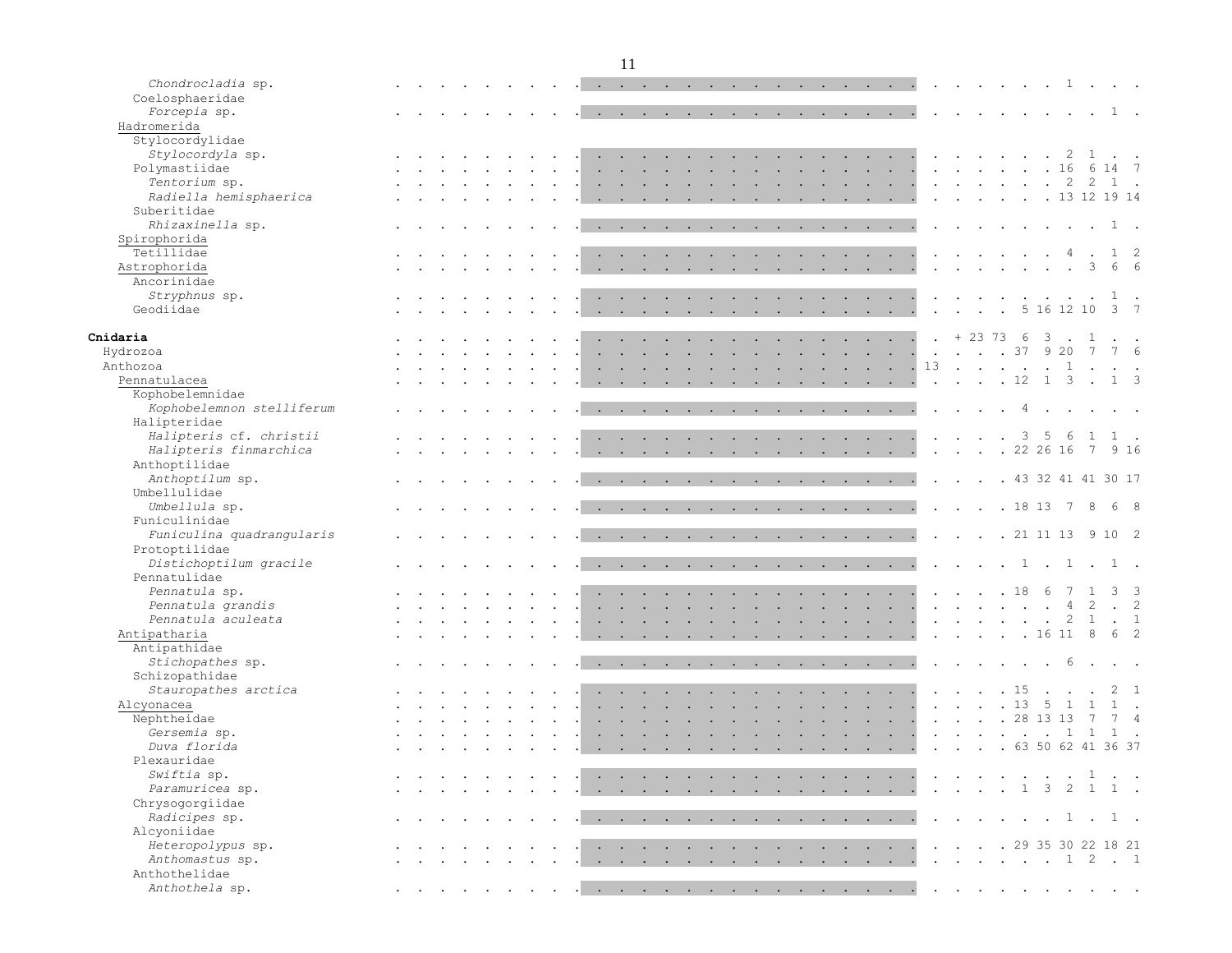| Paragorgiidae                                 |  |  |                        |                                                           |  |                              |                      |                                                       |                                          |                      |                                                 |                           |                            |                           |                                                                                 |                           |                  |                                                                                                                                                                                                                                |                                                                                                                                                                                                                                                                                                                                                                                                                                                            |                                |                                   |               |                                                           |           |                                      |                                   |                                                           |                         |                            |            |
|-----------------------------------------------|--|--|------------------------|-----------------------------------------------------------|--|------------------------------|----------------------|-------------------------------------------------------|------------------------------------------|----------------------|-------------------------------------------------|---------------------------|----------------------------|---------------------------|---------------------------------------------------------------------------------|---------------------------|------------------|--------------------------------------------------------------------------------------------------------------------------------------------------------------------------------------------------------------------------------|------------------------------------------------------------------------------------------------------------------------------------------------------------------------------------------------------------------------------------------------------------------------------------------------------------------------------------------------------------------------------------------------------------------------------------------------------------|--------------------------------|-----------------------------------|---------------|-----------------------------------------------------------|-----------|--------------------------------------|-----------------------------------|-----------------------------------------------------------|-------------------------|----------------------------|------------|
| Paragorgia sp.                                |  |  |                        |                                                           |  |                              |                      |                                                       |                                          |                      |                                                 |                           |                            |                           |                                                                                 |                           |                  |                                                                                                                                                                                                                                | and the contract of the contract of the contract of the contract of the contract of the contract of the contract of the contract of the contract of the contract of the contract of the contract of the contract of the contra                                                                                                                                                                                                                             |                                |                                   |               |                                                           |           |                                      |                                   | $\cdot$ $\cdot$ $\cdot$ $\cdot$ 2 $\cdot$ $\cdot$ $\cdot$ |                         | $\cdot$ 1                  |            |
| Acanthogorgiidae                              |  |  |                        |                                                           |  |                              |                      |                                                       |                                          |                      |                                                 |                           |                            |                           |                                                                                 |                           |                  |                                                                                                                                                                                                                                |                                                                                                                                                                                                                                                                                                                                                                                                                                                            |                                |                                   |               |                                                           |           |                                      |                                   |                                                           |                         |                            |            |
| Acanthogorgia sp.                             |  |  |                        |                                                           |  |                              |                      |                                                       |                                          |                      |                                                 |                           |                            |                           |                                                                                 |                           |                  |                                                                                                                                                                                                                                | the contract of the contract of the contract of the contract of the contract of the contract of the contract of                                                                                                                                                                                                                                                                                                                                            |                                | $\sim$                            |               |                                                           |           | 5                                    | 2                                 | $2 \quad 3$                                               |                         | $3 \quad 2$                |            |
| Primnoidae                                    |  |  |                        |                                                           |  |                              |                      |                                                       |                                          |                      |                                                 |                           |                            |                           |                                                                                 |                           |                  |                                                                                                                                                                                                                                |                                                                                                                                                                                                                                                                                                                                                                                                                                                            |                                |                                   |               |                                                           |           |                                      |                                   |                                                           |                         |                            |            |
| Primnoa resedaeformis                         |  |  |                        |                                                           |  |                              | <b>Service</b>       | <b>Contract Contract</b>                              |                                          |                      |                                                 |                           |                            |                           |                                                                                 |                           |                  |                                                                                                                                                                                                                                | <b>Contract Contract Contract</b>                                                                                                                                                                                                                                                                                                                                                                                                                          | 3                              |                                   |               | $\mathbf{r}$ , $\mathbf{r}$ , $\mathbf{r}$ , $\mathbf{r}$ |           |                                      |                                   | 1                                                         |                         | $\mathcal{L}^{\text{max}}$ |            |
| Isididae                                      |  |  |                        |                                                           |  |                              | $\ddot{\phantom{0}}$ | $\sim$                                                | $\sim$                                   | $\ddot{\phantom{a}}$ |                                                 |                           |                            | $\ddot{\phantom{a}}$      |                                                                                 | $\ddot{\phantom{a}}$      | $\sim$ 100 $\pm$ |                                                                                                                                                                                                                                | $\sim$ $\sim$ $\sim$ $\sim$                                                                                                                                                                                                                                                                                                                                                                                                                                |                                | <b>Contract Contract</b>          |               |                                                           | $\sim$    | 1                                    |                                   |                                                           | $\mathbf{1}$            |                            |            |
| Acanella arbuscula                            |  |  |                        |                                                           |  |                              |                      |                                                       |                                          |                      |                                                 |                           |                            |                           |                                                                                 | $\sim$                    |                  |                                                                                                                                                                                                                                | <b>Contract Contract Contract</b>                                                                                                                                                                                                                                                                                                                                                                                                                          | $\ddot{\phantom{a}}$           |                                   | $\sim$        |                                                           |           | . 17 15                              |                                   | 8                                                         | $\overline{4}$          |                            | $\epsilon$ |
| Zoanthidea                                    |  |  |                        |                                                           |  |                              |                      |                                                       |                                          |                      |                                                 |                           |                            |                           |                                                                                 |                           |                  |                                                                                                                                                                                                                                |                                                                                                                                                                                                                                                                                                                                                                                                                                                            |                                |                                   |               |                                                           |           |                                      |                                   |                                                           |                         |                            |            |
| Epizoanthidae                                 |  |  |                        |                                                           |  |                              |                      |                                                       |                                          |                      |                                                 |                           |                            |                           |                                                                                 |                           | $\sim$           | <b>Service</b> State                                                                                                                                                                                                           |                                                                                                                                                                                                                                                                                                                                                                                                                                                            | $\ddot{\phantom{a}}$           | $\sim$                            |               | $\cdot$ $\cdot$ 25                                        |           |                                      | 5 2 4                             |                                                           | -4                      | $2 \quad 2$                |            |
| Actiniaria                                    |  |  |                        |                                                           |  |                              |                      |                                                       |                                          |                      |                                                 |                           |                            |                           |                                                                                 |                           |                  |                                                                                                                                                                                                                                |                                                                                                                                                                                                                                                                                                                                                                                                                                                            |                                |                                   |               |                                                           |           |                                      |                                   | + 13 47 32 9 24 11                                        |                         | 9 21                       |            |
| Liponematidae                                 |  |  |                        |                                                           |  |                              | $\ddot{\phantom{a}}$ | $\sim$                                                | $\sim$ 100 $\pm$                         |                      | <b>Contract Contract Contract</b>               |                           | $\mathcal{L}^{\text{max}}$ |                           |                                                                                 | $\mathbf{L} = \mathbf{L}$ |                  | <b>Contract Contract Contract</b>                                                                                                                                                                                              |                                                                                                                                                                                                                                                                                                                                                                                                                                                            | $\ddot{\phantom{a}}$           |                                   |               |                                                           |           |                                      |                                   |                                                           |                         |                            |            |
|                                               |  |  |                        |                                                           |  |                              |                      |                                                       |                                          |                      |                                                 |                           |                            |                           |                                                                                 |                           |                  |                                                                                                                                                                                                                                |                                                                                                                                                                                                                                                                                                                                                                                                                                                            |                                |                                   |               |                                                           |           |                                      |                                   |                                                           |                         |                            |            |
| Liponema sp.                                  |  |  |                        |                                                           |  |                              |                      |                                                       |                                          |                      |                                                 |                           |                            |                           |                                                                                 |                           |                  | the contract of the contract of the contract of the contract of the contract of the contract of the contract of the contract of the contract of the contract of the contract of the contract of the contract of the contract o |                                                                                                                                                                                                                                                                                                                                                                                                                                                            |                                |                                   | $\sim$ $\sim$ |                                                           |           | $\sim$ $\sim$                        |                                   | $7\quad2\quad1$                                           |                         | $\cdot$ 1                  |            |
| Actinerniidae                                 |  |  |                        |                                                           |  |                              |                      |                                                       |                                          |                      |                                                 |                           |                            |                           |                                                                                 |                           |                  |                                                                                                                                                                                                                                |                                                                                                                                                                                                                                                                                                                                                                                                                                                            |                                |                                   |               |                                                           |           |                                      |                                   |                                                           |                         |                            |            |
| Actinernus sp.                                |  |  |                        |                                                           |  |                              | $\ddot{\phantom{a}}$ | <b>Contract Contract</b>                              |                                          | $\sim$               | <b>Service</b>                                  |                           | $\sim$                     | n.                        |                                                                                 | $\sim$                    |                  |                                                                                                                                                                                                                                | the contract of the contract of                                                                                                                                                                                                                                                                                                                                                                                                                            |                                |                                   |               | $\sim$                                                    | $\cdot$ 3 |                                      | 5                                 | 1.                                                        |                         | $1\quad1$                  |            |
| Hormathiidae                                  |  |  |                        |                                                           |  |                              | $\sim$               | $\sim$                                                | $\sim$                                   |                      | the contract of the contract of the             |                           |                            |                           |                                                                                 |                           |                  |                                                                                                                                                                                                                                | $\begin{array}{cccccccccccccc} \bullet & \bullet & \bullet & \bullet & \bullet & \bullet & \bullet & \bullet & \bullet & \bullet & \bullet \end{array}$                                                                                                                                                                                                                                                                                                    | $\ddot{\phantom{a}}$           | $\ddot{\phantom{a}}$              |               |                                                           |           |                                      |                                   | . . 58 63 38 28 28 24                                     |                         |                            |            |
| Stephanauge nexilis                           |  |  |                        |                                                           |  |                              |                      |                                                       |                                          | $\sim$               |                                                 | $\mathbf{r} = \mathbf{r}$ |                            | $\mathbf{r}$              |                                                                                 |                           |                  |                                                                                                                                                                                                                                | the contract of the contract of the                                                                                                                                                                                                                                                                                                                                                                                                                        |                                | $\sim$ $\sim$ $\sim$ $\sim$       |               |                                                           |           |                                      |                                   | $\cdot$ $\cdot$ $\cdot$ $\cdot$ 3 1                       |                         | 1.                         |            |
| Stephanauge spongicola                        |  |  |                        |                                                           |  |                              |                      |                                                       |                                          |                      | the contract of the contract of the contract of |                           |                            |                           |                                                                                 |                           |                  |                                                                                                                                                                                                                                | $\mathbf{r}$ , and $\mathbf{r}$ , and $\mathbf{r}$ , and $\mathbf{r}$                                                                                                                                                                                                                                                                                                                                                                                      | $\ddot{\phantom{a}}$           | $\sim$                            |               |                                                           |           |                                      |                                   |                                                           |                         |                            |            |
| Actinoscyphiidae                              |  |  |                        |                                                           |  |                              |                      |                                                       |                                          |                      |                                                 |                           |                            |                           |                                                                                 |                           |                  |                                                                                                                                                                                                                                |                                                                                                                                                                                                                                                                                                                                                                                                                                                            |                                |                                   |               |                                                           |           |                                      |                                   |                                                           |                         |                            |            |
| Actinoscyphia sp.                             |  |  |                        |                                                           |  |                              |                      |                                                       |                                          |                      |                                                 |                           |                            |                           |                                                                                 |                           |                  |                                                                                                                                                                                                                                |                                                                                                                                                                                                                                                                                                                                                                                                                                                            |                                |                                   |               |                                                           |           |                                      |                                   |                                                           |                         |                            |            |
| Scleractinia                                  |  |  |                        |                                                           |  |                              |                      |                                                       |                                          |                      |                                                 |                           |                            |                           |                                                                                 |                           |                  | $\sim$                                                                                                                                                                                                                         |                                                                                                                                                                                                                                                                                                                                                                                                                                                            | $\ddot{\phantom{a}}$           |                                   |               |                                                           |           |                                      |                                   | $\overline{2}$                                            | $\overline{1}$          |                            |            |
| Caryophylliidae                               |  |  |                        |                                                           |  |                              |                      |                                                       |                                          |                      |                                                 |                           |                            |                           |                                                                                 |                           |                  |                                                                                                                                                                                                                                |                                                                                                                                                                                                                                                                                                                                                                                                                                                            |                                |                                   |               |                                                           |           |                                      |                                   |                                                           |                         |                            |            |
| Desmophyllum dianthus                         |  |  |                        |                                                           |  |                              |                      |                                                       |                                          |                      |                                                 |                           |                            |                           |                                                                                 |                           |                  |                                                                                                                                                                                                                                |                                                                                                                                                                                                                                                                                                                                                                                                                                                            | $\sim$                         |                                   |               | $\cdots$ $\cdots$ $\cdots$                                |           |                                      | $\sim$                            |                                                           |                         |                            |            |
| Flabellidae                                   |  |  |                        |                                                           |  |                              |                      |                                                       |                                          |                      |                                                 |                           |                            |                           |                                                                                 |                           |                  |                                                                                                                                                                                                                                |                                                                                                                                                                                                                                                                                                                                                                                                                                                            |                                |                                   |               |                                                           |           |                                      |                                   |                                                           |                         |                            |            |
| Flabellum alabastrum                          |  |  |                        |                                                           |  |                              | $\sim$               | <b>Contract Contract</b>                              |                                          | $\sim$               | $\sim$                                          | $\sim$                    | $\sim$                     | $\ddot{\phantom{a}}$      |                                                                                 | $\sim$                    |                  |                                                                                                                                                                                                                                | and the state of the state of the                                                                                                                                                                                                                                                                                                                                                                                                                          |                                |                                   |               |                                                           |           |                                      |                                   | $\cdot$ $\cdot$ $\cdot$ 25 30 28 17                       |                         | 21 20                      |            |
| Scyphozoa                                     |  |  |                        |                                                           |  |                              | $\cdot$ $\cdot$ 12   |                                                       | the contract of the contract of          |                      |                                                 |                           | $\sim$ 10 $\pm$            | $\sim$                    |                                                                                 |                           |                  |                                                                                                                                                                                                                                | . 18 1 27 88 87 86 6 2                                                                                                                                                                                                                                                                                                                                                                                                                                     |                                |                                   |               |                                                           |           |                                      |                                   |                                                           |                         | 12 13                      |            |
| Coronatae                                     |  |  |                        |                                                           |  |                              |                      |                                                       |                                          |                      |                                                 |                           |                            |                           |                                                                                 |                           |                  |                                                                                                                                                                                                                                | the contract of the contract of                                                                                                                                                                                                                                                                                                                                                                                                                            |                                | . 51                              |               |                                                           |           |                                      | $\sim 10^{-1}$ and $\sim 10^{-1}$ |                                                           |                         |                            |            |
| Atollidae                                     |  |  |                        |                                                           |  |                              |                      |                                                       |                                          |                      |                                                 |                           |                            |                           |                                                                                 |                           |                  |                                                                                                                                                                                                                                | $\begin{array}{cccccccccccccc} \bullet & \bullet & \bullet & \bullet & \bullet & \bullet & \bullet & \bullet & \bullet & \bullet \end{array}$                                                                                                                                                                                                                                                                                                              |                                |                                   |               |                                                           |           |                                      |                                   | $\cdot$ $\cdot$ $\cdot$ 47 63 51 51                       |                         |                            |            |
|                                               |  |  |                        |                                                           |  |                              |                      |                                                       |                                          |                      |                                                 |                           | $\sim$                     | $\sim$                    |                                                                                 |                           |                  |                                                                                                                                                                                                                                |                                                                                                                                                                                                                                                                                                                                                                                                                                                            |                                | <b>Contract Contract Contract</b> |               |                                                           |           |                                      |                                   | . 83 88 89 87                                             |                         |                            |            |
| Periphyllidae                                 |  |  |                        |                                                           |  |                              |                      |                                                       |                                          |                      |                                                 |                           |                            |                           |                                                                                 |                           |                  |                                                                                                                                                                                                                                | $\mathbf{r}$ , and $\mathbf{r}$ , and $\mathbf{r}$ , and $\mathbf{r}$                                                                                                                                                                                                                                                                                                                                                                                      |                                |                                   |               |                                                           |           |                                      |                                   |                                                           |                         |                            |            |
| Ctenophora                                    |  |  |                        |                                                           |  |                              |                      |                                                       |                                          |                      |                                                 |                           |                            |                           |                                                                                 |                           |                  |                                                                                                                                                                                                                                | the contract of the contract of the contract of the contract of the contract of the contract of the contract of                                                                                                                                                                                                                                                                                                                                            | $\ddot{\phantom{a}}$           |                                   | $\sim$ $\sim$ |                                                           |           | $\sim$ $\sim$ $\sim$ $\sim$          |                                   | $2 \quad 2$                                               |                         | $1$ .                      |            |
|                                               |  |  |                        |                                                           |  |                              |                      |                                                       |                                          |                      |                                                 |                           |                            |                           |                                                                                 |                           |                  |                                                                                                                                                                                                                                |                                                                                                                                                                                                                                                                                                                                                                                                                                                            |                                |                                   |               |                                                           |           |                                      |                                   |                                                           |                         |                            |            |
|                                               |  |  |                        |                                                           |  |                              |                      |                                                       |                                          |                      |                                                 |                           |                            |                           |                                                                                 |                           |                  |                                                                                                                                                                                                                                |                                                                                                                                                                                                                                                                                                                                                                                                                                                            |                                |                                   |               |                                                           |           |                                      |                                   |                                                           |                         |                            |            |
| Nemertea                                      |  |  |                        |                                                           |  |                              |                      |                                                       |                                          |                      |                                                 |                           |                            |                           |                                                                                 |                           |                  |                                                                                                                                                                                                                                | the contract of the contract of the contract of the contract of the contract of the contract of the contract of                                                                                                                                                                                                                                                                                                                                            |                                |                                   |               |                                                           |           | $\cdot$ $\cdot$ $\cdot$ 10 1         |                                   |                                                           |                         |                            |            |
|                                               |  |  |                        |                                                           |  |                              |                      |                                                       |                                          |                      |                                                 |                           |                            |                           |                                                                                 |                           |                  |                                                                                                                                                                                                                                |                                                                                                                                                                                                                                                                                                                                                                                                                                                            |                                |                                   |               |                                                           |           |                                      |                                   |                                                           |                         |                            |            |
| Annelida                                      |  |  |                        |                                                           |  |                              |                      |                                                       |                                          |                      |                                                 |                           |                            |                           |                                                                                 |                           |                  |                                                                                                                                                                                                                                |                                                                                                                                                                                                                                                                                                                                                                                                                                                            |                                |                                   |               |                                                           |           |                                      |                                   |                                                           |                         |                            |            |
| Polychaeta                                    |  |  |                        |                                                           |  |                              |                      |                                                       |                                          |                      |                                                 |                           |                            |                           |                                                                                 |                           |                  | the contract of the contract of the contract of the contract of the contract of the contract of the contract of                                                                                                                |                                                                                                                                                                                                                                                                                                                                                                                                                                                            | 12 . 2 11 49 14 28 8 14 10     |                                   |               |                                                           |           |                                      |                                   |                                                           |                         |                            |            |
| Sabellida                                     |  |  |                        |                                                           |  |                              |                      |                                                       |                                          |                      |                                                 |                           |                            |                           |                                                                                 |                           |                  |                                                                                                                                                                                                                                |                                                                                                                                                                                                                                                                                                                                                                                                                                                            |                                |                                   |               |                                                           |           |                                      |                                   |                                                           |                         |                            |            |
| Sabellidae                                    |  |  |                        |                                                           |  |                              |                      |                                                       |                                          |                      |                                                 |                           |                            |                           |                                                                                 |                           |                  | the contract of the contract of the contract of the contract of the contract of the contract of the contract of the contract of the contract of the contract of the contract of the contract of the contract of the contract o |                                                                                                                                                                                                                                                                                                                                                                                                                                                            | $\ddot{\phantom{a}}$<br>$\sim$ |                                   |               |                                                           |           |                                      |                                   | . 4 3                                                     |                         | 3 <sup>3</sup>             |            |
| Phyllodocida                                  |  |  |                        |                                                           |  |                              |                      |                                                       |                                          |                      |                                                 |                           |                            |                           |                                                                                 |                           |                  |                                                                                                                                                                                                                                |                                                                                                                                                                                                                                                                                                                                                                                                                                                            |                                |                                   |               |                                                           |           |                                      |                                   |                                                           |                         |                            |            |
| Polynoidae                                    |  |  |                        |                                                           |  |                              |                      |                                                       |                                          |                      |                                                 |                           |                            |                           |                                                                                 |                           |                  |                                                                                                                                                                                                                                | the contract of the contract of the contract of the contract of the contract of the contract of the contract of                                                                                                                                                                                                                                                                                                                                            |                                |                                   |               |                                                           |           |                                      |                                   | . 5                                                       |                         | 6 13                       |            |
| Aphroditidae                                  |  |  |                        |                                                           |  |                              |                      |                                                       |                                          |                      |                                                 |                           |                            |                           |                                                                                 |                           |                  |                                                                                                                                                                                                                                |                                                                                                                                                                                                                                                                                                                                                                                                                                                            |                                |                                   |               |                                                           |           |                                      |                                   |                                                           |                         |                            |            |
| Aphrodita sp.                                 |  |  |                        |                                                           |  |                              | $\sim 100$           | $\sim$                                                |                                          |                      |                                                 |                           |                            |                           |                                                                                 |                           |                  |                                                                                                                                                                                                                                | $\cdot$ $\cdot$ $\cdot$ $\cdot$ $\cdot$                                                                                                                                                                                                                                                                                                                                                                                                                    | $\sim$                         |                                   | $\cdot$ 3     |                                                           | $\cdot$ 1 |                                      | 2                                 |                                                           |                         |                            |            |
| Laetmonice sp.                                |  |  |                        |                                                           |  |                              |                      | $\mathbf{r} = \mathbf{r} + \mathbf{r} + \mathbf{r}$ . |                                          |                      | <b>Contract Contract</b>                        |                           |                            | $\sim 100$ km s $^{-1}$   |                                                                                 |                           |                  |                                                                                                                                                                                                                                | the contract of the contract of the                                                                                                                                                                                                                                                                                                                                                                                                                        |                                | . 5                               |               |                                                           |           |                                      | $\overline{7}$                    | $\overline{4}$                                            | - 5                     | 7 7                        |            |
| Clitellata                                    |  |  |                        |                                                           |  |                              |                      |                                                       |                                          |                      |                                                 |                           |                            |                           |                                                                                 |                           |                  |                                                                                                                                                                                                                                |                                                                                                                                                                                                                                                                                                                                                                                                                                                            |                                |                                   |               |                                                           |           |                                      |                                   |                                                           |                         |                            |            |
|                                               |  |  |                        |                                                           |  |                              |                      |                                                       |                                          |                      |                                                 |                           |                            |                           |                                                                                 |                           |                  |                                                                                                                                                                                                                                |                                                                                                                                                                                                                                                                                                                                                                                                                                                            |                                |                                   |               |                                                           |           | $\mathbf{1}$                         |                                   |                                                           |                         |                            |            |
| Hirudinea (Subclass)                          |  |  |                        |                                                           |  |                              |                      |                                                       |                                          |                      |                                                 |                           |                            |                           |                                                                                 |                           |                  |                                                                                                                                                                                                                                | $\mathbf{1}_{\mathbf{1}_{\mathbf{1}}}\mathbf{1}_{\mathbf{1}_{\mathbf{1}}}\mathbf{1}_{\mathbf{1}_{\mathbf{1}}}\mathbf{1}_{\mathbf{1}_{\mathbf{1}}}\mathbf{1}_{\mathbf{1}_{\mathbf{1}}}\mathbf{1}_{\mathbf{1}_{\mathbf{1}}}\mathbf{1}_{\mathbf{1}_{\mathbf{1}}}\mathbf{1}_{\mathbf{1}_{\mathbf{1}}}\mathbf{1}_{\mathbf{1}_{\mathbf{1}}}\mathbf{1}_{\mathbf{1}_{\mathbf{1}}}\mathbf{1}_{\mathbf{1}_{\mathbf{1}}}\mathbf{1}_{\mathbf{1}_{\mathbf{1}}}\mathbf{$ |                                |                                   |               |                                                           |           |                                      |                                   |                                                           |                         |                            |            |
|                                               |  |  |                        |                                                           |  |                              |                      |                                                       |                                          |                      |                                                 |                           |                            |                           |                                                                                 |                           |                  |                                                                                                                                                                                                                                | .                                                                                                                                                                                                                                                                                                                                                                                                                                                          | $\sim$                         |                                   |               |                                                           |           | $\cdot$ $\cdot$ $\cdot$ 14 1 $\cdot$ |                                   |                                                           | $\overline{\mathbf{3}}$ | 1 1                        |            |
| Sipuncula                                     |  |  |                        |                                                           |  |                              |                      |                                                       |                                          |                      |                                                 |                           |                            |                           |                                                                                 |                           |                  |                                                                                                                                                                                                                                |                                                                                                                                                                                                                                                                                                                                                                                                                                                            |                                |                                   |               |                                                           |           |                                      |                                   |                                                           |                         |                            |            |
| Bryozoa                                       |  |  |                        |                                                           |  |                              |                      |                                                       |                                          |                      |                                                 |                           |                            |                           |                                                                                 |                           |                  |                                                                                                                                                                                                                                |                                                                                                                                                                                                                                                                                                                                                                                                                                                            |                                |                                   |               |                                                           |           |                                      |                                   |                                                           |                         | 4.                         |            |
|                                               |  |  |                        | $\mathbf{r}$ , $\mathbf{r}$ , $\mathbf{r}$ , $\mathbf{r}$ |  |                              |                      |                                                       |                                          |                      |                                                 |                           |                            |                           |                                                                                 |                           |                  |                                                                                                                                                                                                                                | and a series of the contract of the contract of the contract of the contract of the contract of the contract of                                                                                                                                                                                                                                                                                                                                            |                                |                                   |               |                                                           |           |                                      |                                   | $\cdot$ $\cdot$ $\cdot$ $\cdot$ 19 1 6 1                  |                         |                            |            |
|                                               |  |  |                        |                                                           |  |                              |                      |                                                       |                                          |                      |                                                 |                           |                            |                           |                                                                                 |                           |                  |                                                                                                                                                                                                                                |                                                                                                                                                                                                                                                                                                                                                                                                                                                            |                                |                                   |               |                                                           |           |                                      |                                   |                                                           |                         |                            |            |
| Brachiopoda                                   |  |  |                        |                                                           |  |                              |                      |                                                       |                                          |                      |                                                 |                           |                            |                           |                                                                                 |                           |                  |                                                                                                                                                                                                                                | and a series of the contract of the contract of the contract of the contract of the contract of the contract of                                                                                                                                                                                                                                                                                                                                            |                                |                                   |               |                                                           |           |                                      |                                   | . 13 11 10 1 1 1                                          |                         |                            |            |
| Terebratulina septentrionalis                 |  |  |                        |                                                           |  |                              |                      |                                                       | and a strategic control of the strategic |                      |                                                 |                           |                            | $\mathbf{L} = \mathbf{L}$ |                                                                                 |                           |                  |                                                                                                                                                                                                                                | $\mathbf{L} = \mathbf{L} \mathbf{L} + \mathbf{L} \mathbf{L} + \mathbf{L} \mathbf{L}$                                                                                                                                                                                                                                                                                                                                                                       |                                |                                   |               |                                                           |           |                                      |                                   | $\cdot$ $\cdot$ 8                                         |                         | 2 1                        |            |
|                                               |  |  |                        |                                                           |  |                              |                      |                                                       |                                          |                      |                                                 |                           |                            |                           |                                                                                 |                           |                  |                                                                                                                                                                                                                                |                                                                                                                                                                                                                                                                                                                                                                                                                                                            |                                |                                   |               |                                                           |           |                                      |                                   |                                                           |                         |                            |            |
| Echinodermata                                 |  |  |                        |                                                           |  |                              |                      |                                                       |                                          |                      |                                                 |                           |                            |                           |                                                                                 |                           |                  |                                                                                                                                                                                                                                |                                                                                                                                                                                                                                                                                                                                                                                                                                                            |                                |                                   |               |                                                           |           |                                      |                                   |                                                           |                         |                            |            |
| Asteroidea                                    |  |  | <b>Service Control</b> |                                                           |  |                              |                      |                                                       |                                          |                      |                                                 |                           |                            |                           |                                                                                 |                           |                  |                                                                                                                                                                                                                                |                                                                                                                                                                                                                                                                                                                                                                                                                                                            |                                |                                   |               |                                                           |           |                                      |                                   |                                                           |                         | $1 \quad 2$                |            |
| Astropectinidae                               |  |  |                        |                                                           |  |                              |                      |                                                       |                                          |                      |                                                 |                           |                            |                           |                                                                                 |                           |                  |                                                                                                                                                                                                                                |                                                                                                                                                                                                                                                                                                                                                                                                                                                            |                                |                                   |               |                                                           |           |                                      |                                   |                                                           |                         |                            |            |
| Plutonaster agassizi<br>Leptychaster arcticus |  |  |                        |                                                           |  | the contract of the contract |                      |                                                       |                                          |                      |                                                 |                           |                            |                           | the contract of the contract of the contract of the contract of the contract of |                           |                  |                                                                                                                                                                                                                                |                                                                                                                                                                                                                                                                                                                                                                                                                                                            | $\sim$ $\sim$                  |                                   |               |                                                           |           |                                      |                                   | . 3 1                                                     |                         |                            |            |